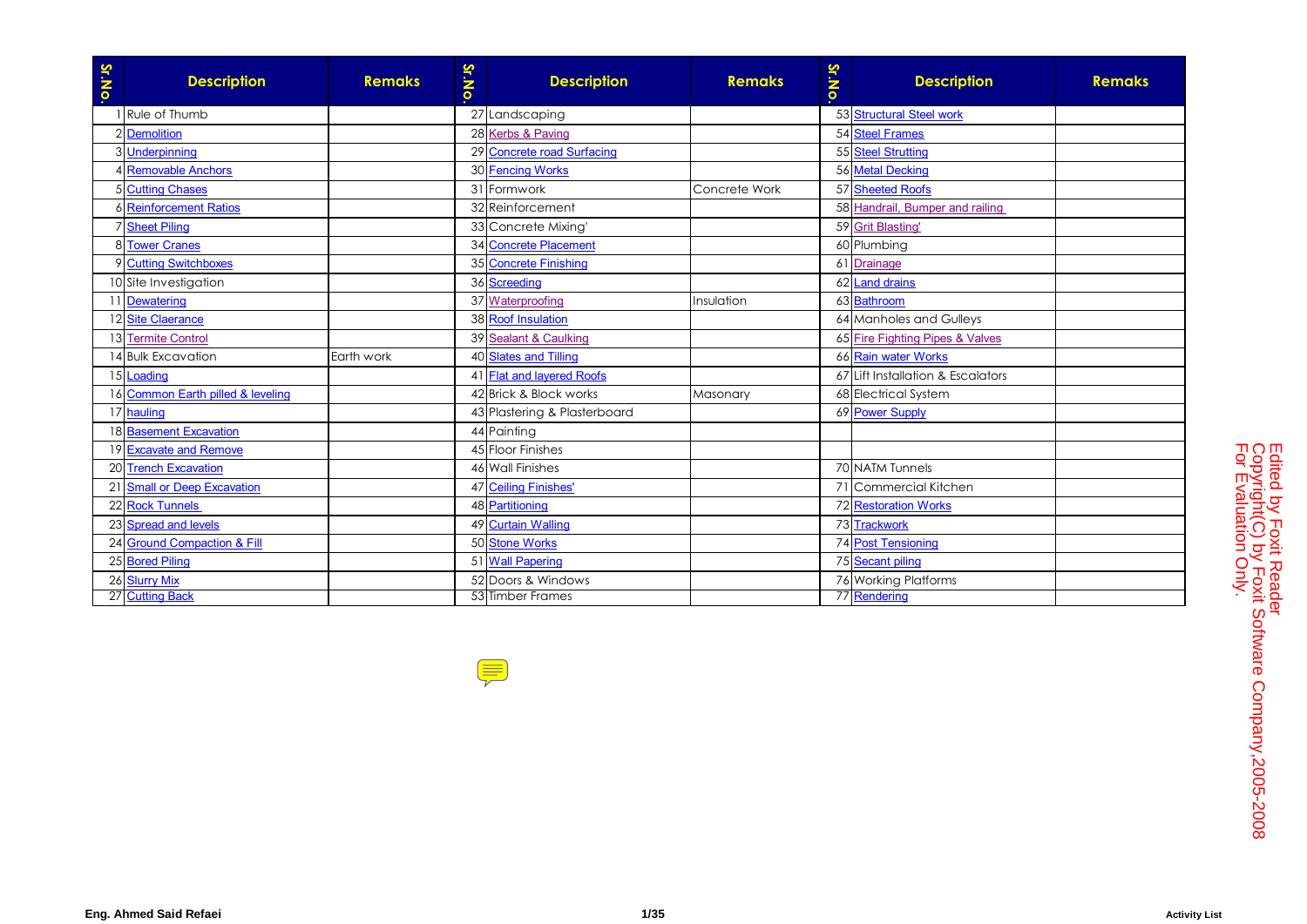|                 | Quick Reference - Rule of Thumb      |                          |       |                          |              |  |  |  |
|-----------------|--------------------------------------|--------------------------|-------|--------------------------|--------------|--|--|--|
| <b>Ref</b>      | <b>Task / Description</b>            | Slow                     | Ave   | Fast                     | <b>Units</b> |  |  |  |
|                 | Site Investigation Pre Drilling      | 5.0                      | 4.0   | 3.0                      | days/no      |  |  |  |
| $\overline{2}$  | Ground Excavation, Hydraulic Backhoe | $\overline{\phantom{a}}$ | 50.0  | $\overline{\phantom{a}}$ | $m^3$ /day   |  |  |  |
| 3               | Bored Piling, 25-70m deep            | 10.0                     | 8.0   | 6.0                      | days/no      |  |  |  |
| $\overline{4}$  | Formwork Fixing                      | $\overline{\phantom{a}}$ | 12.0  | $\overline{\phantom{a}}$ | $m^2$ /day   |  |  |  |
| $\overline{5}$  | Reinforcement Fixing                 | $\overline{\phantom{a}}$ | 0.7   | $\overline{\phantom{a}}$ | Tonnes/day   |  |  |  |
| <u>6</u>        | Concrete Placement                   | $\overline{\phantom{a}}$ | 16.0  | $\overline{\phantom{a}}$ | $m^3$ /day   |  |  |  |
|                 | Scaffold Erection, Steel Falsework   | $\overline{\phantom{0}}$ | 140.0 | $\overline{\phantom{a}}$ | $m^3$ /day   |  |  |  |
| 8               | <b>Blockwork Laying</b>              | $\overline{\phantom{a}}$ | 7.0   | $\overline{\phantom{a}}$ | $m^2$ /day   |  |  |  |
| $\overline{2}$  | Plastering and Rendering             | $\overline{\phantom{a}}$ | 12.0  | $\overline{\phantom{a}}$ | $m^2$ /day   |  |  |  |
| 10              | <b>Blockwork Laying</b>              | 7.0                      | 12.0  | 17.5                     | $m^2$ /day   |  |  |  |
| $\overline{11}$ | Stonework Cladding                   | $\overline{\phantom{a}}$ | 5.1   | $\overline{\phantom{a}}$ | $m^2$ /day   |  |  |  |
| 12              | Window Glazing                       | $\overline{\phantom{a}}$ | 1.5   | $\overline{\phantom{a}}$ | $m^2/hr$     |  |  |  |
| 13              | Granolithic Flooring                 | $\overline{\phantom{a}}$ | 4.5   | $\overline{\phantom{a}}$ | $m^2/hr$     |  |  |  |
| 14              | Floor Screeding                      | $\overline{\phantom{a}}$ | 4.5   | $\overline{\phantom{a}}$ | $m^2/hr$     |  |  |  |
| 15              | Floor Screeding                      | $\overline{\phantom{a}}$ | 60.0  | $\overline{\phantom{a}}$ | $m^2$ /day   |  |  |  |
| 16              | Ceramic Wall Tiling                  | $\overline{\phantom{a}}$ | 1.5   | $\overline{\phantom{a}}$ | $m^2/hr$     |  |  |  |

| <b>Demolition</b>                                       |                          |      |                          |           |
|---------------------------------------------------------|--------------------------|------|--------------------------|-----------|
| <b>Task / Description</b>                               | Slow                     | Ave  | Fast                     | Units     |
| Weight, Structural Steel                                |                          | 2.5  | $\overline{\phantom{a}}$ | Tonnes/m3 |
| Remove & Cart away, Ceramic Wall Tiles                  | 2.0                      | 2.5  | 3.4                      | m2/hr     |
| Remove & Cart away, Wallpaper, 1 layer                  |                          | 8.7  | $\overline{\phantom{0}}$ | m2/hr     |
| Remove & Cart away, Wallpaper, 2 layers                 | $\overline{\phantom{a}}$ | 7.1  | $\overline{\phantom{a}}$ | m2/hr     |
| Remove & Cart away, Wallpaper, 3 layers                 |                          | 5.7  | $\overline{\phantom{a}}$ | m2/hr     |
| Remove & Cart away, Lathe and Plaster Ceilings          | 3.2                      | 4.6  | 5.0                      | m2/hr     |
| Remove & Cart away, Plaster to Walls                    | 2.1                      | 3.1  | 5.9                      | m2/hr     |
| Remove & Cart away, External Render                     |                          | 3.9  | $\overline{\phantom{a}}$ | m2/hr     |
| Remove & Cart away, Floor Screed                        | $\overline{a}$           | 3.2  | $\blacksquare$           | m2/hr     |
| Remove & Cart away, Concrete Paving                     | $\overline{\phantom{a}}$ | 4.0  | $\overline{\phantom{a}}$ | m2/hr     |
| Remove & Cart away, Brickwork Walls, 1.0 brick thick    | $\overline{a}$           | 1.3  | $\overline{\phantom{a}}$ | m2/hr     |
| Remove & Cart away, Brickwork Walls, 0.5 brick thick    |                          | 2.6  | $\overline{\phantom{0}}$ | m2/hr     |
| Remove & Cart away, Brickwork Walls, Sand/Lime Mortar   |                          | 1.8  | $\overline{\phantom{a}}$ | hrs/100   |
| Remove & Cart away, Fireplace and Hearth                | $\overline{\phantom{0}}$ | 1.9  | $\frac{1}{2}$            | hrs/no    |
| Remove & Cart away, Floor Boards                        | $\overline{a}$           | 6.2  | $\overline{\phantom{a}}$ | m2/hr     |
| Remove & Cart away, Skirting, Architrave, Dado rail etc | $\overline{a}$           | 16.5 | $\overline{\phantom{a}}$ | m/hr      |
| Remove & Cart away, Staircase                           |                          | 7.3  | $\overline{\phantom{0}}$ | hrs/no    |
| Remove & Cart away, Windows, 0-1m2                      |                          | 0.6  | $\overline{\phantom{a}}$ | hrs/no    |
| Remove & Cart away, Windows 1-2m2                       | $\overline{\phantom{a}}$ | 0.8  | $\blacksquare$           | hrs/no    |
| Remove & Cart away, Windows 2-3m2                       | $\overline{a}$           | 0.9  | $\overline{\phantom{a}}$ | hrs/no    |
| Remove & Cart away, Doors                               |                          | 0.3  | $\overline{\phantom{a}}$ | hrs/on    |
| Remove & Cart away, Door Frame                          |                          | 0.1  | $\overline{\phantom{0}}$ | hrs/no    |
| Remove & Cart away, Floor and Ceiling Joists            |                          | 1.1  | $\overline{\phantom{a}}$ | hrs/m     |
| Remove & Cart away, Wall Plates                         | $\overline{\phantom{a}}$ | 3.9  | $\overline{\phantom{a}}$ | hrs/m     |
| Remove & Cart away, Iron Bath                           | $\overline{\phantom{0}}$ | 1.4  | $\overline{\phantom{a}}$ | /hrs/no   |
| Remove & Cart away, Wash Basin/Sink                     | $\overline{a}$           | 0.8  | $\overline{\phantom{a}}$ | /hrs/no   |
| Remove & Cart away, Pipework including brackets etc     |                          | 6.1  | $\frac{1}{2}$            | m/hr      |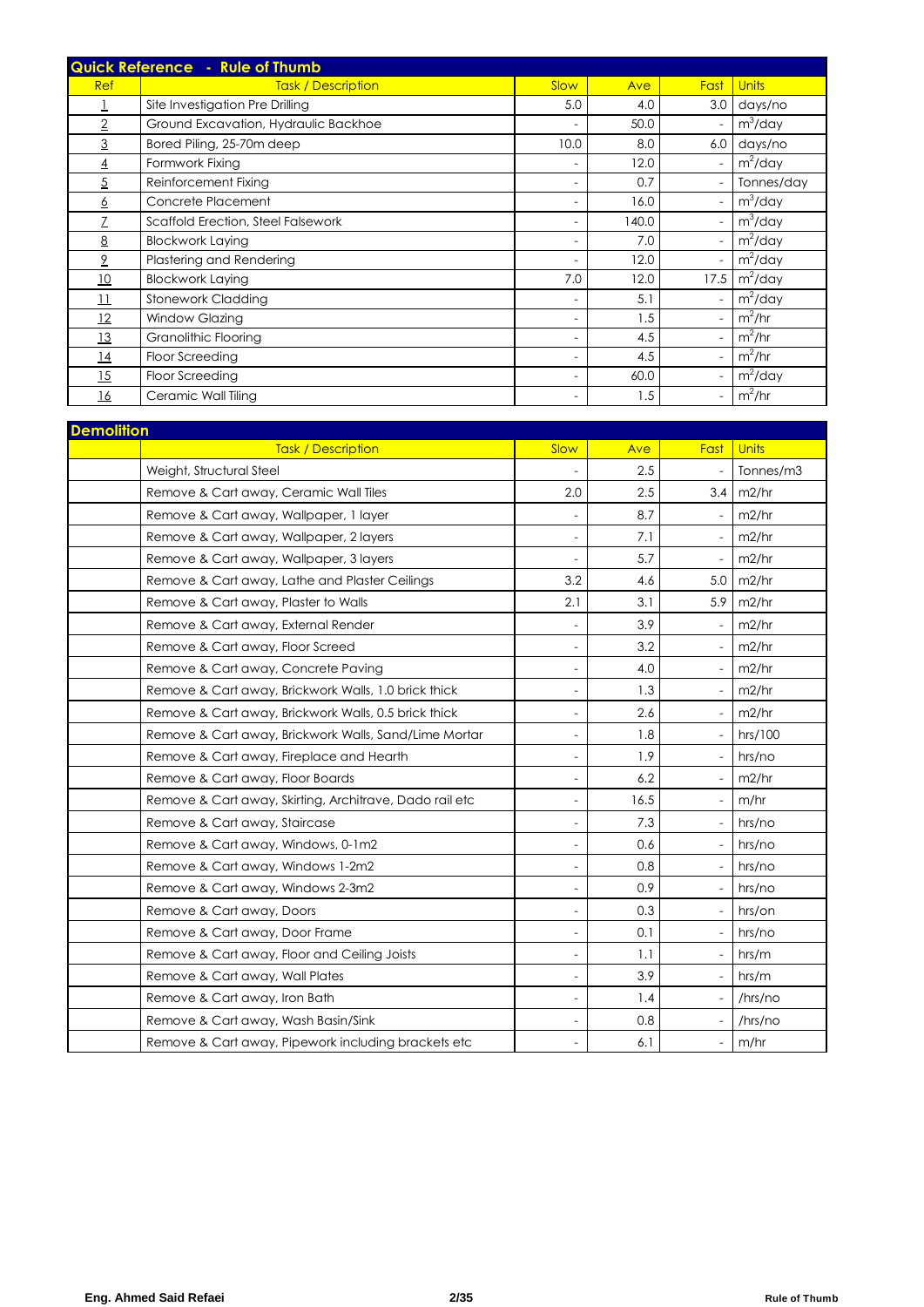| <b>Underpinning</b> |                                         |                          |            |                          |              |  |  |  |
|---------------------|-----------------------------------------|--------------------------|------------|--------------------------|--------------|--|--|--|
|                     | Task / Description                      | Slow                     | Ave        | Fast                     | <b>Units</b> |  |  |  |
|                     | Concrete Pinning, 4th or 5th pin cycles | $\overline{\phantom{a}}$ | $\cdot$ .2 | 2.2                      | m/day        |  |  |  |
|                     | Brickwork Pinning, 1.0 brick thick      | $\overline{\phantom{0}}$ | 0.4        | 0.7                      | m2/hr        |  |  |  |
|                     | Brickwork Pinning, 1.5 brick thick      | (0.1)                    | 0.3        | $\overline{\phantom{a}}$ | m2/hr        |  |  |  |
|                     | Brickwork Pinning, 2.0 brick thick      | $\overline{\phantom{0}}$ | 0.2        | $\overline{a}$           | m2/hr        |  |  |  |
|                     | Wedge and Pin Method, 102mm wall        | $\overline{\phantom{0}}$ | 0.8        | $\overline{\phantom{a}}$ | m/hr         |  |  |  |
|                     | Wedge and Pin Method, 215mm wall        | $\overline{\phantom{a}}$ | 0.7        | $\overline{\phantom{0}}$ | m/hr         |  |  |  |
|                     | Wedge and Pin Method, 317mm wall        | $\overline{\phantom{0}}$ | 0.5        | $\overline{\phantom{a}}$ | m/hr         |  |  |  |

| <b>Removable Anchors</b> |                              |                          |     |                          |       |  |  |  |
|--------------------------|------------------------------|--------------------------|-----|--------------------------|-------|--|--|--|
|                          | Task / Description           | Slow                     | Ave | Fast                     | Units |  |  |  |
|                          | Drill 30m shaft              | $\overline{\phantom{0}}$ | '.O | $\overline{\phantom{0}}$ | hrs   |  |  |  |
|                          | Install strands/setup anchor |                          | 6.0 | $\overline{\phantom{0}}$ | hrs   |  |  |  |
|                          | Grout in strands             | -                        | 2.0 | $\overline{\phantom{0}}$ | hrs   |  |  |  |

| <b>Cutting Chases</b> |                                                    |                  |                  |                  |                 |
|-----------------------|----------------------------------------------------|------------------|------------------|------------------|-----------------|
|                       | <b>Task / Description</b>                          | Slow             | Ave              | Fast             | <b>Units</b>    |
|                       | Concrete, cutting by hand, < 25mm wide             | 1.5              | 2.1              | 3.1              | m/hr            |
|                       | Concrete, cutting by hand, 25-50mm wide            | 1.2              | 1.6              | 2.5              | m/hr            |
|                       | Concrete, cutting by hand, 50-75mm wide            | 1.0              | 1.4              | 2.1              | m/hr            |
|                       | Concrete, cutting by hand, 75-100mm wide           | 0.9              | 1.2              | 1.8              | m/hr            |
|                       | Concrete, cutting by machine, < 25mm wide          | 3.1              | 4.0              | 5.8              | m/hr            |
|                       | Concrete, cutting by machine, 25-50mm wide         | 2.5              | 3.3              | 5.0              | m/hr            |
|                       | Concrete, cutting by machine, 50-75mm wide         | $\overline{2.1}$ | $\overline{2.9}$ | 4.2              | m/hr            |
|                       | Concrete, cutting by machine, 75-100mm wide        | $\overline{1.8}$ | $\overline{2.4}$ | $\overline{3.7}$ | m/hr            |
|                       | Brickwork, cutting by hand, < 25mm wide            | $\overline{2.1}$ | $\overline{2.7}$ | 4.1              | m/hr            |
|                       | Brickwork, cutting by hand, 25-50mm wide           | 1.6              | 2.3              | 3.5              | m/hr            |
|                       | Brickwork, cutting by hand, 50-75mm wide           | 1.4              | $\overline{1.9}$ | 2.8              | m/hr            |
|                       | Brickwork, cutting by hand, 75-100mm wide          | $\overline{1.2}$ | 1.6              | 2.5              | m/hr            |
|                       | Brickwork, cutting by machine, < 25mm wide         | $\overline{4.2}$ | $\overline{5.5}$ | 11.1             | m/hr            |
|                       | Brickwork, cutting by machine, 25-50mm wide        | 3.3              | 4.5              | 6.7              | m/hr            |
|                       | Brickwork, cutting by machine, 50-75mm wide        | $\overline{3.3}$ | 4.5              | 6.7              | m/hr            |
|                       | Brickwork, cutting by machine, 75-100mm wide       | $\overline{2.5}$ | $\overline{3.3}$ | 5.0              | m/hr            |
|                       | Light Blockwork, cutting by hand, < 25mm wide      | $\overline{3.8}$ | 5.0              | 7.7              | m/hr            |
|                       | Light Blockwork, cutting by hand, 25-50mm wide     | 3.2              | 4.2              | 6.3              | m/hr            |
|                       | Light Blockwork, cutting by hand, 50-75mm wide     | $\overline{2.6}$ | 3.4              | 5.3              | m/hr            |
|                       | Light Blockwork, cutting by hand, 75-100mm wide    | 2.3              | 3.1              | 4.5              | m/hr            |
|                       | Light Blockwork, cutting by machine, < 25mm wide   | 7.7              | 10.0             | 14.2             | m/hr            |
|                       | Light Blockwork, cutting by machine, 25-50mm wide  | 5.9              | 7.7              | 11.1             | m/hr            |
|                       | Light Blockwork, cutting by machine, 50-75mm wide  | 5.2              | 7.2              | 10.0             | m/hr            |
|                       | Light Blockwork, cutting by machine, 75-100mm wide | 4.7              | 6.3              | 9.1              | m/hr            |
|                       | Heavy Blockwork, cutting by hand, < 25mm wide      | 1.9              | 2.6              | 3.8              | m/hr            |
|                       | Heavy Blockwork, cutting by hand, 25-50mm wide     | 1.6              | $\overline{2.1}$ | 3.2              | m/hr            |
|                       | Heavy Blockwork, cutting by hand, 50-75mm wide     | 1.3              | 1.8              | 2.7              | m/hr            |
|                       | Heavy Blockwork, cutting by hand, 75-100mm wide    | $\overline{1.2}$ | 1.5              | 2.3              | m/hr            |
|                       | Heavy Blockwork, cutting by machine, < 25mm wide   | $\overline{3.8}$ | 5.0              | 7.7              | m/hr            |
|                       | Heavy Blockwork, cutting by machine, 25-50mm wide  | $\overline{3.2}$ | 4.2              | 6.2              | m/hr            |
|                       | Heavy Blockwork, cutting by machine, 50-75mm wide  | 2.7              | $\overline{3.6}$ | 5.2              | m/hr            |
|                       | Heavy Blockwork, cutting by machine, 75-100mm wide | 2.3              | 3.1              |                  | $4.5 \mid m/hr$ |

| <b>Concrete Works - Reinforcement Ratios</b> |                                                    |      |      |             |              |  |  |  |
|----------------------------------------------|----------------------------------------------------|------|------|-------------|--------------|--|--|--|
| <b>Ref</b>                                   | <b>Task / Description</b>                          | Slow | Ave  | <b>Fast</b> | <b>Units</b> |  |  |  |
| 442                                          | Pile Cap, Concrete m3 x Ratio = Rebar Tonnes       |      | 14.8 |             | % ratio      |  |  |  |
| 443                                          | Base Slab, Concrete m3 x Ratio = Rebar Tonnes      |      | 13.2 | 14.1        | % ratio      |  |  |  |
| 444                                          | Suspended Slab, Concrete m3 x Ratio = Rebar Tonnes |      | 20.6 |             | 25.6 % ratio |  |  |  |
| 445                                          | Platform Slab, Concrete m3 x Ratio = Rebar Tonnes  |      | 15.6 |             | % ratio      |  |  |  |
| 446                                          | Columns, Concrete m3 x Ratio = Rebar Tonnes        | 15.8 | 18.7 | 28.7        | % ratio      |  |  |  |
| 447                                          | Walls, Concrete m3 x Ratio = Rebar Tonnes          | 14.7 | 15.0 |             | % ratio      |  |  |  |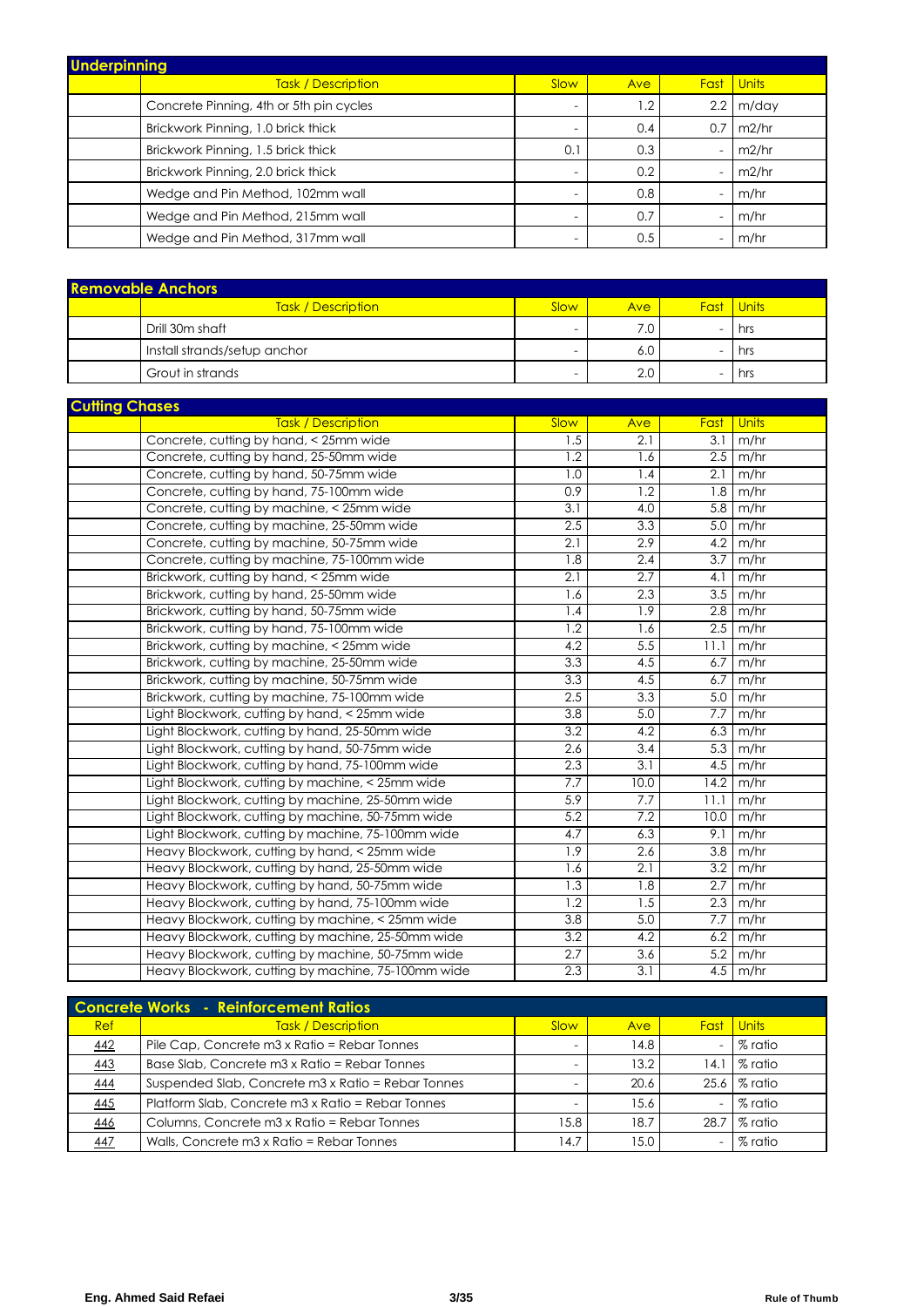| <b>Sheet Pilina</b> |                                  |                          |      |  |                      |  |  |  |
|---------------------|----------------------------------|--------------------------|------|--|----------------------|--|--|--|
|                     | <b>Task / Description</b>        | Slow                     | Ave  |  | <b>Fast</b> Units    |  |  |  |
|                     | Vibro/Drop Hammer, 10m deep Sand | $\overline{\phantom{a}}$ | 55.0 |  | $60.0 \mid m$ /dav   |  |  |  |
|                     | Vibro/Drop Hammer, 35m deep Sand | 3.5                      | 32.0 |  | $10.5 \text{ m/day}$ |  |  |  |

| <b>Scaffolds and Crainage - Tower Cranes</b> |                                                           |                          |      |                          |                   |  |  |  |  |
|----------------------------------------------|-----------------------------------------------------------|--------------------------|------|--------------------------|-------------------|--|--|--|--|
| Ref                                          | <b>Task / Description</b>                                 | Slow                     | Ave  |                          | <b>Fast</b> Units |  |  |  |  |
| 345                                          | Erect and Setup 50m gib                                   | $\overline{\phantom{0}}$ | 11.0 |                          | $7.5$ davs        |  |  |  |  |
| 346                                          | Dismantle 50m gib                                         |                          | 10.0 | $\overline{\phantom{0}}$ | davs              |  |  |  |  |
| 347                                          | Lifting, Reinforcement Bins and Cages, 1st 15m lift       |                          | 3.2  | $\overline{\phantom{0}}$ | mins/lift         |  |  |  |  |
| 348                                          | Lifting, Reinforcement Bins and Cages, above 1st 15m lift |                          | 0.5  | -                        | mins/15m          |  |  |  |  |
| 349                                          | Lifting, Crane Tracking Time                              |                          | 3.3  |                          | seconds/m         |  |  |  |  |

| <b>Cutting Switchboxes</b>                  |      |      |      |              |  |  |  |  |
|---------------------------------------------|------|------|------|--------------|--|--|--|--|
| Task / Description                          | Slow | Ave  | Fast | <b>Units</b> |  |  |  |  |
| Cutting in Concrete, small box              | 7.1  | 9.5  | 12.5 | no/hr        |  |  |  |  |
| Cutting in Concrete, large box              | 3.6  | 4.5  | 5.6  | no/hr        |  |  |  |  |
| Cutting in Brickwork, small box             | 6.6  | 9.5  | 12.5 | no/hr        |  |  |  |  |
| Cutting in Brickwork, large box             | 4.2  | 5.3  | 6.3  | no/hr        |  |  |  |  |
| Cutting in Lightweight Blockwork, small box | 20.0 | 23.0 | 25.0 | no/hr        |  |  |  |  |
| Cutting in Lightweight Blockwork, large box | 10.0 | 12.5 | 14.3 | no/hr        |  |  |  |  |
| Cutting in Heavyweight Blockwork, small box | 7.7  | 10.0 | 12.5 | no/hr        |  |  |  |  |
| Cutting in Heavyweight Blockwork, large box | 3.8  | 4.8  | 5.9  | no/hr        |  |  |  |  |

| <b>Termite Control</b> |                             |      |      |  |                   |  |  |  |  |
|------------------------|-----------------------------|------|------|--|-------------------|--|--|--|--|
|                        | Task / Description          | Slow | Ave. |  | <b>Fast</b> Units |  |  |  |  |
|                        | Slab and walls, residential |      | 17.5 |  | m2/hr             |  |  |  |  |
|                        | Comercial Minimum           |      | 29   |  | m2/hr             |  |  |  |  |
|                        | Comercial Maximum           |      | 19   |  | m2/hr             |  |  |  |  |

| <b>Handrail, Bumper and railing</b> |                                        |      |            |                   |                   |  |  |  |
|-------------------------------------|----------------------------------------|------|------------|-------------------|-------------------|--|--|--|
|                                     | <b>Task / Description</b>              | Slow | <b>Ave</b> | <b>Fast Units</b> |                   |  |  |  |
|                                     | Ladder with Cage                       |      | .5         |                   | m/hr              |  |  |  |
|                                     | Ladder without Cage                    |      | 26         |                   | m/hr              |  |  |  |
|                                     | <b>Bumper Rail For garage</b>          | 42   | 50         |                   | $57 \text{ m/hr}$ |  |  |  |
|                                     | Railing Steel or galvanized            |      | 48         |                   | m/hr              |  |  |  |
|                                     | Railing Stainless Steel or high polish |      | 36         |                   | m/hr              |  |  |  |
|                                     | Wall rail, alum., pipe satin finish    |      | 60         |                   | m/hr              |  |  |  |

| <b>Steel pipes</b> |                                                    |      |            |  |                   |  |  |  |  |
|--------------------|----------------------------------------------------|------|------------|--|-------------------|--|--|--|--|
|                    | Task / Description                                 | Slow | <b>Ave</b> |  | <b>Fast</b> Units |  |  |  |  |
|                    | Black steel & Seamless Pipe & Hangers 1/4" to 3/4" |      |            |  | m/hr              |  |  |  |  |
|                    | Black steel & Seamless Pipe & Hangers 1" to2"      |      |            |  | m/hr              |  |  |  |  |
|                    | Valves up to 1"                                    |      |            |  | Ea/day            |  |  |  |  |
|                    | Valves over 1"                                     |      |            |  | m/hr              |  |  |  |  |
|                    |                                                    |      |            |  | m/hr              |  |  |  |  |
|                    |                                                    |      |            |  | m/hr              |  |  |  |  |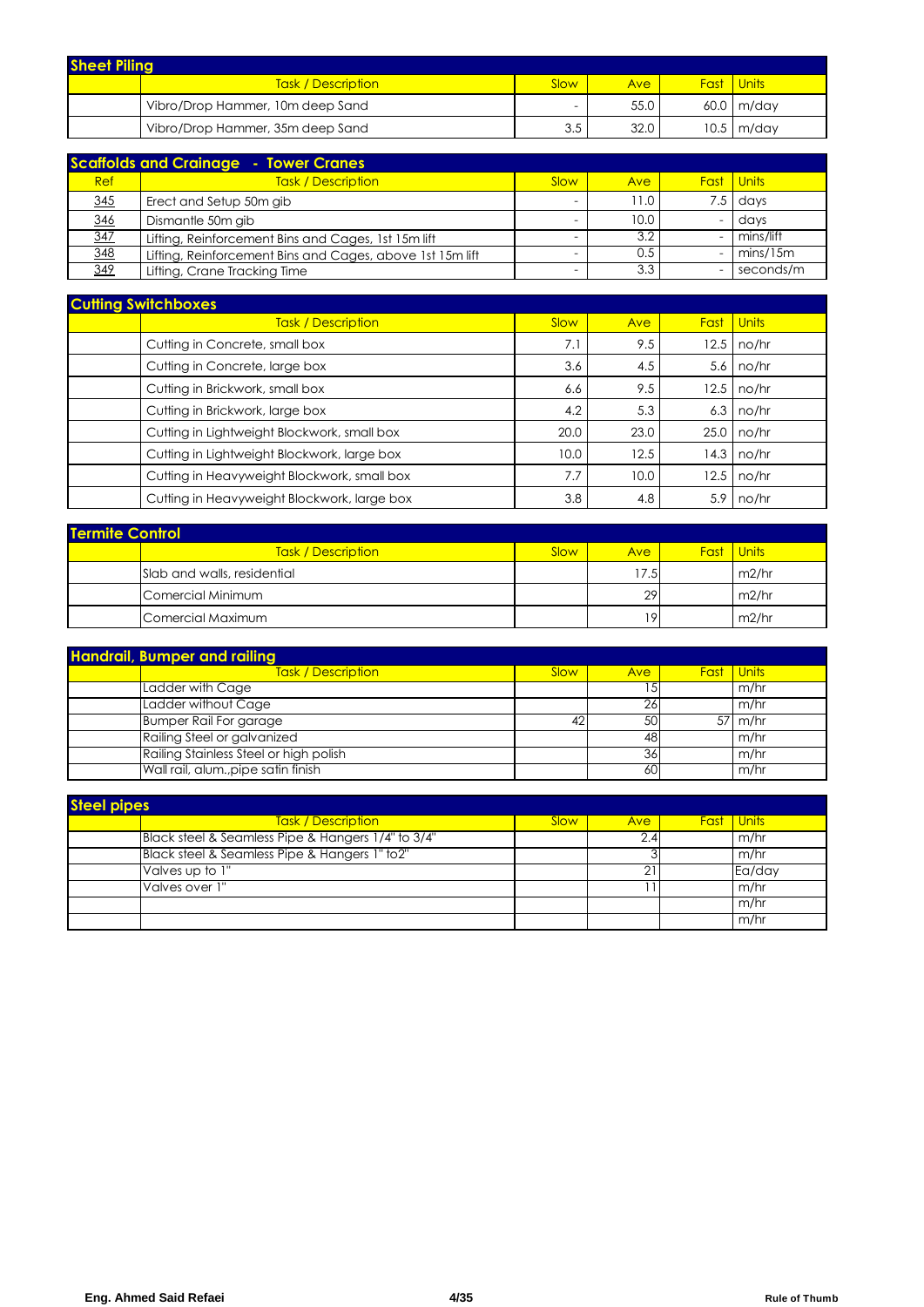| <b>Site Investigation</b> |                                                       |      |               |      |             |  |  |  |
|---------------------------|-------------------------------------------------------|------|---------------|------|-------------|--|--|--|
|                           | <b>Task / Description</b>                             | Slow | Ave           | Fast | Units       |  |  |  |
|                           | Pre Drilling, Rercussive or Rotary, soft deposits     | 8.0  | 10.0          |      | $14.0$ m/hr |  |  |  |
|                           | Pre Drilling, Wash Boring, grade V/IV rock            | 2.5  | 3.2           |      | $3.9$ m/hr  |  |  |  |
|                           | Pre Drilling, Triple Tube Sampling, grade V/IV rock   | 0.4  | 0.8           |      | $0.9$ m/hr  |  |  |  |
|                           | Pre Drilling, Rotary, grade III/II rock               | 0.2  | $0.5^{\circ}$ | 0.7  | $\ln m/hr$  |  |  |  |
|                           | Pre Drilling, Triple Tube Sampling, grade III/II rock | 0.1  | 0.4           | 0.7  | $\ln m/hr$  |  |  |  |

| <b>Dewatering</b> |                                 |      |         |  |                   |  |  |  |  |
|-------------------|---------------------------------|------|---------|--|-------------------|--|--|--|--|
|                   | <b>Task / Description</b>       | Slow | Ave     |  | <b>Fast</b> Units |  |  |  |  |
|                   | Setup small 2 hole system       | 10.0 | 8.0     |  | $6.0$ days        |  |  |  |  |
|                   | Setup large 15 hole system      |      | 21.0    |  | davs              |  |  |  |  |
|                   | Calculate system times per pump | -    | $2.5\,$ |  | days/pump         |  |  |  |  |
|                   | Setup Recharge System           | -    | 3.5     |  | days/pump         |  |  |  |  |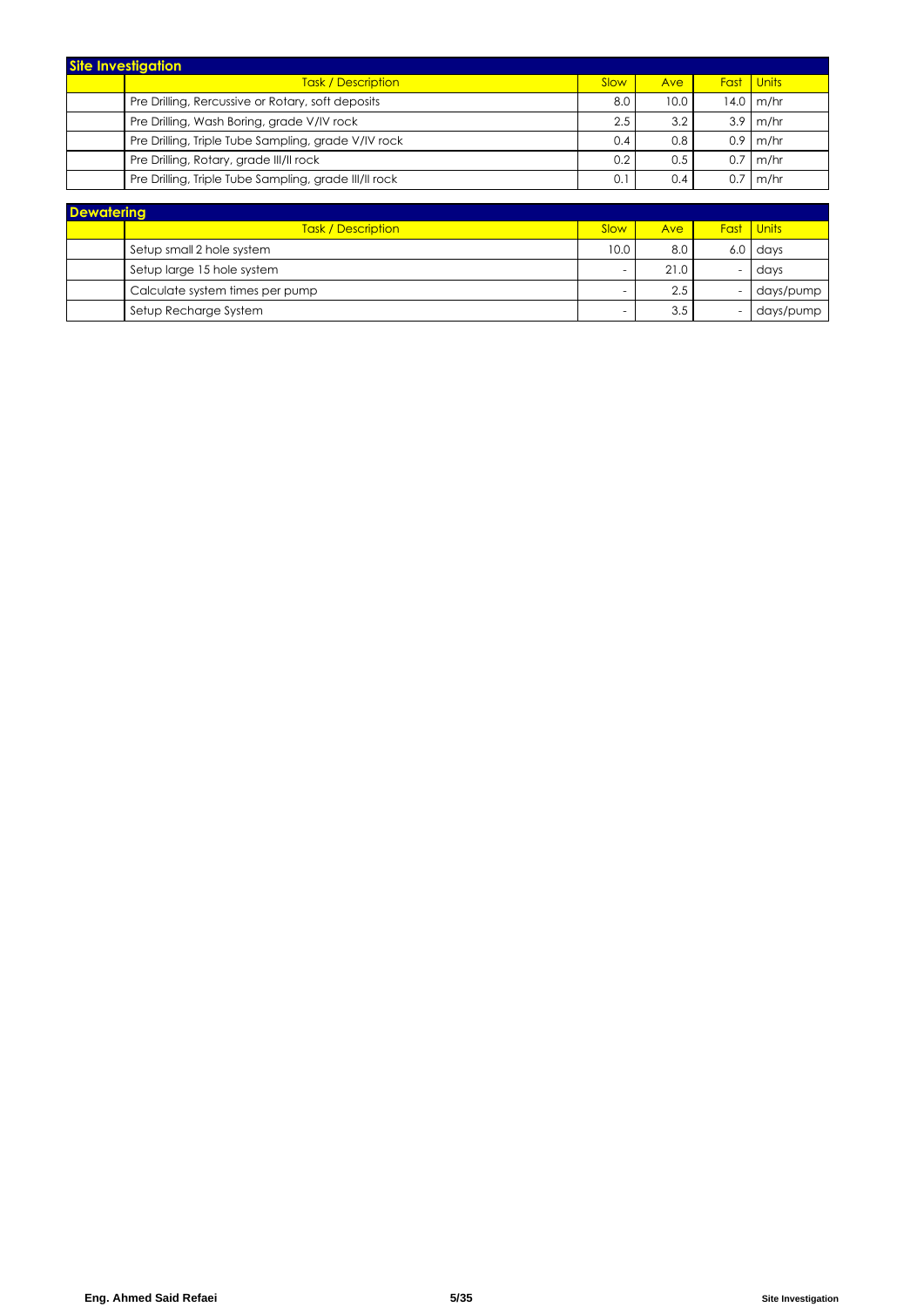|             | <b>Foundations and Excavation - Bulk Excavation</b>          |                          |            |                          |              |
|-------------|--------------------------------------------------------------|--------------------------|------------|--------------------------|--------------|
| Ref         | <u> Task / Description</u>                                   | Slow                     | <b>Ave</b> | <b>Fast</b>              | <b>Units</b> |
| 270         | Excavation Bulking Factor, Sand/Soil                         | $\overline{\phantom{a}}$ | 15.0       | 20.0                     | $\%$         |
| 271         | <b>Excavation Bulking Factor, Gravel</b>                     | $\overline{\phantom{a}}$ | 33.0       | $\blacksquare$           | %            |
| <u> 272</u> | <b>Excavation Bulking Factor, Clay/Chalk</b>                 | $\blacksquare$           | 40.0       | $\equiv$                 | %            |
| 273         | Excavation Bulking Factor, Boulder Clay                      | $\blacksquare$           | 45.0       | $\overline{\phantom{a}}$ | %            |
| 274         | <b>Excavation Bulking Factor, Rock</b>                       | $\sim$                   | 60.0       | Ξ                        | ℅            |
| 275         | Spoil Weight, Rock                                           | $\sim$                   | 2.5        | $\equiv$                 | Tonnes/m3    |
| 276         | Spoil Weight, Concrete                                       | $\overline{\phantom{a}}$ | 2.4        | $\equiv$                 | Tonnes/m3    |
| 277         | Spoil Weight, Landfill/CDG                                   | $\blacksquare$           | 1.9        | $\equiv$                 | Tonnes/m3    |
| 278         | Spoil Weight, Sand                                           | $\blacksquare$           | 1.8        | $\equiv$                 | Tonnes/m3    |
| 279         | Rail Mounted Grab, 2.0m3 bucket 2.4min lift cycle            | 30.0                     | 48.0       | 59.0                     | m3/hr        |
| 280         | Crane Mounted Clamshell Grab, 2.0m3 bucket 2.9min lift cycle | 25.0                     | 33.0       | 41.0                     | m3/hr        |
| 281         | Crane Mounted Clamshell Grab, 2.5m3 bucket 2.9min lift cycle | 34.0                     | 42.0       | 52.0                     | m3/hr        |
|             | Hydraulic Jack Hammer, Clay/Chalk                            |                          | 15         |                          | m3/hr        |
|             | Hydraulic Jack Hammer, Hard Ground                           |                          | 4.5        |                          | m3/hr        |
| 282         | Hydraulic Excavator, 0.3m3 bucket, Sand/Soil                 | 6.9                      | 8.7        | 10.2                     | m3/hr        |
| 283         | Hydraulic Excavator, 0.4m3 bucket, Sand/Soil                 | 23.4                     | 28.6       | 33.4                     | m3/hr        |
| 284         | Hydraulic Excavator, 0.5m3 bucket, Sand/Soil                 | 45.5                     | 50.0       | 58.0                     | m3/hr        |
| 285         | Hydraulic Excavator, 0.3m3 bucket, Gravel Beds               | 5.6                      | 7.1        | 8.2                      | m3/hr        |
| 286         | Hydraulic Excavator, 0.4m3 bucket, Gravel Beds               | 20.5                     | 25.0       | 29.0                     | m3/hr        |
| 287         | Hydraulic Excavator, 0.5m3 bucket, Gravel Beds               | 36.8                     | 40.0       | 46.0                     | m3/hr        |
| 288         | Hydraulic Excavator, 0.3m3 bucket, Clay/Chalk                | 5.6                      | 7.1        | 8.3                      | m3/hr        |
| 289         | Hydraulic Excavator, 0.4m3 bucket, Clay/Chalk                | 20.5                     | 25.0       | 28.7                     | m3/hr        |
| 290         | Hydraulic Excavator, 0.5m3 bucket, Clay/Chalk                | 37.0                     | 40.0       | 46.0                     | m3/hr        |
| 291         | Hydraulic Excavator, 0.3m3 bucket, Hard Ground               | 4.5                      | 6.1        | 7.2                      | m3/hr        |
| <u> 292</u> | Hydraulic Excavator, 0.4m3 bucket, Hard Ground               | 17.9                     | 22.2       | 25.0                     | m3/hr        |
| 293         | Hydraulic Excavator, 0.5m3 bucket, Hard Ground               | 25.7                     | 28.6       | 32.9                     | m3/hr        |
| 294         | 75 HP Dozer open site Sand & gravel                          |                          | 45         |                          | m3/hr        |
| 295         | 150 HP Dozer open site Sand & gravel                         |                          | 66         |                          | m3/hr        |
| 296         | 75 HP Dozer open site Clay                                   |                          | 25         |                          | m3/hr        |
| 297         | 150 HP Dozer open site Clay                                  |                          | 36         |                          | m3/hr        |
| 298         | 200 HP Dozer open site Clay                                  |                          | 75         |                          | m3/hr        |

| <b>Foundations and Excavation - Loading</b> |                                          |             |                 |  |                     |  |  |  |  |  |
|---------------------------------------------|------------------------------------------|-------------|-----------------|--|---------------------|--|--|--|--|--|
| Ret                                         | <b>Task / Description</b>                | <b>Slow</b> | Ave \           |  | <b>Fast I Units</b> |  |  |  |  |  |
| 250                                         | Loading Shovel 0.50 m3 bucket No hauling | 40          | 50 <sup>1</sup> |  | 60 m3/hr            |  |  |  |  |  |
| 251                                         | Loading Shovel 1.1 m3 bucket No hauling  | 85          | 100I            |  | 110 m3/hr           |  |  |  |  |  |
| 252                                         | Loading Shovel 2.25 m3 bucket No hauling | 150         | 70              |  | 190 m3/hr           |  |  |  |  |  |
| 253                                         | Loading Shovel 3.8 m3 bucket No hauling  | 220         | 2501            |  | 2701 m3/hr          |  |  |  |  |  |

|            | <b>Foundations and Excavation - Common Earth Piled &amp; Leveling</b> |             |     |                   |
|------------|-----------------------------------------------------------------------|-------------|-----|-------------------|
| <b>Ref</b> | <u> Task / Description I</u>                                          | <b>Slow</b> | Ave | <b>Fast Units</b> |
| 255        | Hydraulic Excavator, 0.35m3 bucket                                    |             |     | m3/hr             |
| 256        | Hydraulic Excavator, 0.50m3 bucket                                    |             | 35  | m3/hr             |
| 257        | Hydraulic Excavator, 0.75m3 bucket                                    |             | 45  | m3/hr             |
| 258        | Hydraulic Excavator, 1.00m3 bucket                                    |             | 50  | m3/hr             |
|            | 150 HP Dozer open site Sand & gravel                                  |             |     | m3/hr             |

|     | <b>Foundations and Excavation -Hauling</b>                      |             |      |             |              |
|-----|-----------------------------------------------------------------|-------------|------|-------------|--------------|
| Ref | ask / Description                                               | <b>Slow</b> | Ave  | <b>Fast</b> | Units        |
| 260 | Hauling 12m3 Dump Truck 2Km round trip                          |             | 32   |             | m3/hr        |
| 261 | Hauling 12m3 Dump Truck 4Km round trip                          |             | 22   |             | m3/hr        |
| 262 | Hauling 12m3 Dump Truck 8Km round trip                          |             | 13   |             | m3/hr        |
| 263 | Hauling 12m3 Dump Truck 16Km round trip                         |             | 10   |             | m3/hr        |
| 264 | Hauling 12m3 Dump Truck 32Km round trip                         |             | 6    |             | m3/hr        |
| 265 | Hauling 15m3 Dump Truck 2Km round trip                          |             | 40   |             | m3/hr        |
| 266 | Hauling 15m3 Dump Truck 4Km round trip                          |             | 25   |             | m3/hr        |
| 267 | Hauling 15m3 Dump Truck 8Km round trip                          |             | 17   |             | m3/hr        |
| 268 | Hauling 15m3 Dump Truck 16Km round trip                         |             | 13   |             | m3/hr        |
| 269 | Hauling 15m3 Dump Truck 32Km round trip                         |             | 9    |             | m3/hr        |
|     |                                                                 |             |      |             | m3/hr        |
|     | <b>Basement Excavation</b>                                      |             |      |             |              |
|     | <b>Task / Description</b>                                       | <b>Slow</b> | Ave  | Fast        | <b>Units</b> |
|     | Hydraulic Excavator, 0.3m3 bucket, Sand/Soil - Basement Works   | 6.4         | 8.0  | 9.4         | m3/hr        |
|     | Hydraulic Excavator, 0.3m3 bucket, Gravel Beds - Basement Works | 5.5         | 6.9  | 8.1         | m3/hr        |
|     | Hydraulic Excavator, 0.3m3 bucket, Clay/Chalk - Basement Works  | 5.2         | 6.5  | 7.9         | m3/hr        |
|     | Hydraulic Excavator, 0.3m3 bucket, Hard Ground - Basement Works | 4.7         | 5.9  | 8.2         | m3/hr        |
|     | Hydraulic Excavator, 0.4m3 bucket, Sand/Soil - Basement Works   | 12.6        | 15.4 | 18.9        | m3/hr        |
|     | Hydraulic Excavator, 0.4m3 bucket, Gravel Beds - Basement Works | 11.7        | 4.3  | 16.7        | m3/hr        |
|     | Hydraulic Excavator, 0.4m3 bucket, Clay/Chalk - Basement Works  | 10.9        | 13.3 | 15.6        | m3/hr        |
|     | Hydraulic Excavator, 0.4m3 bucket, Hard Ground - Basement Works | 9.7         | 11.8 | 14.0        | m3/hr        |
|     | Hydraulic Excavator, 0.5m3 bucket, Sand/Soil - Basement Works   | 18.2        | 20.0 | 23.0        | m3/hr        |
|     | Hydraulic Excavator, 0.5m3 bucket, Gravel Beds - Basement Works | 16.5        | 18.1 | 20.0        | m3/hr        |
|     | Hydraulic Excavator, 0.5m3 bucket, Clay/Chalk - Basement Works  | 15.4        | 16.7 | 19.3        | m3/hr        |
|     | Hydraulic Excavator, 0.5m3 bucket, Hard Ground - Basement Works | 13.3        | 15.4 | 17.7        | m3/hr        |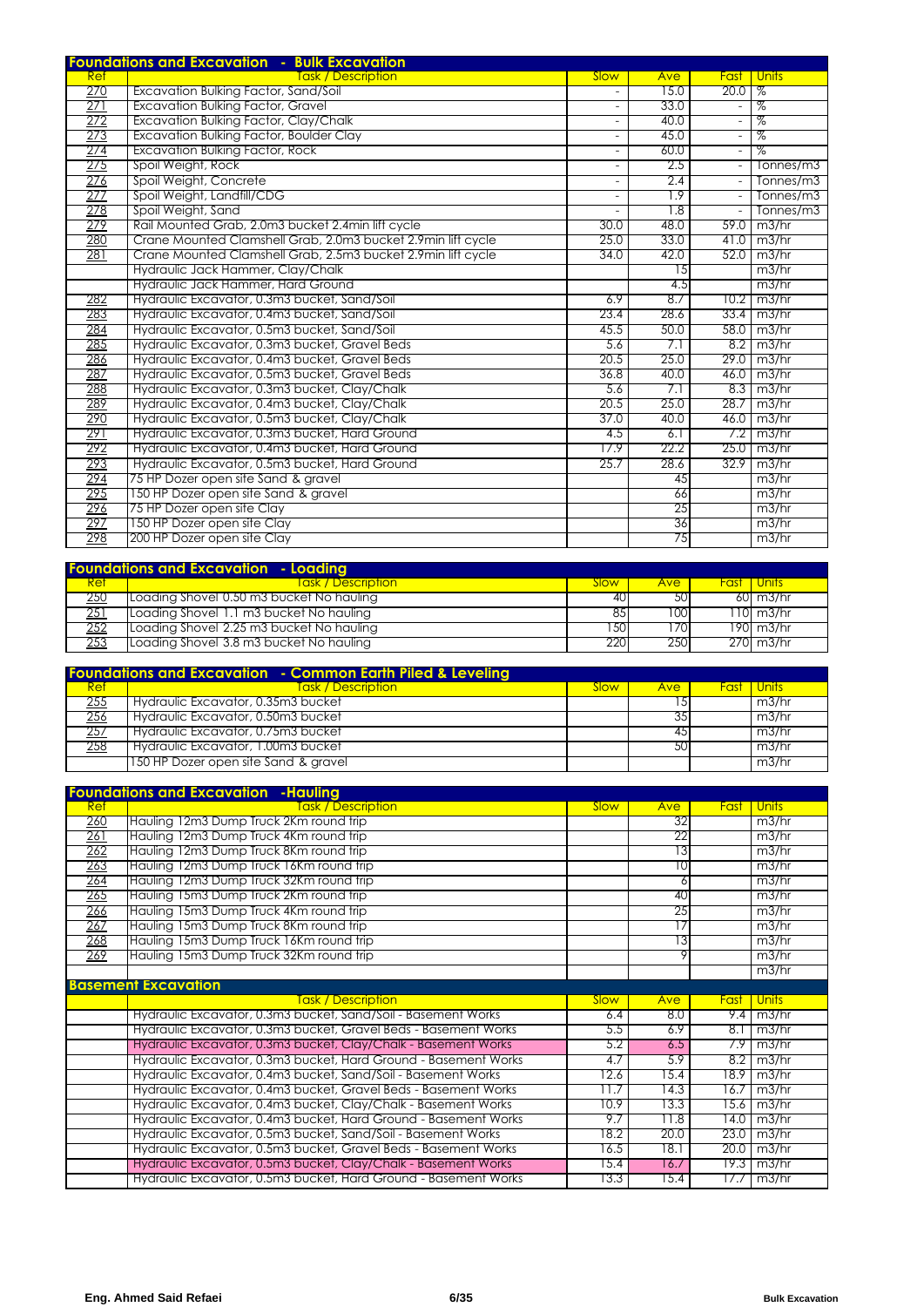| <b>Excavate and Remove</b>                                    |                          |            |                          |                    |
|---------------------------------------------------------------|--------------------------|------------|--------------------------|--------------------|
| <u>Task / Description </u>                                    | <b>Slow</b>              | <b>Ave</b> | Fast                     | <b>Units</b>       |
| Excavate Spoil Heaps to Transport, 0.6m3 bucket, Sand/Soil    | 14.5                     | 20.0       | 25.6                     | m3/hr              |
| Excavate Spoil Heaps to Transport, 0.6m3 bucket, Gravel Beds  | 15.2                     | 20.4       | 25.6                     | m3/hr              |
| Excavate Spoil Heaps to Transport, 0.6m3 bucket, Clay/Chalk   | 12.3                     | 18.5       |                          | $23.2$   m $3$ /hr |
| Excavate Spoil Heaps to Transport, 0.6m3 bucket, Boulder Clay | 1.2                      | 16.9       | 21.3                     | m3/hr              |
| Excavate Spoil Heaps to Transport, 1.1m3 bucket, Sand/Soil    | 25.4                     | 30.3       | 35.7                     | m3/hr              |
| Excavate Spoil Heaps to Transport, 1.1m3 bucket, Gravel Beds  | 25.6                     | 31.3       | 37.0                     | m3/hr              |
| Excavate Spoil Heaps to Transport, 1.1m3 bucket, Clay/Chalk   | 22.5                     | 27.8       | 33.3                     | m3/hr              |
| Excavate Spoil Heaps to Transport, 1.1m3 bucket, Boulder Clay | 18.9                     | 24.4       | 30.3                     | m3/hr              |
| Load Spoil to Barge, capacity 2,000m3                         |                          | 8.0        | $\overline{\phantom{0}}$ | hrs                |
| Load Spoil to Barge, capacity 1,500m3                         | -                        | 6.5        | -                        | hrs                |
| Load Spoil to Barge, capacity 1,000m3                         | $\overline{\phantom{0}}$ | 5.5        | $\overline{\phantom{0}}$ | hrs                |
| Spoil conveyor, 600mm belt, 150m/min                          |                          | 260.0      |                          | m3/hr              |

| <b>Trench Excavation</b> |                                                       |             |      |      |                        |
|--------------------------|-------------------------------------------------------|-------------|------|------|------------------------|
|                          | <b>Task / Description</b>                             | <b>Slow</b> | Ave  | Fast | Units                  |
|                          | Hydraulic Excavator, 0.3m3 bucket, Sand/Soil          | 5.6         |      |      | $8.2 \, \text{m}$ 3/hi |
|                          | Hydraulic Excavator, 0.3m3 bucket, Gravel Beds        | 4.8         | 6.1  |      | $7.3 \mid m3/h$        |
|                          | Hydraulic Excavator, 0.3m3 bucket, Clay/Chalk         | 4.8         | 6. I |      | m3/h                   |
|                          | Hydraulic Excavator, 0.3m3 bucket, Hard Ground        | 9.7         | 5.4  |      | $6.4$ m $3/h$          |
|                          | Hydraulic Excavator, 0.4m3 bucket, Sand/Soil          | 20.5        | 25.0 |      | 29.2   m3/hi           |
|                          | Hydraulic Excavator, 0.4m3 bucket, Gravel Beds        | 18.2        | 22.2 |      | 26.0   m3/hi           |
|                          | Hydraulic Excavator, 0.4m3 bucket, Clay/Chalk         | 18.2        | 22.2 |      | $26.0$ m3/h            |
|                          | Hydraulic Excavator, 0.4m3 bucket, Hard Ground        | 17.0        | 20.0 | 23.4 | m3/h                   |
|                          | Hydraulic Excavator, 0.5m3 bucket, Sand/Soil          | 26.0        | 28.6 | 33.1 | m3/h                   |
|                          | Hydraulic Excavator, 0.5m3 bucket, Gravel Beds        | 26.3        | 28.6 |      | 33.2   m3/hi           |
|                          | Hydraulic Excavator, 0.5m3 bucket, Clay/Chalk         | 26.3        | 28.6 |      | $33.2$   m $3/h$       |
|                          | Hydraulic Excavator, 0.5m3 bucket, Hard Ground        | 22.7        | 25.0 |      | $28.8$   m3/hi         |
|                          | Excavate and Board Trench, 0.5-1.5m deep, < 2.0m wide | 3.3         | 4.5  |      | $6.8$ m2/hi            |
|                          | Excavate and Board Trench, 1.5-3.0m deep, < 2.0m wide | 3.0         | 4.2  |      | $6.5 \, \text{m2/h}$   |
|                          | Excavate and Board Trench, 3.0-4.5m deep, < 2.0m wide | 2.7         | 4.0  |      | $6.0$ m2/h             |

| Excavate and Board Trench, 1.5-3.0m deep, > 2.0m wide | 6.2        | 6.7                       | 9.2    | m2/hr |
|-------------------------------------------------------|------------|---------------------------|--------|-------|
| Excavate and Board Trench, 3.0-4.5m deep, > 2.0m wide | 5.8        | 6.2                       | 10.5 I | m2/hr |
|                                                       |            |                           |        |       |
| <b>Small or Deep Excavation</b>                       |            |                           |        |       |
| <u> Task / Description</u>                            | Slow       | Ave                       | Fast   | Units |
| Hydraulic Excavator, 0.3m3 bucket, Sand/Soil          | 6.7        | 8.4                       | 9.9    | m3/hr |
| Hydraulic Excavator, 0.3m3 bucket, Gravel Beds        | 3.2        | 4.5                       | 5.0 I  | m3/hr |
| Hydraulic Excavator, 0.3m3 bucket, Clay/Chalk         | 3.3        | 4.1                       | 5.2    | m3/hr |
| Hydraulic Excavator, 0.3m3 bucket, Hard Ground        | 3.3        | 4.1                       | 5.2    | m3/hr |
| Hydraulic Excavator, 0.4m3 bucket, Sand/Soil          | 8.2        | 10.0                      |        | m3/hr |
| Hydraulic Excavator, 0.4m3 bucket, Gravel Beds        | $\sqrt{1}$ | 8.7                       | 10.2   | m3/hr |
| Hydraulic Excavator, 0.4m3 bucket, Clay/Chalk         | 6.5        | 8.3                       | 9.4 I  | m3/hr |
| Hydraulic Excavator, 0.4m3 bucket, Hard Ground        | 6.3        | $^{\prime}$ . $^{\prime}$ | 9.1    | m3/hr |
| Hydraulic Excavator, 0.5m3 bucket, Sand/Soil          | 12.2       | 13.3                      | 15.4   | m3/hr |
| Hydraulic Excavator, 0.5m3 bucket, Gravel Beds        | 0.2        |                           | 2.9    | m3/hr |
| Hydraulic Excavator, 0.5m3 bucket, Clay/Chalk         | 9.7        | 10.5                      | 12.    | m3/hr |
| Hydraulic Excavator, 0.5m3 bucket, Hard Ground        | 6.1        | 6.7                       |        | m3/hr |

Excavate and Board Trench, 0.5-1.5m deep, > 2.0m wide 6.6 7.1 8.8 m2/hr

| <b>Rock Tunnels</b> |                                                              |       |               |       |                      |  |  |  |
|---------------------|--------------------------------------------------------------|-------|---------------|-------|----------------------|--|--|--|
|                     | <b>Task / Description</b>                                    | Slow: | <b>Ave</b>    |       | <b>Fast I Units</b>  |  |  |  |
|                     | Excavation, non explosive chemical method, cycle time        |       | 6.0           |       | mins                 |  |  |  |
|                     | Excavation, non explosive chemical method, Class I Granite   | 0.3   | $0.9^{\circ}$ |       | $.2 \,$ m3/cvcle     |  |  |  |
|                     | Excavation, non explosive chemical method, Class II Granite  | 2.0   | 2.6           |       | $2.9 \mid m3/c$ ycle |  |  |  |
|                     | Excavation, non explosive chemical method, Class III Granite |       | .4            | - 8 I | m3/cycle             |  |  |  |

| <b>Site Clearance</b>                   |                          |      |             |              |  |  |  |  |  |
|-----------------------------------------|--------------------------|------|-------------|--------------|--|--|--|--|--|
| <b>Task / Description</b>               | Slow                     | Ave  | <b>Fast</b> | <b>Units</b> |  |  |  |  |  |
| Shrubs and Bushes, dig up and removal   |                          | 25.0 | 38.0        | m2/hr        |  |  |  |  |  |
| Turf, lifting and removal               |                          | 2.9  |             | m2/hr        |  |  |  |  |  |
| Trees, small sizes and shrubs           | $\overline{\phantom{0}}$ | 14.0 |             | m2/hr        |  |  |  |  |  |
| Trees and Shrubs, 500mm - 900mm girth   |                          | 18.0 |             | hrs/no       |  |  |  |  |  |
| Trees and Shrubs, 900mm - 1200mm girth  | $\overline{\phantom{0}}$ | 22.0 |             | hrs/no       |  |  |  |  |  |
| Trees and Shrubs, 1200mm - 1500mm girth |                          | 26.0 |             | hrs/no       |  |  |  |  |  |
| Hedges and Roots, 0.5-1.0m high         |                          | 0.9  |             | m/hr         |  |  |  |  |  |
| Hedges and Roots, 1.0-1.5m high         |                          | 0.8  |             | m/hr         |  |  |  |  |  |
| Hedges and Roots, 1.5-2.0m high         |                          | 0.6  |             | m/hr         |  |  |  |  |  |

 $33.2$  m3/hr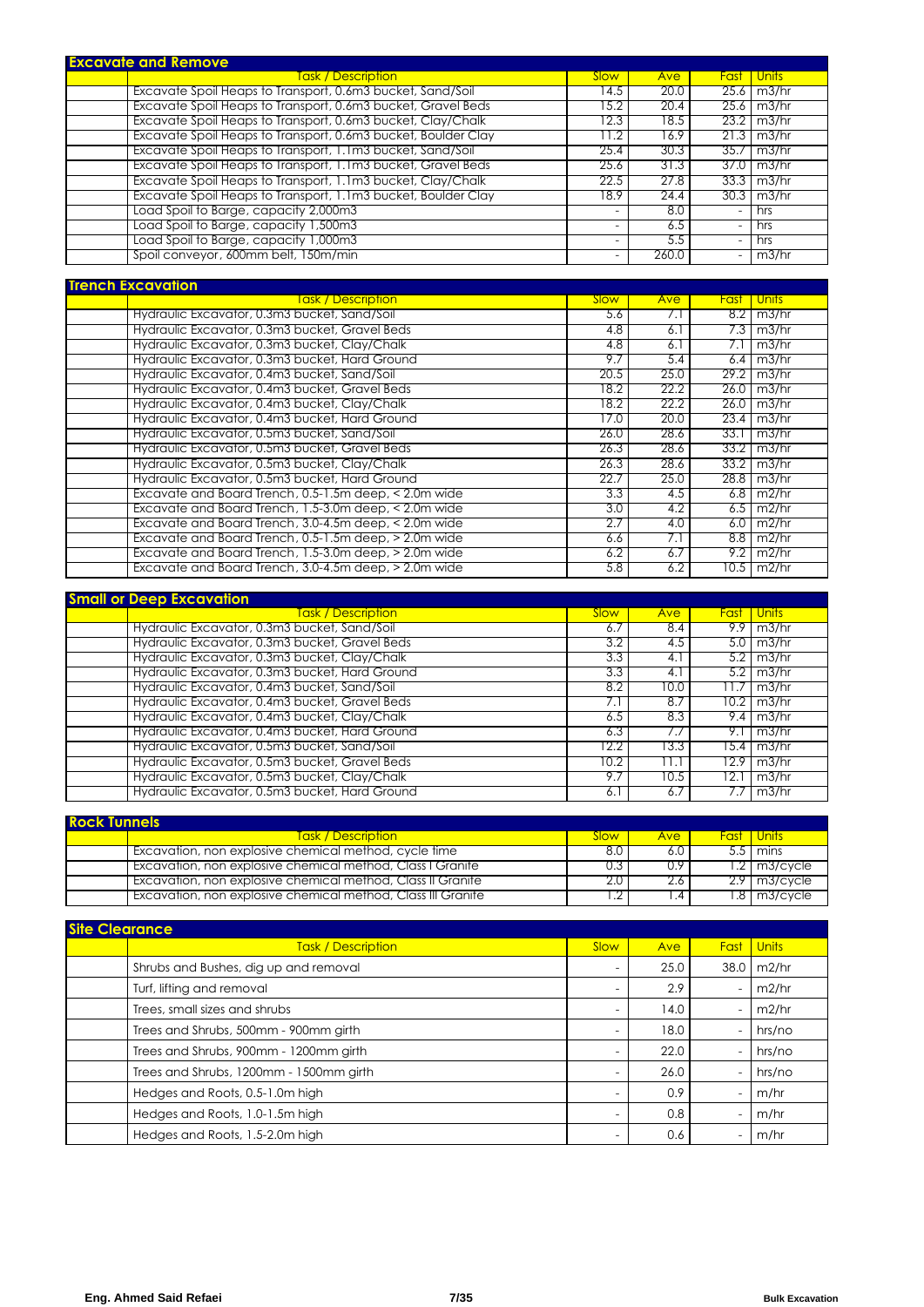| <b>Spread and Level</b> |                                                                         |             |      |             |              |
|-------------------------|-------------------------------------------------------------------------|-------------|------|-------------|--------------|
|                         | <b>Task / Description</b>                                               | <b>Slow</b> | Ave  | <b>Fast</b> | <b>Units</b> |
| Grader                  |                                                                         |             | 150  |             | m3/hr        |
|                         |                                                                         |             |      |             | m2/hr        |
|                         |                                                                         |             |      |             | m2/hr        |
|                         | Crawler Shovel, 0.8m3 bucket, Sand/Soil, pushed 5-50m to stockpile      | 13.9        | 20.4 | 25.0        | m3/hr        |
|                         | Crawler Shovel, 0.8m3 bucket, Sand/Soil, pushed 50-120m to stockpile    | 7.6         | 9.5  | 12.6        | m3/hr        |
|                         | Crawler Shovel, 0.8m3 bucket, Gravel, pushed 5-50m to stockpile         | 14.2        | 20.4 | 25.6        | m3/hr        |
|                         | Crawler Shovel, 0.8m3 bucket, Gravel, pushed 50-120m to stockpile       | 7.6         | 10.2 | 12.8        | m3/hr        |
|                         | Crawler Shovel, 0.8m3 bucket, Clay/Chalk, pushed 5-50m to stockpile     | 12.7        | 18.4 | 23.2        | m3/hr        |
|                         | Crawler Shovel, 0.8m3 bucket, Clay/Chalk, pushed 50-120m to stockpile   | 6.9         | 8.9  | 11.6        | m3/hr        |
|                         | Crawler Shovel, 0.8m3 bucket, Boulder Clay, pushed 5-50m to stockpile   | 11.6        | 16.9 | 21.3        | m3/hr        |
|                         | Crawler Shovel, 0.8m3 bucket, Boulder Clay, pushed 50-120m to stockpile | 6.3         | 8.2  | 10.4        | m3/hr        |
|                         | Crawler Shovel, 1.2m3 bucket, Sand/Soil, pushed 5-50m to stockpile      | 23.8        | 28.5 | 35.7        | m3/hr        |
|                         | Crawler Shovel, 1.2m3 bucket, Sand/Soil, pushed 50-120m to stockpile    | 16.7        | 18.5 | 20.4        | m3/hr        |
|                         | Crawler Shovel, 1.2m3 bucket, Gravel, pushed 5-50m to stockpile         | 25.0        | 32.0 | 37.0        | m3/hr        |
|                         | Crawler Shovel, 1.2m3 bucket, Gravel, pushed 50-120m to stockpile       | 17.2        | 19.3 | 21.2        | m3/hr        |
|                         | Crawler Shovel, 1.2m3 bucket, Clay/Chalk, pushed 5-50m to stockpile     | 21.7        | 27.5 | 33.3        | m3/hr        |
|                         | Crawler Shovel, 1.2m3 bucket, Clay/Chalk, pushed 50-120m to stockpile   | 15.1        | 16.9 | 18.8        | m3/hr        |
|                         | Crawler Shovel, 1.2m3 bucket, Boulder Clay, pushed 5-50m to stockpile   | 19.6        | 24.5 | 30.3        | m3/hr        |
|                         | Crawler Shovel, 1.2m3 bucket, Boulder Clay, pushed 50-120m to stockpile | 13.7        | 15.9 | 17.5        | m3/hr        |
|                         | Crawler Shovel, 0.6m3 bucket, 50-200m2, Sand/Soil                       | 18.6        | 28.5 | 38.5        | m3/hr        |
|                         | Crawler Shovel, 0.6m3 bucket, over 200m2, Sand/Soil                     | 24.4        | 37.2 | 50.0        | m3/hr        |
|                         | Crawler Shovel, 0.6m3 bucket, 50-200m2, Gravel                          | 18.9        | 28.6 | 38.4        | m3/hr        |
|                         | Crawler Shovel, 0.6m3 bucket, over 200m2, Gravel                        | 24.2        | 37.2 | 50.0        | m3/hr        |
|                         | Crawler Shovel, 0.6m3 bucket, 50-200m2, Hardcore                        | 15.8        | 23.5 | 31.2        | m3/hr        |
|                         | Crawler Shovel, 0.6m3 bucket, over 200m2, Hardcore                      | 19.2        | 29.6 | 40.0        | m3/hr        |
|                         | Crawler Shovel, 0.6m3 bucket, 50-200m2, Boulder Clay                    | 17.2        | 26.4 | 35.7        | m3/hr        |
|                         | Crawler Shovel, 0.6m3 bucket, over 200m2, Boulder Clay                  | 22.2        | 33.8 | 45.4        | m3/hr        |
|                         | Crawler Shovel, 1.2m3 bucket, 50-200m2, Sand/Soil                       | 43.5        | 48.0 | 52.6        | m3/hr        |
|                         | Crawler Shovel, 1.2m3 bucket, over 200m2, Sand/Soil                     | 55.5        | 61.1 | 66.7        | m3/hr        |
|                         | Crawler Shovel, 1.2m3 bucket, 50-200m2, Gravel                          | 43.8        | 48.3 | 52.9        | m3/hr        |
|                         | Crawler Shovel, 1.2m3 bucket, over 200m2, Gravel                        | 55.5        | 61.1 | 66.7        | m3/hr        |
|                         | Crawler Shovel, 1.2m3 bucket, 50-200m2, Hardcore                        | 37.1        | 40.3 | 43.5        | m3/hr        |
|                         | Crawler Shovel, 1.2m3 bucket, over 200m2, Hardcore                      | 47.6        | 51.6 | 55.6        | m3/hr        |
|                         | Crawler Shovel, 1.2m3 bucket, 50-200m2, Boulder Clay                    | 43.8        | 45.7 | 47.6        | m3/hr        |
|                         | Crawler Shovel, 1.2m3 bucket, over 200m2, Boulder Clay                  | 55.6        | 59.1 | 62.5        | m3/hr        |
|                         |                                                                         |             |      |             |              |

| <b>Backfill</b> |                                             |      |      |             |                 |
|-----------------|---------------------------------------------|------|------|-------------|-----------------|
|                 | <b>Task / Description</b>                   | Slow | Ave  | <b>Fast</b> | Units           |
|                 | 2Labor+Compactor (Manual spread & leveling) | 0.5  | 0.65 |             | $0.8$ m $3$ /hr |
|                 | Loader + 5 labor with compacting            |      | 50   |             | m2/hr           |
|                 | loader + Damp truck Backfill For buildings  |      | 25   |             | m3/hr           |
|                 | loader + Damp truck Backfill For Trenches   |      | 50   |             | m3/hr           |
|                 | Backfill by hand no compaction Light soil   |      | .3   |             | m3/hr           |
|                 | Backfill by hand no compaction Heavy soil   |      |      |             | m3/hr           |
|                 |                                             |      |      |             | m2/hr           |
|                 |                                             |      |      |             | m2/hr           |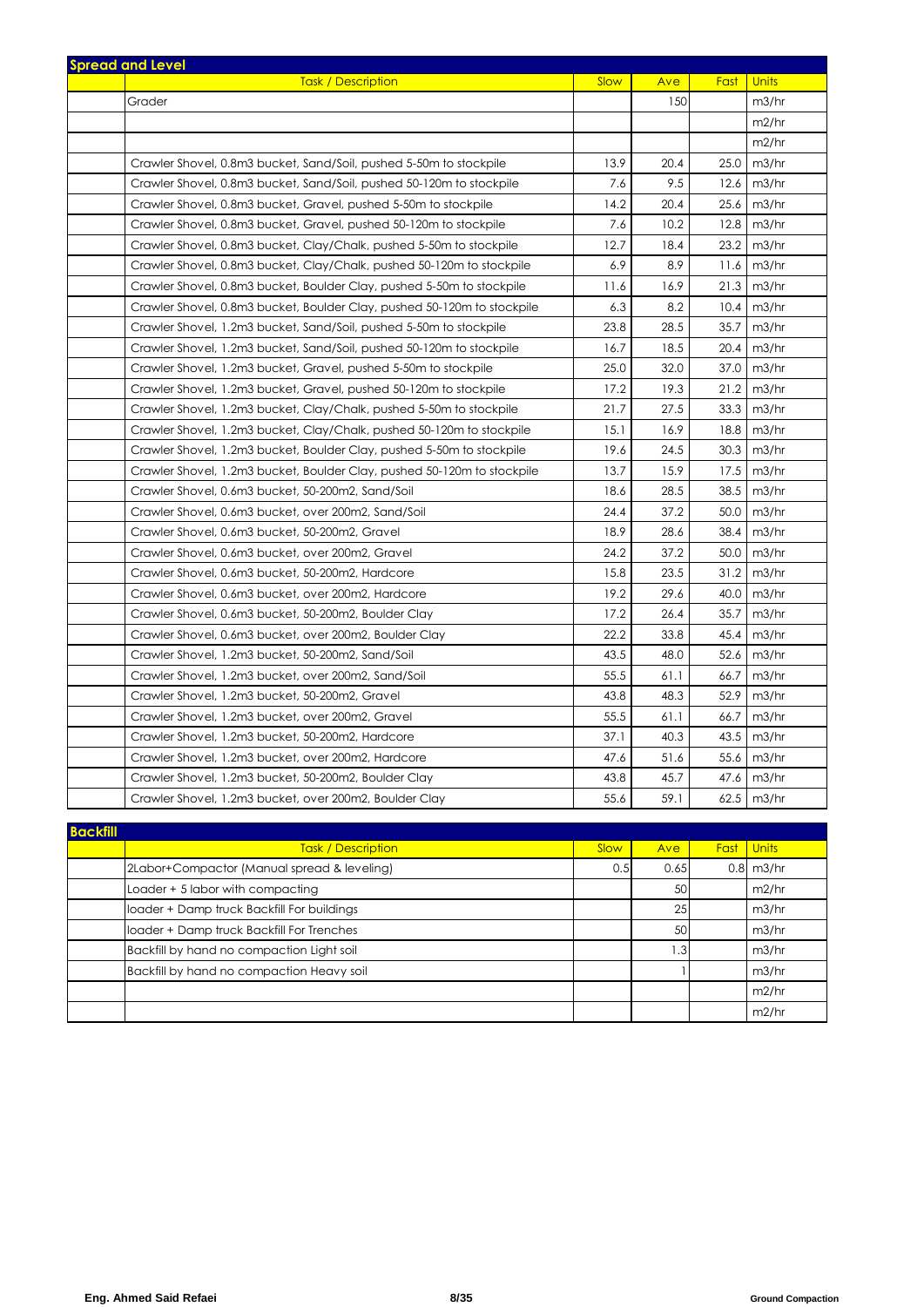| <b>Task / Description</b><br>Slow<br>Fast<br><b>Units</b><br>Ave<br>Deep Vibroflot, 3m centres<br>330.0<br>380.0<br>465.0<br>m3/hr<br>45.2<br>Vibro-Roller, Sand<br>28.5<br>31.2<br>m2/hr<br>58.8<br>m2/hr<br>Vibro-Roller, Soil<br>55.6<br>m2/hr<br>Vibro-Roller, Clay<br>38.4<br>m2/hr<br>Vibro-Roller, Hardcore<br>$\overline{\phantom{a}}$<br>Vibro-Roller, Ash<br>57.8<br>m2/hr<br>$\overline{a}$<br>$\overline{a}$<br>$\overline{2}$<br>m3/hr<br>Compaction Hand tamp in 25cm layers<br>8.5<br>Vibrating plate<br>m3/hr<br>26<br>Walk behind, Vibrating plate 45cm wide 15cm lifts, 2 passes<br>m3/hr<br>17<br>m3/hr<br>Walk behind, Vibrating plate 45cm wide 15cm lifts, 3 passes<br>13<br>m3/hr<br>Walk behind, Vibrating plate 45cm wide 15cm lifts, 4 passes<br>53<br>m3/hr<br>Walk behind, Vibrating plate 45cm wide 30cm lifts, 2 passes<br>Walk behind, Vibrating plate 45cm wide 30cm lifts, 3 passes<br>35<br>m3/hr<br>27<br>m3/hr<br>Walk behind, Vibrating plate 45cm wide 30cm lifts, 4 passes<br>40<br>m3/hr<br>Walk behind, Vibrating plate 60cm wide 15cm lifts, 2 passes<br>26<br>m3/hr<br>Walk behind, Vibrating plate 60cm wide 15cm lifts, 3 passes<br>20<br>m3/hr<br>Walk behind, Vibrating plate 60cm wide 15cm lifts, 4 passes<br>80<br>m3/hr<br>Walk behind, Vibrating plate 60cm wide 30cm lifts, 2 passes<br>50<br>m3/hr<br>Walk behind, Vibrating plate 60cm wide 30cm lifts, 3 passes<br>32<br>Walk behind, Vibrating plate 60cm wide 30cm lifts, 4 passes<br>m3/hr<br>250<br>Ridding Vibrating Roller 15cm Lifts 2 Passes<br>m3/hr<br>165<br>m3/hr<br>Ridding Vibrating Roller 15cm Lifts 3 Passes<br>124<br>m3/hr<br>Ridding Vibrating Roller 15cm Lifts 4 Passes<br>450<br>m3/hr<br>Ridding Vibrating Roller 30cm Lifts 2 Passes<br>330<br>m3/hr<br>Ridding Vibrating Roller 30cm Lifts 3 Passes<br>248<br>m3/hr<br>Ridding Vibrating Roller 30cm Lifts 4 Passes<br>Sheeps Foot or Webbly wheel Roller 15cm Lifts 2 Passes<br>250<br>m3/hr<br>Sheeps Foot or Webbly wheel Roller 15cm Lifts 3 Passes<br>165<br>m3/hr<br>124<br>Sheeps Foot or Webbly wheel Roller 15cm Lifts 4 Passes<br>m3/hr<br>450<br>Sheeps Foot or Webbly wheel Roller 30cm Lifts 2 Passes<br>m3/hr<br>330<br>m3/hr<br>Sheeps Foot or Webbly wheel Roller 30cm Lifts 3 Passes<br>Sheeps Foot or Webbly wheel Roller 30cm Lifts 4 Passes<br>248<br>m3/hr<br>m3/hr | <b>Ground Compaction</b> |  |  |  |
|----------------------------------------------------------------------------------------------------------------------------------------------------------------------------------------------------------------------------------------------------------------------------------------------------------------------------------------------------------------------------------------------------------------------------------------------------------------------------------------------------------------------------------------------------------------------------------------------------------------------------------------------------------------------------------------------------------------------------------------------------------------------------------------------------------------------------------------------------------------------------------------------------------------------------------------------------------------------------------------------------------------------------------------------------------------------------------------------------------------------------------------------------------------------------------------------------------------------------------------------------------------------------------------------------------------------------------------------------------------------------------------------------------------------------------------------------------------------------------------------------------------------------------------------------------------------------------------------------------------------------------------------------------------------------------------------------------------------------------------------------------------------------------------------------------------------------------------------------------------------------------------------------------------------------------------------------------------------------------------------------------------------------------------------------------------------------------------------------------------------------------------------------------------------------------------------------------------------------------------------------------------------------------------------------------------------------------------------------------------------------|--------------------------|--|--|--|
|                                                                                                                                                                                                                                                                                                                                                                                                                                                                                                                                                                                                                                                                                                                                                                                                                                                                                                                                                                                                                                                                                                                                                                                                                                                                                                                                                                                                                                                                                                                                                                                                                                                                                                                                                                                                                                                                                                                                                                                                                                                                                                                                                                                                                                                                                                                                                                            |                          |  |  |  |
|                                                                                                                                                                                                                                                                                                                                                                                                                                                                                                                                                                                                                                                                                                                                                                                                                                                                                                                                                                                                                                                                                                                                                                                                                                                                                                                                                                                                                                                                                                                                                                                                                                                                                                                                                                                                                                                                                                                                                                                                                                                                                                                                                                                                                                                                                                                                                                            |                          |  |  |  |
|                                                                                                                                                                                                                                                                                                                                                                                                                                                                                                                                                                                                                                                                                                                                                                                                                                                                                                                                                                                                                                                                                                                                                                                                                                                                                                                                                                                                                                                                                                                                                                                                                                                                                                                                                                                                                                                                                                                                                                                                                                                                                                                                                                                                                                                                                                                                                                            |                          |  |  |  |
|                                                                                                                                                                                                                                                                                                                                                                                                                                                                                                                                                                                                                                                                                                                                                                                                                                                                                                                                                                                                                                                                                                                                                                                                                                                                                                                                                                                                                                                                                                                                                                                                                                                                                                                                                                                                                                                                                                                                                                                                                                                                                                                                                                                                                                                                                                                                                                            |                          |  |  |  |
|                                                                                                                                                                                                                                                                                                                                                                                                                                                                                                                                                                                                                                                                                                                                                                                                                                                                                                                                                                                                                                                                                                                                                                                                                                                                                                                                                                                                                                                                                                                                                                                                                                                                                                                                                                                                                                                                                                                                                                                                                                                                                                                                                                                                                                                                                                                                                                            |                          |  |  |  |
|                                                                                                                                                                                                                                                                                                                                                                                                                                                                                                                                                                                                                                                                                                                                                                                                                                                                                                                                                                                                                                                                                                                                                                                                                                                                                                                                                                                                                                                                                                                                                                                                                                                                                                                                                                                                                                                                                                                                                                                                                                                                                                                                                                                                                                                                                                                                                                            |                          |  |  |  |
|                                                                                                                                                                                                                                                                                                                                                                                                                                                                                                                                                                                                                                                                                                                                                                                                                                                                                                                                                                                                                                                                                                                                                                                                                                                                                                                                                                                                                                                                                                                                                                                                                                                                                                                                                                                                                                                                                                                                                                                                                                                                                                                                                                                                                                                                                                                                                                            |                          |  |  |  |
|                                                                                                                                                                                                                                                                                                                                                                                                                                                                                                                                                                                                                                                                                                                                                                                                                                                                                                                                                                                                                                                                                                                                                                                                                                                                                                                                                                                                                                                                                                                                                                                                                                                                                                                                                                                                                                                                                                                                                                                                                                                                                                                                                                                                                                                                                                                                                                            |                          |  |  |  |
|                                                                                                                                                                                                                                                                                                                                                                                                                                                                                                                                                                                                                                                                                                                                                                                                                                                                                                                                                                                                                                                                                                                                                                                                                                                                                                                                                                                                                                                                                                                                                                                                                                                                                                                                                                                                                                                                                                                                                                                                                                                                                                                                                                                                                                                                                                                                                                            |                          |  |  |  |
|                                                                                                                                                                                                                                                                                                                                                                                                                                                                                                                                                                                                                                                                                                                                                                                                                                                                                                                                                                                                                                                                                                                                                                                                                                                                                                                                                                                                                                                                                                                                                                                                                                                                                                                                                                                                                                                                                                                                                                                                                                                                                                                                                                                                                                                                                                                                                                            |                          |  |  |  |
|                                                                                                                                                                                                                                                                                                                                                                                                                                                                                                                                                                                                                                                                                                                                                                                                                                                                                                                                                                                                                                                                                                                                                                                                                                                                                                                                                                                                                                                                                                                                                                                                                                                                                                                                                                                                                                                                                                                                                                                                                                                                                                                                                                                                                                                                                                                                                                            |                          |  |  |  |
|                                                                                                                                                                                                                                                                                                                                                                                                                                                                                                                                                                                                                                                                                                                                                                                                                                                                                                                                                                                                                                                                                                                                                                                                                                                                                                                                                                                                                                                                                                                                                                                                                                                                                                                                                                                                                                                                                                                                                                                                                                                                                                                                                                                                                                                                                                                                                                            |                          |  |  |  |
|                                                                                                                                                                                                                                                                                                                                                                                                                                                                                                                                                                                                                                                                                                                                                                                                                                                                                                                                                                                                                                                                                                                                                                                                                                                                                                                                                                                                                                                                                                                                                                                                                                                                                                                                                                                                                                                                                                                                                                                                                                                                                                                                                                                                                                                                                                                                                                            |                          |  |  |  |
|                                                                                                                                                                                                                                                                                                                                                                                                                                                                                                                                                                                                                                                                                                                                                                                                                                                                                                                                                                                                                                                                                                                                                                                                                                                                                                                                                                                                                                                                                                                                                                                                                                                                                                                                                                                                                                                                                                                                                                                                                                                                                                                                                                                                                                                                                                                                                                            |                          |  |  |  |
|                                                                                                                                                                                                                                                                                                                                                                                                                                                                                                                                                                                                                                                                                                                                                                                                                                                                                                                                                                                                                                                                                                                                                                                                                                                                                                                                                                                                                                                                                                                                                                                                                                                                                                                                                                                                                                                                                                                                                                                                                                                                                                                                                                                                                                                                                                                                                                            |                          |  |  |  |
|                                                                                                                                                                                                                                                                                                                                                                                                                                                                                                                                                                                                                                                                                                                                                                                                                                                                                                                                                                                                                                                                                                                                                                                                                                                                                                                                                                                                                                                                                                                                                                                                                                                                                                                                                                                                                                                                                                                                                                                                                                                                                                                                                                                                                                                                                                                                                                            |                          |  |  |  |
|                                                                                                                                                                                                                                                                                                                                                                                                                                                                                                                                                                                                                                                                                                                                                                                                                                                                                                                                                                                                                                                                                                                                                                                                                                                                                                                                                                                                                                                                                                                                                                                                                                                                                                                                                                                                                                                                                                                                                                                                                                                                                                                                                                                                                                                                                                                                                                            |                          |  |  |  |
|                                                                                                                                                                                                                                                                                                                                                                                                                                                                                                                                                                                                                                                                                                                                                                                                                                                                                                                                                                                                                                                                                                                                                                                                                                                                                                                                                                                                                                                                                                                                                                                                                                                                                                                                                                                                                                                                                                                                                                                                                                                                                                                                                                                                                                                                                                                                                                            |                          |  |  |  |
|                                                                                                                                                                                                                                                                                                                                                                                                                                                                                                                                                                                                                                                                                                                                                                                                                                                                                                                                                                                                                                                                                                                                                                                                                                                                                                                                                                                                                                                                                                                                                                                                                                                                                                                                                                                                                                                                                                                                                                                                                                                                                                                                                                                                                                                                                                                                                                            |                          |  |  |  |
|                                                                                                                                                                                                                                                                                                                                                                                                                                                                                                                                                                                                                                                                                                                                                                                                                                                                                                                                                                                                                                                                                                                                                                                                                                                                                                                                                                                                                                                                                                                                                                                                                                                                                                                                                                                                                                                                                                                                                                                                                                                                                                                                                                                                                                                                                                                                                                            |                          |  |  |  |
|                                                                                                                                                                                                                                                                                                                                                                                                                                                                                                                                                                                                                                                                                                                                                                                                                                                                                                                                                                                                                                                                                                                                                                                                                                                                                                                                                                                                                                                                                                                                                                                                                                                                                                                                                                                                                                                                                                                                                                                                                                                                                                                                                                                                                                                                                                                                                                            |                          |  |  |  |
|                                                                                                                                                                                                                                                                                                                                                                                                                                                                                                                                                                                                                                                                                                                                                                                                                                                                                                                                                                                                                                                                                                                                                                                                                                                                                                                                                                                                                                                                                                                                                                                                                                                                                                                                                                                                                                                                                                                                                                                                                                                                                                                                                                                                                                                                                                                                                                            |                          |  |  |  |
|                                                                                                                                                                                                                                                                                                                                                                                                                                                                                                                                                                                                                                                                                                                                                                                                                                                                                                                                                                                                                                                                                                                                                                                                                                                                                                                                                                                                                                                                                                                                                                                                                                                                                                                                                                                                                                                                                                                                                                                                                                                                                                                                                                                                                                                                                                                                                                            |                          |  |  |  |
|                                                                                                                                                                                                                                                                                                                                                                                                                                                                                                                                                                                                                                                                                                                                                                                                                                                                                                                                                                                                                                                                                                                                                                                                                                                                                                                                                                                                                                                                                                                                                                                                                                                                                                                                                                                                                                                                                                                                                                                                                                                                                                                                                                                                                                                                                                                                                                            |                          |  |  |  |
|                                                                                                                                                                                                                                                                                                                                                                                                                                                                                                                                                                                                                                                                                                                                                                                                                                                                                                                                                                                                                                                                                                                                                                                                                                                                                                                                                                                                                                                                                                                                                                                                                                                                                                                                                                                                                                                                                                                                                                                                                                                                                                                                                                                                                                                                                                                                                                            |                          |  |  |  |
|                                                                                                                                                                                                                                                                                                                                                                                                                                                                                                                                                                                                                                                                                                                                                                                                                                                                                                                                                                                                                                                                                                                                                                                                                                                                                                                                                                                                                                                                                                                                                                                                                                                                                                                                                                                                                                                                                                                                                                                                                                                                                                                                                                                                                                                                                                                                                                            |                          |  |  |  |
|                                                                                                                                                                                                                                                                                                                                                                                                                                                                                                                                                                                                                                                                                                                                                                                                                                                                                                                                                                                                                                                                                                                                                                                                                                                                                                                                                                                                                                                                                                                                                                                                                                                                                                                                                                                                                                                                                                                                                                                                                                                                                                                                                                                                                                                                                                                                                                            |                          |  |  |  |
|                                                                                                                                                                                                                                                                                                                                                                                                                                                                                                                                                                                                                                                                                                                                                                                                                                                                                                                                                                                                                                                                                                                                                                                                                                                                                                                                                                                                                                                                                                                                                                                                                                                                                                                                                                                                                                                                                                                                                                                                                                                                                                                                                                                                                                                                                                                                                                            |                          |  |  |  |
|                                                                                                                                                                                                                                                                                                                                                                                                                                                                                                                                                                                                                                                                                                                                                                                                                                                                                                                                                                                                                                                                                                                                                                                                                                                                                                                                                                                                                                                                                                                                                                                                                                                                                                                                                                                                                                                                                                                                                                                                                                                                                                                                                                                                                                                                                                                                                                            |                          |  |  |  |
|                                                                                                                                                                                                                                                                                                                                                                                                                                                                                                                                                                                                                                                                                                                                                                                                                                                                                                                                                                                                                                                                                                                                                                                                                                                                                                                                                                                                                                                                                                                                                                                                                                                                                                                                                                                                                                                                                                                                                                                                                                                                                                                                                                                                                                                                                                                                                                            |                          |  |  |  |
|                                                                                                                                                                                                                                                                                                                                                                                                                                                                                                                                                                                                                                                                                                                                                                                                                                                                                                                                                                                                                                                                                                                                                                                                                                                                                                                                                                                                                                                                                                                                                                                                                                                                                                                                                                                                                                                                                                                                                                                                                                                                                                                                                                                                                                                                                                                                                                            |                          |  |  |  |
|                                                                                                                                                                                                                                                                                                                                                                                                                                                                                                                                                                                                                                                                                                                                                                                                                                                                                                                                                                                                                                                                                                                                                                                                                                                                                                                                                                                                                                                                                                                                                                                                                                                                                                                                                                                                                                                                                                                                                                                                                                                                                                                                                                                                                                                                                                                                                                            |                          |  |  |  |
|                                                                                                                                                                                                                                                                                                                                                                                                                                                                                                                                                                                                                                                                                                                                                                                                                                                                                                                                                                                                                                                                                                                                                                                                                                                                                                                                                                                                                                                                                                                                                                                                                                                                                                                                                                                                                                                                                                                                                                                                                                                                                                                                                                                                                                                                                                                                                                            |                          |  |  |  |
|                                                                                                                                                                                                                                                                                                                                                                                                                                                                                                                                                                                                                                                                                                                                                                                                                                                                                                                                                                                                                                                                                                                                                                                                                                                                                                                                                                                                                                                                                                                                                                                                                                                                                                                                                                                                                                                                                                                                                                                                                                                                                                                                                                                                                                                                                                                                                                            |                          |  |  |  |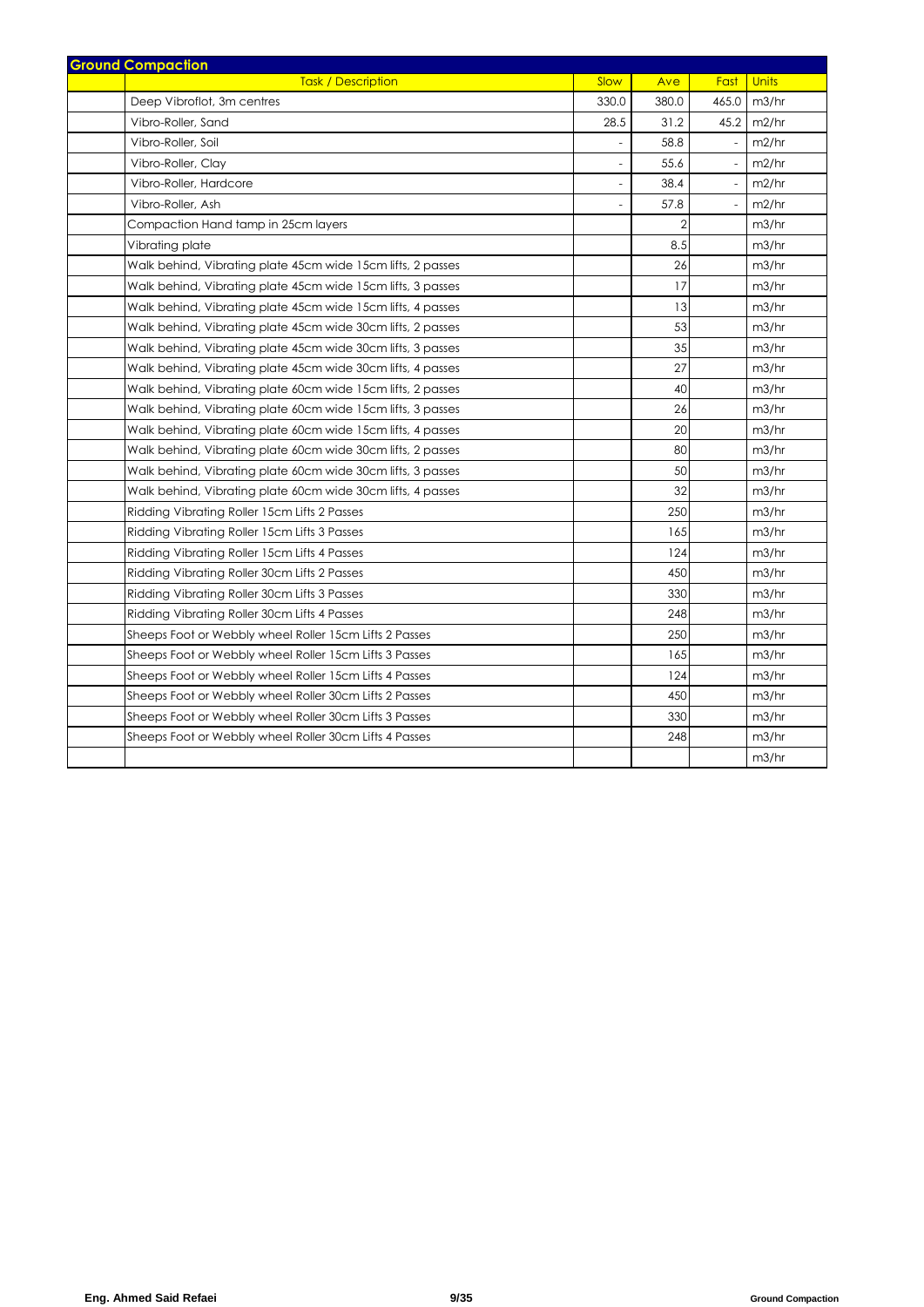| <b>Bored Piling</b>                                 |                             |      |                          |                 |
|-----------------------------------------------------|-----------------------------|------|--------------------------|-----------------|
| <b>Task / Description</b>                           | Slow                        | Ave  | Fast                     | <b>Units</b>    |
| Cycle Time, 5-20m deep                              | 8.0                         | 4.0  |                          | 4.0 days/no     |
| Cycle Time, 20-40m deep                             | 10.0                        | 8.0  |                          | days/no         |
| Cycle Time, 40-70m deep                             | 25.0                        | 10.0 |                          | days/no         |
| Cycle Time, 70-90m deep                             | 45.0                        | 25.0 |                          | days/no         |
| Cycle Time, 90-135m deep                            | 60.0                        | 45.0 |                          | days/no         |
| Move piling setup to next location                  |                             | 2.0  |                          | hrs             |
| Excave shaft by grab, general fill/uppr levels      | $\mathcal{L}_{\mathcal{A}}$ | 3.5  |                          | m/hr            |
| Excave shaft by grab, sand/minor rubble             | $\overline{\phantom{a}}$    | 2.1  |                          | m/hr            |
| Excave shaft by grab, marinve/aluvium               | $\overline{\phantom{a}}$    | 2.5  |                          | m/hr            |
| Excave shaft by grab/RCD, CDT                       | $\overline{\phantom{a}}$    | 0.5  |                          | m/hr            |
| Excave shaft by grab/RCD, CDG <150                  | $\overline{\phantom{a}}$    | 1.5  |                          | m/hr            |
| Excave shaft by RCD, CDG 150-200                    | $\overline{\phantom{a}}$    | 1.0  |                          | m/hr            |
| Excave shaft by RCD, CDG >200/gravel                | $\overline{\phantom{a}}$    | 0.5  |                          | m/hr            |
| Excave shaft by RCD/Chisel, corestones              | $\overline{\phantom{a}}$    | 0.5  |                          | m/hr            |
| Excave Rock Socket by RCD, grade IV/V rock          | $\overline{\phantom{a}}$    | 0.2  | 0.3                      | m/hr            |
| Excave Rock Socket by RCD, grade II/III rock        | $\overline{\phantom{a}}$    | 0.1  |                          | $0.2 \,$ m/hr   |
| Excave Rock Socket by RCD, tendering rate           | $\overline{\phantom{a}}$    | 0.1  |                          | m/hr            |
| Add/remove RCD plant                                | $\overline{\phantom{a}}$    | 2.0  |                          | hrs             |
| Add/remove RCD drill string/drill bit               | $\overline{\phantom{a}}$    | 5.0  |                          | hrs             |
| Remove Obstruction, above water hand hammers        | $\overline{\phantom{a}}$    | 0.8  |                          | m/hr            |
| Remove Obstruction, below water heavy chisel        | $\overline{\phantom{a}}$    | 0.5  |                          | m/hr            |
| Concrete Plug, RCD off/tremmie/concrete/cure/RCD on | 60.0                        | 53.0 | 50.0                     | hrs             |
| Install air lift tremmie tube                       | $\overline{\phantom{a}}$    | 5.0  | $\overline{\phantom{a}}$ | hrs             |
| Fabricate reinforcement cages                       | $\overline{\phantom{a}}$    | 2.5  | $\sim$                   | hs/cage         |
| Install reinforcement cages                         | $\overline{\phantom{a}}$    | 2.0  | $\sim$                   | hrs/no          |
| Shaft cleaning, air lifting after excavation        | $\overline{\phantom{a}}$    | 8.0  |                          | hrs             |
| Shaft cleaning, air lifting after cage installed    | $\overline{\phantom{a}}$    | 2.0  |                          | hrs             |
| Shaft concreting/extract casing 5-70m deep          | $\overline{\phantom{a}}$    | 12.0 |                          | hrs             |
| Shaft concreting/extract casing 70-95m deep         | $\overline{\phantom{a}}$    | 14.0 |                          | hrs             |
| Shaft concreting/extract casing 95-135m deep        | $\overline{\phantom{a}}$    | 48.0 |                          | hrs             |
| Concrete curing prior to remove telescopic casing   | $\overline{\phantom{a}}$    | 72.0 |                          | hrs             |
| Concrete Testing, Coring Test                       | $\overline{\phantom{a}}$    | 3.2  |                          | $2.2 \mid m/hr$ |
| Concrete Testing, Sonic Logging Test                | $\overline{\phantom{a}}$    | 2.5  | $\sim$                   | hrs/no          |
| Concrete Testing, Vibration Test                    | $\overline{\phantom{a}}$    | 6.5  |                          | hrs/no          |
|                                                     |                             |      |                          |                 |

| <b>Slurry A</b><br><b>Walls</b> |                                              |       |     |      |       |  |  |  |
|---------------------------------|----------------------------------------------|-------|-----|------|-------|--|--|--|
|                                 | * Description<br><b>ask</b>                  | ∕ا0اد | Ave | Fast |       |  |  |  |
|                                 | Crane grab, cement/bentonite and sheet piles | . .8  | ں ک |      | m/day |  |  |  |

| <b>Cutting Back</b>                                 |                          |                          |                          |              |  |  |  |  |
|-----------------------------------------------------|--------------------------|--------------------------|--------------------------|--------------|--|--|--|--|
| <b>Task / Description</b>                           | Slow                     | Ave                      | <b>Fast</b>              | <b>Units</b> |  |  |  |  |
| Concrete Pile Caps, 50-300mm deep and 0.6m dia      | 0.6                      |                          | 0.3                      | hrs/no       |  |  |  |  |
| Concrete Pile Caps, 300-750mm deep and 0.6m dia     | 1.5                      |                          | $0.4 \mid$               | hrs/no       |  |  |  |  |
| Concrete Pile Caps, > 750mm deep and 0.6m dia       | 1.8                      |                          | 0.8                      | hrs/no       |  |  |  |  |
| Concrete Pile Caps, 50-300mm deep and 1.1m dia      | 1.9                      |                          | 0.8                      | hrs/no       |  |  |  |  |
| Concrete Pile Caps, 300-750mm deep and 1.1m dia     | 2.5                      |                          | 1.1                      | hrs/no       |  |  |  |  |
| Concrete Pile Caps, > 750mm deep and 1.1m dia       | 4.2                      | ۰                        | $2.3 \square$            | hrs/no       |  |  |  |  |
| Concrete Pile Caps, 50-300mm deep and 2.5m dia      | 9.2                      |                          | 8.2                      | hrs/no       |  |  |  |  |
| Concrete Pile Caps, 300-750mm deep and 2.5m dia     | 10.1                     |                          | 9.5                      | hrs/no       |  |  |  |  |
| Concrete Pile Caps, > 750mm deep and 2.5m dia       | 11.5                     | $\overline{\phantom{a}}$ | 10.2                     | hrs/no       |  |  |  |  |
| Concrete, Cutting Slabs, 5-25m deep                 | $\overline{\phantom{a}}$ | 15.2                     | $\overline{\phantom{a}}$ | m/hr         |  |  |  |  |
| Concrete, Cutting Slabs, 25-50m deep                | $\overline{\phantom{a}}$ | 11.5                     | $\overline{\phantom{a}}$ | m/hr         |  |  |  |  |
| Concrete, Cutting Slabs, 50-75m deep                | $\overline{\phantom{a}}$ | 6.7                      | $\overline{\phantom{a}}$ | m/hr         |  |  |  |  |
| Concrete, Cutting Holes, coring machine             | $\overline{\phantom{a}}$ | 0.2                      | ٠                        | m3/hr        |  |  |  |  |
| Concrete, Cutting Back to expose couplers 0.7m slab | $\overline{\phantom{a}}$ | 2.5                      | $\overline{a}$           | m/day        |  |  |  |  |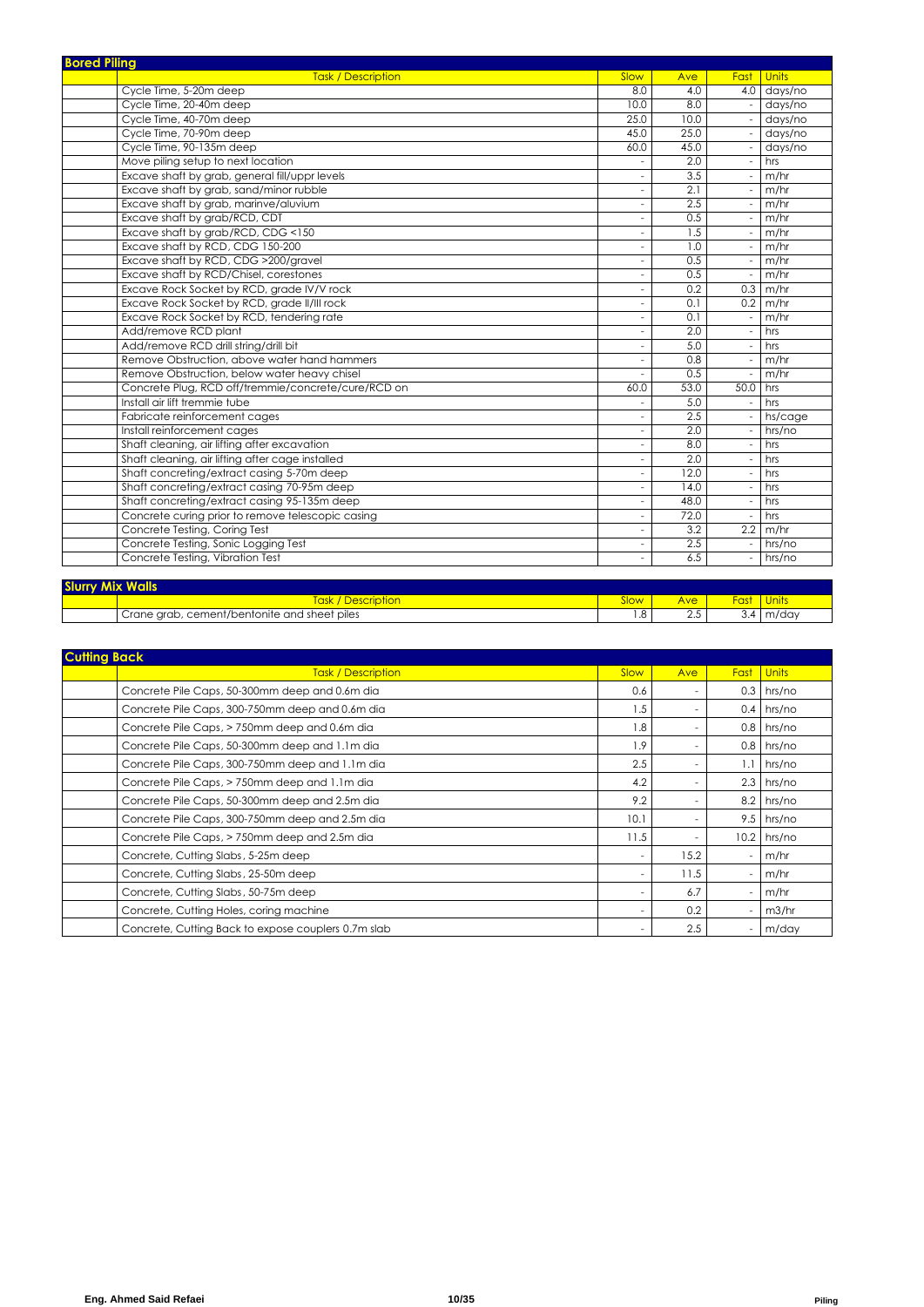| Landscaping |                                                         |      |      |      |              |  |  |  |
|-------------|---------------------------------------------------------|------|------|------|--------------|--|--|--|
|             | <b>Task / Description</b>                               | Slow | Ave  | Fast | <b>Units</b> |  |  |  |
|             | Top Soil, spread, level and prepare for turf or seeding | -    | 2.5  |      | m2/hr        |  |  |  |
|             | Top Soil, rake in fertilizer for seeding                | -    | 25.0 |      | m2/hr        |  |  |  |
|             | Planting, Shrubs and Hedges, under 750mm high           | -    | 4.0  |      | no/hr        |  |  |  |
|             | Planting, Shrubs and Hedges, over 750mm high            | -    | . .5 |      | no/hr        |  |  |  |
|             | Planting, Saplings, under 3.0m high                     | -    |      |      | no/hr        |  |  |  |
|             | Turfing, including for minor preparations               | ۰    | 16.8 |      | $-$ m2/hr    |  |  |  |

|      | Roads & External Works - Kerbs & Paving                        |                          |      |      |              |
|------|----------------------------------------------------------------|--------------------------|------|------|--------------|
| Ref  | Task / Description                                             | <b>Slow</b>              | Ave  | Fast | <b>Units</b> |
| 984  | Concrete Slabs, laid on bedding, to slight falls               | 2.7                      |      | 4.2  | m2/hr        |
| 985  | Concrete Slabs, laid on bedding, to steep falls                | 2.3                      | ٠    | 2.7  | m2/hr        |
| 986  | Concrete Slabs, laid in mortar, to slight falls                | 1.5                      |      | 2.3  | m2/hr        |
| 987  | Concrete Slabs, laid in mortar, to steep falls                 | 1.1                      |      | 1.5  | m2/hr        |
| 988  | Concrete Slabs, laid on sand, to slight falls                  | 1.7                      | ٠    | 2.8  | m2/hr        |
| 989  | Concrete Slabs, laid on sand, to steep falls                   | 1.6                      |      | 1.9  | m2/hr        |
| 990  | Cobble Stones, laid in mortar, no patterns                     |                          | 0.3  |      | m2/hr        |
| 991  | Cobble Stones, laid in mortar, with patterns                   | $\overline{a}$           | 0.2  |      | m2/hr        |
| 992  | Artificial Stone, laid on sand, with patterns                  |                          | 2.5  |      | m2/hr        |
| 993  | Brick Paviors, in mortar, straight joints                      | 0.9                      | 1.3  | 1.9  | m2/hr        |
| 994  | Brick Paviors, in mortar, herringbone pattern                  | $\overline{a}$           | 1.0  | 1.2  | m2/hr        |
| 995  | Gravel Paths, including preparation of sub-base                | ٠                        | 10.5 |      | m2/hr        |
| 996  | Concrete Paths, 100mm thick, including preparation of sub-base |                          | 2.5  |      | m2/hr        |
| 997  | Concrete Kerbs or Channels, laid straight                      | $\overline{\phantom{a}}$ | 6.2  |      | m/hr         |
| 998  | Concrete Kerbs or Channels, laid to 5m radius                  |                          | 4.5  |      | m/hr         |
| 999  | Concrete Kerbs or Channels, laid to 10m radius                 |                          | 5.0  |      | m/hr         |
| 1000 | Concrete Kerbs or Channels, laid to 20m radius                 | ٠                        | 5.5  |      | m/hr         |
| 1001 | Stone/Granite Kerbs or Channels, laid straight                 | $\overline{a}$           | 3.5  |      | m/hr         |
| 1002 | Concrete Edging, laid straight                                 |                          | 7.7  |      | m/hr         |
| 1003 | Concrete Edging, laid to 5m radius                             | $\overline{a}$           | 5.8  |      | m/hr         |
| 1004 | Concrete Edging, laid to 10m radius                            | $\overline{a}$           | 6.2  |      | m/hr         |
| 1005 | Concrete Edging, laid to 20m radius                            | ٠                        | 7.1  |      | m/hr         |
| 1006 | Cutting and Fitting Ends, Concrete Kerbs                       |                          | 6.6  |      | no/hr        |
| 1007 | Cutting and Fitting Ends, Channels                             | $\overline{a}$           | 5.8  |      | no/hr        |
| 1008 | Cutting and Fitting Ends, Concrete Edging                      |                          | 8.3  |      | no/hr        |

| <b>Road surfacing</b> |                           |      |                    |      |        |
|-----------------------|---------------------------|------|--------------------|------|--------|
|                       | <b>Task / Description</b> | Slow | Ave                | Fast | Units  |
|                       | حفر وتسوية                |      | 70 m3              |      | m3/day |
|                       | أعمال الردم               |      | $115 \text{ m}$ 3  |      | m3/day |
|                       | طبقة الاساس               |      | 550 m2             |      | m2/day |
|                       | طبقة مكرام                |      | 500 m <sub>2</sub> |      | m2/day |
|                       | طبقة M25                  |      | 1000 m2            |      | m2/day |
|                       | طبقة ر ابطة               |      | 1500:3000          |      | m2/day |
|                       | AC2 طبقة                  |      | 1000 M2            |      | m2/day |
|                       | طنقة سطخبة                |      | 700 m3             |      | m3/day |

| <b>Paving and surfacing</b>                                                              |             |      |      |              |
|------------------------------------------------------------------------------------------|-------------|------|------|--------------|
| <b>Task / Description</b>                                                                | <b>Slow</b> | Ave  | Fast | <b>Units</b> |
| Asphaltic Concrete Pavement for highways and large paved area Binder Course < 5cm thick  |             | 6450 |      | m2/day       |
| Asphaltic Concrete Pavement for highways and large paved area Binder Course 5cm thick    |             | 5300 |      | m2/day       |
| Asphaltic Concrete Pavement for highways and large paved area Binder Course 7.5cm thick  |             | 4100 |      | m2/day       |
| Asphaltic Concrete Pavement for highways and large paved area Binder Course 10cm thick   |             | 3450 |      | m2/day       |
| Asphaltic Concrete Pavement for highways and large paved area Wearing Course 2.5cm thick |             | 8800 |      | m2/day       |
| Asphaltic Concrete Pavement for highways and large paved area Wearing Course 4cm thick   |             | 6450 |      | m2/day       |
| Asphaltic Concrete Pavement for highways and large paved area Wearing Course 5cm thick   |             | 5300 |      | m2/day       |
| Asphaltic Concrete Pavement for highways and large paved area Wearing Course 6cm thick   |             | 4580 |      | m2/day       |
| Asphaltic Concrete Pavement for highways and large paved area Wearing Course 7.5cm thick |             | 4100 |      | m2/day       |
| Pavement Replacement over trench 5cm thick                                               |             | 75   |      | m2/day       |
| Pavement Replacement over trench 10cm thick                                              |             | 58   |      | m2/day       |
| Pavement Replacement over trench 15cm thick                                              |             | 45   |      | m2/day       |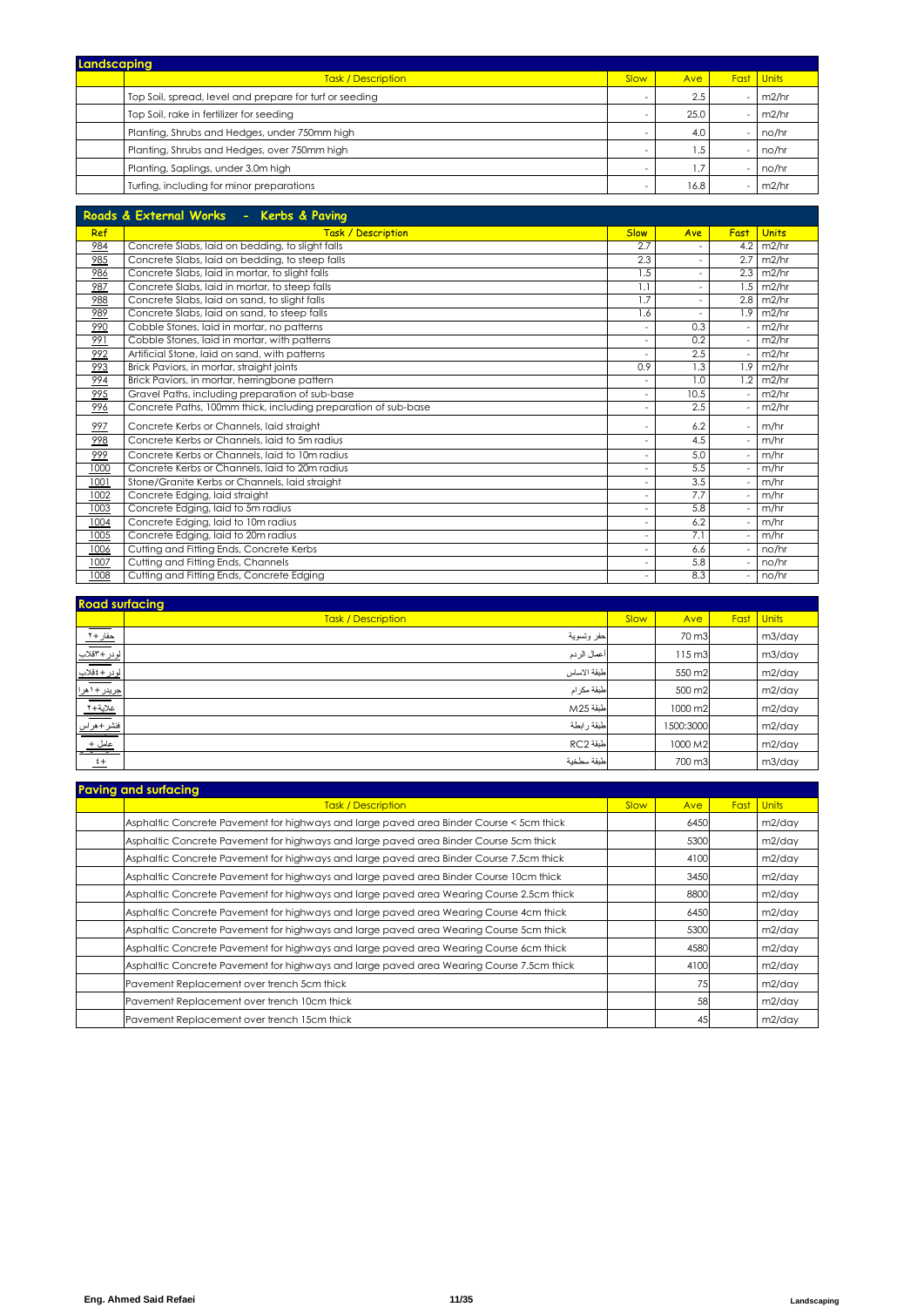| <b>Pavement Base</b> |                                                                                          |      |      |      |              |
|----------------------|------------------------------------------------------------------------------------------|------|------|------|--------------|
|                      | <b>Task / Description</b>                                                                | Slow | Ave  | Fast | <b>Units</b> |
|                      | Base Prepare and roll Sub-Base, Small areas to 2000m2                                    |      | 1250 |      | m2/day       |
|                      | Base Prepare and roll Sub-Base, Small areas over 2000m2                                  |      | 3000 |      | m2/day       |
|                      | Base Course For roadways and large areas crushed 3/4" stone base, compacted 7.5cm deep   |      | 3300 |      | m2/day       |
|                      | Base Course For roadways and large areas crushed 3/4" stone base, compacted 15cm deep    |      | 3200 |      | m2/day       |
|                      | Base Course For roadways and large areas crushed 3/4" stone base, compacted 20cm deep    |      | 2400 |      | m2/day       |
|                      | Base Course For roadways and large areas crushed 3/4" stone base, compacted 30cm deep    |      | 1950 |      | m2/day       |
|                      | Base Course For roadways and large areas crushed 1-1/2" stone base, compacted 7.5cm deep |      | 4300 |      | m2/day       |
|                      | Base Course For roadways and large areas crushed 1-1/2" stone base, compacted 15cm deep  |      | 3250 |      | m2/day       |
|                      | Base Course For roadways and large areas crushed 1-1/2" stone base, compacted 20cm deep  |      | 2500 |      | m2/day       |
|                      | Base Course For roadways and large areas crushed 1-1/2" stone base, compacted 30cm deep  |      | 1500 |      | m2/day       |

| <b>Concrete Road surfacing</b> |                                                 |      |      |  |                    |  |  |  |
|--------------------------------|-------------------------------------------------|------|------|--|--------------------|--|--|--|
|                                | <b>Task / Description</b>                       | Slow | Ave  |  | <b>Fast</b> Units  |  |  |  |
|                                | Concrete Road surfacing, Kerbs or Side Haunches |      | 0.4  |  | 1 <sub>m3/hr</sub> |  |  |  |
|                                | Concrete Road surfacing, 150mm thick            |      | 12.5 |  | m2/hr              |  |  |  |
|                                | Concrete Road surfacing, 200mm thick            |      |      |  | m2/hr              |  |  |  |
|                                | Concrete Road surfacing, 300mm thick            |      | 6.,  |  | m2/hr              |  |  |  |
|                                | <b>Parking Barriers</b>                         |      | 20   |  | m2/hr              |  |  |  |

| <b>Fencing Works</b>                                            |      |       |                          |              |  |  |  |  |
|-----------------------------------------------------------------|------|-------|--------------------------|--------------|--|--|--|--|
| <b>Task / Description</b>                                       | Slow | Ave   | Fast                     | <b>Units</b> |  |  |  |  |
| Site Hoarding, timber posts, plywood nailed to horizontal rails | 1.0  | 1.2   | ٠                        | m/hr         |  |  |  |  |
| Post Erection, Timber / Metal, dig, erect, fix                  | 3.3  | 4.5   | ٠                        | no/hr        |  |  |  |  |
| Post Erection, Concrete, dig, erect, fix                        | 3.2  | 4.0   | ٠                        | no/hr        |  |  |  |  |
| Fence Erection, Chainlink, posts at 1.5m                        |      | 4.2   | ٠                        | m/hr         |  |  |  |  |
| Fence Erection, Chainlink, posts at 2.0m                        |      | 4.4   | ٠                        | m/hr         |  |  |  |  |
| Fence Erection, Chainlink, posts at 3.0m                        |      | 5.5   |                          | m/hr         |  |  |  |  |
| Fence Erection, Chestnut Pailings, posts at 1.5m                |      | 23.8  | ٠                        | m/hr         |  |  |  |  |
| Fence Erection, Chestnut Pailings, posts at 2.0m                |      | 33.3  | ٠                        | m/hr         |  |  |  |  |
| Fence Erection, Chestnut Pailings, posts at 3.0m                |      | 41.6  |                          | m/hr         |  |  |  |  |
| Fence Erection, Barbed Wire, posts at 1.5m                      |      | 71.4  |                          | m/hr         |  |  |  |  |
| Fence Erection, Barbed Wire, posts at 2.0m                      |      | 100.0 |                          | m/hr         |  |  |  |  |
| Fence Erection, Barbed Wire, posts at 3.0m                      |      | 125.0 |                          | m/hr         |  |  |  |  |
| Gate Erection, Chainlink on frame                               |      | 4.1   | $\overline{\phantom{a}}$ | no/hr        |  |  |  |  |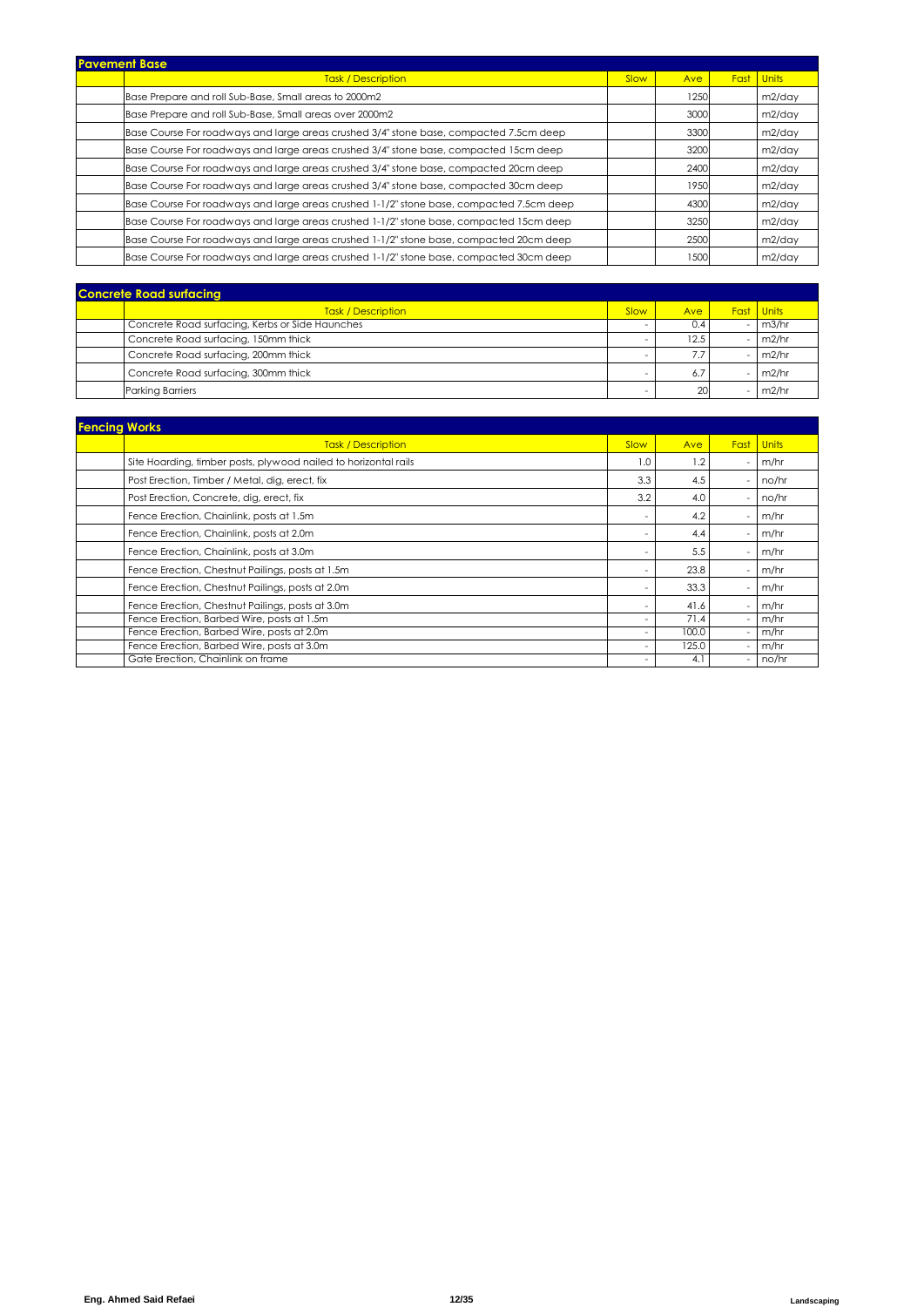| <b>Task / Description</b><br>Slow<br><b>Units</b><br>Ave<br>Fast<br>Ref<br>963<br>300.0<br>500.0<br>Shaft Slip Forming<br>mm/hr<br><b>Concrete Works - Formwork</b><br>Slow<br>Units<br><b>Ref</b><br><b>Task / Description</b><br>Fast<br>Ave<br>350<br>Pilecaps, < 0.7m2<br>0.9<br>1.6<br>2.0<br>m2/hr<br>351<br>Pilecaps, 0.7-2.5m2<br>1.6<br>2.0<br>2.3<br>m2/hr<br>352<br>2.3<br>2.5<br>m2/hr<br>Pilecaps, 2.5-3.0m2<br>2.0<br>353<br>2.3<br>2.5<br>m2/hr<br>Pilecaps, $>$ 3.0m2<br>3.1<br>1.7<br>1.1<br>m2/hr<br>354<br>Ground Beams, < 0.7m2<br>1.8<br>355<br>Ground Beams, 0.7-1.5m2<br>1.7<br>2.5<br>m2/hr<br>1.8<br>2.5<br>356<br>Ground Beams, 1.5-3.0m2<br>1.8<br>2.6<br>m2/hr<br>357<br>2.5<br>2.6<br>3.5<br>m2/hr<br>Ground Beams, 3.0-5.0m2<br>358<br>0.8<br><b>Elevated Plain Slab Soffit</b><br>0.6<br>1.2<br>m2/hr<br>359<br>Beams, on erected falsework, width 100-200mm<br>0.9<br>1.0<br>1.1<br>m2/hr<br>1.0<br>1.1<br>1.3<br>m2/hr<br>360<br>Beams, on erected falsework, width 200-300mm<br>1.3<br>361<br>Beams, on erected falsework, width 300-500mm<br>1.2<br>1.5<br>m2/hr<br>1.5<br>m2/hr<br>362<br>Beams, on erected falsework, width 500-750mm<br>1.6<br>1.8<br>1.5<br>1.7<br>363<br>m2/hr<br>Beams, on erected falsework, width over 750mm<br>1.4<br>5.3<br>364<br>Walls, Construct Kickers<br>7.1<br>10.0<br>m2/hr<br>365<br>0.9<br>1.8<br>1.9<br>m2/hr<br>Walls, Fully Framed Formwork / Struts, 1.0-2.0m2<br>2.2<br>Walls, Fully Framed Formwork / Struts, 2.0-5.0m2<br>1.0<br>2.5<br>m2/hr<br>366<br>2.5<br>2.9<br>1.2<br>367<br>Walls, Fully Framed Formwork / Struts, over 5.0m2<br>m2/hr<br>2.0<br>368<br>Walls, StoriForm Shutters, 1.0-3.0m2<br>1.0<br>1.4<br>m2/hr<br>1.9<br>2.3<br>369<br>Walls, StoriForm Shutters, 3.0-5.0m2<br>3.3<br>m2/hr<br>370<br>2.3<br>2.8<br>Walls, StoriForm Shutters, 5.0-10.0m2<br>3.5<br>m2/hr<br>3.2<br>4.5<br>371<br>Walls, StoriForm Shutters, 10.0-15.0m2<br>m2/hr<br>4.0<br>372<br>Walls, StoriForm Shutters, over 15.0m2<br>3.8<br>4.8<br>5.4<br>m2/hr<br>373<br><b>Ground Slabs</b><br>1.0<br>1.5<br>1.8<br>m2/hr<br>3.2<br>5.4<br>374<br>Columns, Construct Kickers, direct to slab<br>4.1<br>no/hr<br>375<br>Columns, Construct Kickers, suspended from soffit slab<br>1.2<br>2.8<br>3.2<br>no/hr<br>376<br>Columns, Square Sides, Timber Clamp / Prop, csa < 0.1m2<br>1.3<br>1.6<br>m2/hr<br>1.8<br>Columns, Square Sides, Timber Clamp / Prop, csa 0.1-0.4m2<br>1.8<br>m2/hr<br><u>377</u><br>2.1<br>2.4<br>378<br>0.4 <sub>m2</sub><br>2.0<br>2.3<br>2.5<br>m2/hr<br>379<br>Columns, Square Sides, Steel Forms, 1.5 x 1.5 x 9.0m high<br>7.9<br>9.5<br>10.3<br>m2/hr<br>380<br>Columns, Square Sides, Steel Forms, 2.0 x 2.0 x 9.0m high<br>7.5<br>m2/hr<br>6.9<br>8.3<br>381<br>Columns, Square Sides, Steel Forms, 2.0 x 4.0 x 9.0m high<br>8.5<br>m2/hr<br>10.2<br>12.0<br>3.5<br>382<br>dia<br>4.5<br>6.0<br>m2/hr<br>Columns, Round Sides, Steel Mould, 3.0-4.0m dia<br>383<br>5.2<br>m2/hr<br>6.5<br>7.5<br>384<br>Columns, Sloping Column Heads, extra over rate<br>2.5<br>3.5<br>hrs/no<br>385<br>Staircases, Stair Soffit, Sloping<br>0.8<br>0.7<br>1.0<br>m2/hr<br>386<br>Staircases, Stair Soffit, Flat Landing<br>0.9<br>m2/hr<br>0.8<br>1.2<br>387<br>Staircases, Wall Strings<br>0.4<br>m2/hr<br>0.6<br>$\overline{\phantom{a}}$<br>388<br>Staircases, Open Strings<br>0.7<br>0.8<br>m2/hr<br>$\overline{\phantom{a}}$<br>389<br>Staircases, Riser Boards fixed to strings<br>2.5<br>2.8<br>m2/hr<br>$\qquad \qquad -$<br>390<br>Staircases, Risers fixed to Strings<br>m2/hr<br>2.3<br>2.6<br>391<br>Waffle Flooring, 2.4m grid<br>1.4<br>1.8<br>m2/hr<br>1.1<br>392<br>Shaft Slip Forming<br>300.0<br>500.0<br>mm/hr<br>393<br>Table Form, Aluminum System, 400m2 bays<br>2.1<br>3.2<br>m2/hr<br>3.8<br>394<br>Table Form, H-Frame Steel Falsework, 400m2 bays<br>1.9<br>3.0<br>3.5<br>m2/hr<br>395<br>Tunnel Forms, Wall and Slab poured as one<br>15.6<br>17.5<br>m2/hr<br>396<br>Hollorib Decking, lay deck<br>43.5<br>47.5<br>m2/hr<br>$\overline{\phantom{a}}$<br>397<br>Hollorib Decking, shear connecting studs<br>31.2<br>29.3<br>m2/hr<br>398<br>Stop Ends, no perforations<br>m2/hr<br>2.8<br>3.5<br>4.2 | <b>Bridge Works - Formwork</b> |  |  |
|----------------------------------------------------------------------------------------------------------------------------------------------------------------------------------------------------------------------------------------------------------------------------------------------------------------------------------------------------------------------------------------------------------------------------------------------------------------------------------------------------------------------------------------------------------------------------------------------------------------------------------------------------------------------------------------------------------------------------------------------------------------------------------------------------------------------------------------------------------------------------------------------------------------------------------------------------------------------------------------------------------------------------------------------------------------------------------------------------------------------------------------------------------------------------------------------------------------------------------------------------------------------------------------------------------------------------------------------------------------------------------------------------------------------------------------------------------------------------------------------------------------------------------------------------------------------------------------------------------------------------------------------------------------------------------------------------------------------------------------------------------------------------------------------------------------------------------------------------------------------------------------------------------------------------------------------------------------------------------------------------------------------------------------------------------------------------------------------------------------------------------------------------------------------------------------------------------------------------------------------------------------------------------------------------------------------------------------------------------------------------------------------------------------------------------------------------------------------------------------------------------------------------------------------------------------------------------------------------------------------------------------------------------------------------------------------------------------------------------------------------------------------------------------------------------------------------------------------------------------------------------------------------------------------------------------------------------------------------------------------------------------------------------------------------------------------------------------------------------------------------------------------------------------------------------------------------------------------------------------------------------------------------------------------------------------------------------------------------------------------------------------------------------------------------------------------------------------------------------------------------------------------------------------------------------------------------------------------------------------------------------------------------------------------------------------------------------------------------------------------------------------------------------------------------------------------------------------------------------------------------------------------------------------------------------------------------------------------------------------------------------------------------------------------------------------------------------------------------------------------------------------------------------------------------------------------------------------------|--------------------------------|--|--|
|                                                                                                                                                                                                                                                                                                                                                                                                                                                                                                                                                                                                                                                                                                                                                                                                                                                                                                                                                                                                                                                                                                                                                                                                                                                                                                                                                                                                                                                                                                                                                                                                                                                                                                                                                                                                                                                                                                                                                                                                                                                                                                                                                                                                                                                                                                                                                                                                                                                                                                                                                                                                                                                                                                                                                                                                                                                                                                                                                                                                                                                                                                                                                                                                                                                                                                                                                                                                                                                                                                                                                                                                                                                                                                                                                                                                                                                                                                                                                                                                                                                                                                                                                                                                                      |                                |  |  |
|                                                                                                                                                                                                                                                                                                                                                                                                                                                                                                                                                                                                                                                                                                                                                                                                                                                                                                                                                                                                                                                                                                                                                                                                                                                                                                                                                                                                                                                                                                                                                                                                                                                                                                                                                                                                                                                                                                                                                                                                                                                                                                                                                                                                                                                                                                                                                                                                                                                                                                                                                                                                                                                                                                                                                                                                                                                                                                                                                                                                                                                                                                                                                                                                                                                                                                                                                                                                                                                                                                                                                                                                                                                                                                                                                                                                                                                                                                                                                                                                                                                                                                                                                                                                                      |                                |  |  |
|                                                                                                                                                                                                                                                                                                                                                                                                                                                                                                                                                                                                                                                                                                                                                                                                                                                                                                                                                                                                                                                                                                                                                                                                                                                                                                                                                                                                                                                                                                                                                                                                                                                                                                                                                                                                                                                                                                                                                                                                                                                                                                                                                                                                                                                                                                                                                                                                                                                                                                                                                                                                                                                                                                                                                                                                                                                                                                                                                                                                                                                                                                                                                                                                                                                                                                                                                                                                                                                                                                                                                                                                                                                                                                                                                                                                                                                                                                                                                                                                                                                                                                                                                                                                                      |                                |  |  |
|                                                                                                                                                                                                                                                                                                                                                                                                                                                                                                                                                                                                                                                                                                                                                                                                                                                                                                                                                                                                                                                                                                                                                                                                                                                                                                                                                                                                                                                                                                                                                                                                                                                                                                                                                                                                                                                                                                                                                                                                                                                                                                                                                                                                                                                                                                                                                                                                                                                                                                                                                                                                                                                                                                                                                                                                                                                                                                                                                                                                                                                                                                                                                                                                                                                                                                                                                                                                                                                                                                                                                                                                                                                                                                                                                                                                                                                                                                                                                                                                                                                                                                                                                                                                                      |                                |  |  |
|                                                                                                                                                                                                                                                                                                                                                                                                                                                                                                                                                                                                                                                                                                                                                                                                                                                                                                                                                                                                                                                                                                                                                                                                                                                                                                                                                                                                                                                                                                                                                                                                                                                                                                                                                                                                                                                                                                                                                                                                                                                                                                                                                                                                                                                                                                                                                                                                                                                                                                                                                                                                                                                                                                                                                                                                                                                                                                                                                                                                                                                                                                                                                                                                                                                                                                                                                                                                                                                                                                                                                                                                                                                                                                                                                                                                                                                                                                                                                                                                                                                                                                                                                                                                                      |                                |  |  |
|                                                                                                                                                                                                                                                                                                                                                                                                                                                                                                                                                                                                                                                                                                                                                                                                                                                                                                                                                                                                                                                                                                                                                                                                                                                                                                                                                                                                                                                                                                                                                                                                                                                                                                                                                                                                                                                                                                                                                                                                                                                                                                                                                                                                                                                                                                                                                                                                                                                                                                                                                                                                                                                                                                                                                                                                                                                                                                                                                                                                                                                                                                                                                                                                                                                                                                                                                                                                                                                                                                                                                                                                                                                                                                                                                                                                                                                                                                                                                                                                                                                                                                                                                                                                                      |                                |  |  |
|                                                                                                                                                                                                                                                                                                                                                                                                                                                                                                                                                                                                                                                                                                                                                                                                                                                                                                                                                                                                                                                                                                                                                                                                                                                                                                                                                                                                                                                                                                                                                                                                                                                                                                                                                                                                                                                                                                                                                                                                                                                                                                                                                                                                                                                                                                                                                                                                                                                                                                                                                                                                                                                                                                                                                                                                                                                                                                                                                                                                                                                                                                                                                                                                                                                                                                                                                                                                                                                                                                                                                                                                                                                                                                                                                                                                                                                                                                                                                                                                                                                                                                                                                                                                                      |                                |  |  |
|                                                                                                                                                                                                                                                                                                                                                                                                                                                                                                                                                                                                                                                                                                                                                                                                                                                                                                                                                                                                                                                                                                                                                                                                                                                                                                                                                                                                                                                                                                                                                                                                                                                                                                                                                                                                                                                                                                                                                                                                                                                                                                                                                                                                                                                                                                                                                                                                                                                                                                                                                                                                                                                                                                                                                                                                                                                                                                                                                                                                                                                                                                                                                                                                                                                                                                                                                                                                                                                                                                                                                                                                                                                                                                                                                                                                                                                                                                                                                                                                                                                                                                                                                                                                                      |                                |  |  |
|                                                                                                                                                                                                                                                                                                                                                                                                                                                                                                                                                                                                                                                                                                                                                                                                                                                                                                                                                                                                                                                                                                                                                                                                                                                                                                                                                                                                                                                                                                                                                                                                                                                                                                                                                                                                                                                                                                                                                                                                                                                                                                                                                                                                                                                                                                                                                                                                                                                                                                                                                                                                                                                                                                                                                                                                                                                                                                                                                                                                                                                                                                                                                                                                                                                                                                                                                                                                                                                                                                                                                                                                                                                                                                                                                                                                                                                                                                                                                                                                                                                                                                                                                                                                                      |                                |  |  |
|                                                                                                                                                                                                                                                                                                                                                                                                                                                                                                                                                                                                                                                                                                                                                                                                                                                                                                                                                                                                                                                                                                                                                                                                                                                                                                                                                                                                                                                                                                                                                                                                                                                                                                                                                                                                                                                                                                                                                                                                                                                                                                                                                                                                                                                                                                                                                                                                                                                                                                                                                                                                                                                                                                                                                                                                                                                                                                                                                                                                                                                                                                                                                                                                                                                                                                                                                                                                                                                                                                                                                                                                                                                                                                                                                                                                                                                                                                                                                                                                                                                                                                                                                                                                                      |                                |  |  |
|                                                                                                                                                                                                                                                                                                                                                                                                                                                                                                                                                                                                                                                                                                                                                                                                                                                                                                                                                                                                                                                                                                                                                                                                                                                                                                                                                                                                                                                                                                                                                                                                                                                                                                                                                                                                                                                                                                                                                                                                                                                                                                                                                                                                                                                                                                                                                                                                                                                                                                                                                                                                                                                                                                                                                                                                                                                                                                                                                                                                                                                                                                                                                                                                                                                                                                                                                                                                                                                                                                                                                                                                                                                                                                                                                                                                                                                                                                                                                                                                                                                                                                                                                                                                                      |                                |  |  |
|                                                                                                                                                                                                                                                                                                                                                                                                                                                                                                                                                                                                                                                                                                                                                                                                                                                                                                                                                                                                                                                                                                                                                                                                                                                                                                                                                                                                                                                                                                                                                                                                                                                                                                                                                                                                                                                                                                                                                                                                                                                                                                                                                                                                                                                                                                                                                                                                                                                                                                                                                                                                                                                                                                                                                                                                                                                                                                                                                                                                                                                                                                                                                                                                                                                                                                                                                                                                                                                                                                                                                                                                                                                                                                                                                                                                                                                                                                                                                                                                                                                                                                                                                                                                                      |                                |  |  |
|                                                                                                                                                                                                                                                                                                                                                                                                                                                                                                                                                                                                                                                                                                                                                                                                                                                                                                                                                                                                                                                                                                                                                                                                                                                                                                                                                                                                                                                                                                                                                                                                                                                                                                                                                                                                                                                                                                                                                                                                                                                                                                                                                                                                                                                                                                                                                                                                                                                                                                                                                                                                                                                                                                                                                                                                                                                                                                                                                                                                                                                                                                                                                                                                                                                                                                                                                                                                                                                                                                                                                                                                                                                                                                                                                                                                                                                                                                                                                                                                                                                                                                                                                                                                                      |                                |  |  |
|                                                                                                                                                                                                                                                                                                                                                                                                                                                                                                                                                                                                                                                                                                                                                                                                                                                                                                                                                                                                                                                                                                                                                                                                                                                                                                                                                                                                                                                                                                                                                                                                                                                                                                                                                                                                                                                                                                                                                                                                                                                                                                                                                                                                                                                                                                                                                                                                                                                                                                                                                                                                                                                                                                                                                                                                                                                                                                                                                                                                                                                                                                                                                                                                                                                                                                                                                                                                                                                                                                                                                                                                                                                                                                                                                                                                                                                                                                                                                                                                                                                                                                                                                                                                                      |                                |  |  |
|                                                                                                                                                                                                                                                                                                                                                                                                                                                                                                                                                                                                                                                                                                                                                                                                                                                                                                                                                                                                                                                                                                                                                                                                                                                                                                                                                                                                                                                                                                                                                                                                                                                                                                                                                                                                                                                                                                                                                                                                                                                                                                                                                                                                                                                                                                                                                                                                                                                                                                                                                                                                                                                                                                                                                                                                                                                                                                                                                                                                                                                                                                                                                                                                                                                                                                                                                                                                                                                                                                                                                                                                                                                                                                                                                                                                                                                                                                                                                                                                                                                                                                                                                                                                                      |                                |  |  |
|                                                                                                                                                                                                                                                                                                                                                                                                                                                                                                                                                                                                                                                                                                                                                                                                                                                                                                                                                                                                                                                                                                                                                                                                                                                                                                                                                                                                                                                                                                                                                                                                                                                                                                                                                                                                                                                                                                                                                                                                                                                                                                                                                                                                                                                                                                                                                                                                                                                                                                                                                                                                                                                                                                                                                                                                                                                                                                                                                                                                                                                                                                                                                                                                                                                                                                                                                                                                                                                                                                                                                                                                                                                                                                                                                                                                                                                                                                                                                                                                                                                                                                                                                                                                                      |                                |  |  |
|                                                                                                                                                                                                                                                                                                                                                                                                                                                                                                                                                                                                                                                                                                                                                                                                                                                                                                                                                                                                                                                                                                                                                                                                                                                                                                                                                                                                                                                                                                                                                                                                                                                                                                                                                                                                                                                                                                                                                                                                                                                                                                                                                                                                                                                                                                                                                                                                                                                                                                                                                                                                                                                                                                                                                                                                                                                                                                                                                                                                                                                                                                                                                                                                                                                                                                                                                                                                                                                                                                                                                                                                                                                                                                                                                                                                                                                                                                                                                                                                                                                                                                                                                                                                                      |                                |  |  |
|                                                                                                                                                                                                                                                                                                                                                                                                                                                                                                                                                                                                                                                                                                                                                                                                                                                                                                                                                                                                                                                                                                                                                                                                                                                                                                                                                                                                                                                                                                                                                                                                                                                                                                                                                                                                                                                                                                                                                                                                                                                                                                                                                                                                                                                                                                                                                                                                                                                                                                                                                                                                                                                                                                                                                                                                                                                                                                                                                                                                                                                                                                                                                                                                                                                                                                                                                                                                                                                                                                                                                                                                                                                                                                                                                                                                                                                                                                                                                                                                                                                                                                                                                                                                                      |                                |  |  |
|                                                                                                                                                                                                                                                                                                                                                                                                                                                                                                                                                                                                                                                                                                                                                                                                                                                                                                                                                                                                                                                                                                                                                                                                                                                                                                                                                                                                                                                                                                                                                                                                                                                                                                                                                                                                                                                                                                                                                                                                                                                                                                                                                                                                                                                                                                                                                                                                                                                                                                                                                                                                                                                                                                                                                                                                                                                                                                                                                                                                                                                                                                                                                                                                                                                                                                                                                                                                                                                                                                                                                                                                                                                                                                                                                                                                                                                                                                                                                                                                                                                                                                                                                                                                                      |                                |  |  |
|                                                                                                                                                                                                                                                                                                                                                                                                                                                                                                                                                                                                                                                                                                                                                                                                                                                                                                                                                                                                                                                                                                                                                                                                                                                                                                                                                                                                                                                                                                                                                                                                                                                                                                                                                                                                                                                                                                                                                                                                                                                                                                                                                                                                                                                                                                                                                                                                                                                                                                                                                                                                                                                                                                                                                                                                                                                                                                                                                                                                                                                                                                                                                                                                                                                                                                                                                                                                                                                                                                                                                                                                                                                                                                                                                                                                                                                                                                                                                                                                                                                                                                                                                                                                                      |                                |  |  |
|                                                                                                                                                                                                                                                                                                                                                                                                                                                                                                                                                                                                                                                                                                                                                                                                                                                                                                                                                                                                                                                                                                                                                                                                                                                                                                                                                                                                                                                                                                                                                                                                                                                                                                                                                                                                                                                                                                                                                                                                                                                                                                                                                                                                                                                                                                                                                                                                                                                                                                                                                                                                                                                                                                                                                                                                                                                                                                                                                                                                                                                                                                                                                                                                                                                                                                                                                                                                                                                                                                                                                                                                                                                                                                                                                                                                                                                                                                                                                                                                                                                                                                                                                                                                                      |                                |  |  |
|                                                                                                                                                                                                                                                                                                                                                                                                                                                                                                                                                                                                                                                                                                                                                                                                                                                                                                                                                                                                                                                                                                                                                                                                                                                                                                                                                                                                                                                                                                                                                                                                                                                                                                                                                                                                                                                                                                                                                                                                                                                                                                                                                                                                                                                                                                                                                                                                                                                                                                                                                                                                                                                                                                                                                                                                                                                                                                                                                                                                                                                                                                                                                                                                                                                                                                                                                                                                                                                                                                                                                                                                                                                                                                                                                                                                                                                                                                                                                                                                                                                                                                                                                                                                                      |                                |  |  |
|                                                                                                                                                                                                                                                                                                                                                                                                                                                                                                                                                                                                                                                                                                                                                                                                                                                                                                                                                                                                                                                                                                                                                                                                                                                                                                                                                                                                                                                                                                                                                                                                                                                                                                                                                                                                                                                                                                                                                                                                                                                                                                                                                                                                                                                                                                                                                                                                                                                                                                                                                                                                                                                                                                                                                                                                                                                                                                                                                                                                                                                                                                                                                                                                                                                                                                                                                                                                                                                                                                                                                                                                                                                                                                                                                                                                                                                                                                                                                                                                                                                                                                                                                                                                                      |                                |  |  |
|                                                                                                                                                                                                                                                                                                                                                                                                                                                                                                                                                                                                                                                                                                                                                                                                                                                                                                                                                                                                                                                                                                                                                                                                                                                                                                                                                                                                                                                                                                                                                                                                                                                                                                                                                                                                                                                                                                                                                                                                                                                                                                                                                                                                                                                                                                                                                                                                                                                                                                                                                                                                                                                                                                                                                                                                                                                                                                                                                                                                                                                                                                                                                                                                                                                                                                                                                                                                                                                                                                                                                                                                                                                                                                                                                                                                                                                                                                                                                                                                                                                                                                                                                                                                                      |                                |  |  |
|                                                                                                                                                                                                                                                                                                                                                                                                                                                                                                                                                                                                                                                                                                                                                                                                                                                                                                                                                                                                                                                                                                                                                                                                                                                                                                                                                                                                                                                                                                                                                                                                                                                                                                                                                                                                                                                                                                                                                                                                                                                                                                                                                                                                                                                                                                                                                                                                                                                                                                                                                                                                                                                                                                                                                                                                                                                                                                                                                                                                                                                                                                                                                                                                                                                                                                                                                                                                                                                                                                                                                                                                                                                                                                                                                                                                                                                                                                                                                                                                                                                                                                                                                                                                                      |                                |  |  |
|                                                                                                                                                                                                                                                                                                                                                                                                                                                                                                                                                                                                                                                                                                                                                                                                                                                                                                                                                                                                                                                                                                                                                                                                                                                                                                                                                                                                                                                                                                                                                                                                                                                                                                                                                                                                                                                                                                                                                                                                                                                                                                                                                                                                                                                                                                                                                                                                                                                                                                                                                                                                                                                                                                                                                                                                                                                                                                                                                                                                                                                                                                                                                                                                                                                                                                                                                                                                                                                                                                                                                                                                                                                                                                                                                                                                                                                                                                                                                                                                                                                                                                                                                                                                                      |                                |  |  |
|                                                                                                                                                                                                                                                                                                                                                                                                                                                                                                                                                                                                                                                                                                                                                                                                                                                                                                                                                                                                                                                                                                                                                                                                                                                                                                                                                                                                                                                                                                                                                                                                                                                                                                                                                                                                                                                                                                                                                                                                                                                                                                                                                                                                                                                                                                                                                                                                                                                                                                                                                                                                                                                                                                                                                                                                                                                                                                                                                                                                                                                                                                                                                                                                                                                                                                                                                                                                                                                                                                                                                                                                                                                                                                                                                                                                                                                                                                                                                                                                                                                                                                                                                                                                                      |                                |  |  |
|                                                                                                                                                                                                                                                                                                                                                                                                                                                                                                                                                                                                                                                                                                                                                                                                                                                                                                                                                                                                                                                                                                                                                                                                                                                                                                                                                                                                                                                                                                                                                                                                                                                                                                                                                                                                                                                                                                                                                                                                                                                                                                                                                                                                                                                                                                                                                                                                                                                                                                                                                                                                                                                                                                                                                                                                                                                                                                                                                                                                                                                                                                                                                                                                                                                                                                                                                                                                                                                                                                                                                                                                                                                                                                                                                                                                                                                                                                                                                                                                                                                                                                                                                                                                                      |                                |  |  |
|                                                                                                                                                                                                                                                                                                                                                                                                                                                                                                                                                                                                                                                                                                                                                                                                                                                                                                                                                                                                                                                                                                                                                                                                                                                                                                                                                                                                                                                                                                                                                                                                                                                                                                                                                                                                                                                                                                                                                                                                                                                                                                                                                                                                                                                                                                                                                                                                                                                                                                                                                                                                                                                                                                                                                                                                                                                                                                                                                                                                                                                                                                                                                                                                                                                                                                                                                                                                                                                                                                                                                                                                                                                                                                                                                                                                                                                                                                                                                                                                                                                                                                                                                                                                                      |                                |  |  |
|                                                                                                                                                                                                                                                                                                                                                                                                                                                                                                                                                                                                                                                                                                                                                                                                                                                                                                                                                                                                                                                                                                                                                                                                                                                                                                                                                                                                                                                                                                                                                                                                                                                                                                                                                                                                                                                                                                                                                                                                                                                                                                                                                                                                                                                                                                                                                                                                                                                                                                                                                                                                                                                                                                                                                                                                                                                                                                                                                                                                                                                                                                                                                                                                                                                                                                                                                                                                                                                                                                                                                                                                                                                                                                                                                                                                                                                                                                                                                                                                                                                                                                                                                                                                                      |                                |  |  |
|                                                                                                                                                                                                                                                                                                                                                                                                                                                                                                                                                                                                                                                                                                                                                                                                                                                                                                                                                                                                                                                                                                                                                                                                                                                                                                                                                                                                                                                                                                                                                                                                                                                                                                                                                                                                                                                                                                                                                                                                                                                                                                                                                                                                                                                                                                                                                                                                                                                                                                                                                                                                                                                                                                                                                                                                                                                                                                                                                                                                                                                                                                                                                                                                                                                                                                                                                                                                                                                                                                                                                                                                                                                                                                                                                                                                                                                                                                                                                                                                                                                                                                                                                                                                                      |                                |  |  |
|                                                                                                                                                                                                                                                                                                                                                                                                                                                                                                                                                                                                                                                                                                                                                                                                                                                                                                                                                                                                                                                                                                                                                                                                                                                                                                                                                                                                                                                                                                                                                                                                                                                                                                                                                                                                                                                                                                                                                                                                                                                                                                                                                                                                                                                                                                                                                                                                                                                                                                                                                                                                                                                                                                                                                                                                                                                                                                                                                                                                                                                                                                                                                                                                                                                                                                                                                                                                                                                                                                                                                                                                                                                                                                                                                                                                                                                                                                                                                                                                                                                                                                                                                                                                                      |                                |  |  |
|                                                                                                                                                                                                                                                                                                                                                                                                                                                                                                                                                                                                                                                                                                                                                                                                                                                                                                                                                                                                                                                                                                                                                                                                                                                                                                                                                                                                                                                                                                                                                                                                                                                                                                                                                                                                                                                                                                                                                                                                                                                                                                                                                                                                                                                                                                                                                                                                                                                                                                                                                                                                                                                                                                                                                                                                                                                                                                                                                                                                                                                                                                                                                                                                                                                                                                                                                                                                                                                                                                                                                                                                                                                                                                                                                                                                                                                                                                                                                                                                                                                                                                                                                                                                                      |                                |  |  |
|                                                                                                                                                                                                                                                                                                                                                                                                                                                                                                                                                                                                                                                                                                                                                                                                                                                                                                                                                                                                                                                                                                                                                                                                                                                                                                                                                                                                                                                                                                                                                                                                                                                                                                                                                                                                                                                                                                                                                                                                                                                                                                                                                                                                                                                                                                                                                                                                                                                                                                                                                                                                                                                                                                                                                                                                                                                                                                                                                                                                                                                                                                                                                                                                                                                                                                                                                                                                                                                                                                                                                                                                                                                                                                                                                                                                                                                                                                                                                                                                                                                                                                                                                                                                                      |                                |  |  |
|                                                                                                                                                                                                                                                                                                                                                                                                                                                                                                                                                                                                                                                                                                                                                                                                                                                                                                                                                                                                                                                                                                                                                                                                                                                                                                                                                                                                                                                                                                                                                                                                                                                                                                                                                                                                                                                                                                                                                                                                                                                                                                                                                                                                                                                                                                                                                                                                                                                                                                                                                                                                                                                                                                                                                                                                                                                                                                                                                                                                                                                                                                                                                                                                                                                                                                                                                                                                                                                                                                                                                                                                                                                                                                                                                                                                                                                                                                                                                                                                                                                                                                                                                                                                                      |                                |  |  |
|                                                                                                                                                                                                                                                                                                                                                                                                                                                                                                                                                                                                                                                                                                                                                                                                                                                                                                                                                                                                                                                                                                                                                                                                                                                                                                                                                                                                                                                                                                                                                                                                                                                                                                                                                                                                                                                                                                                                                                                                                                                                                                                                                                                                                                                                                                                                                                                                                                                                                                                                                                                                                                                                                                                                                                                                                                                                                                                                                                                                                                                                                                                                                                                                                                                                                                                                                                                                                                                                                                                                                                                                                                                                                                                                                                                                                                                                                                                                                                                                                                                                                                                                                                                                                      |                                |  |  |
|                                                                                                                                                                                                                                                                                                                                                                                                                                                                                                                                                                                                                                                                                                                                                                                                                                                                                                                                                                                                                                                                                                                                                                                                                                                                                                                                                                                                                                                                                                                                                                                                                                                                                                                                                                                                                                                                                                                                                                                                                                                                                                                                                                                                                                                                                                                                                                                                                                                                                                                                                                                                                                                                                                                                                                                                                                                                                                                                                                                                                                                                                                                                                                                                                                                                                                                                                                                                                                                                                                                                                                                                                                                                                                                                                                                                                                                                                                                                                                                                                                                                                                                                                                                                                      |                                |  |  |
|                                                                                                                                                                                                                                                                                                                                                                                                                                                                                                                                                                                                                                                                                                                                                                                                                                                                                                                                                                                                                                                                                                                                                                                                                                                                                                                                                                                                                                                                                                                                                                                                                                                                                                                                                                                                                                                                                                                                                                                                                                                                                                                                                                                                                                                                                                                                                                                                                                                                                                                                                                                                                                                                                                                                                                                                                                                                                                                                                                                                                                                                                                                                                                                                                                                                                                                                                                                                                                                                                                                                                                                                                                                                                                                                                                                                                                                                                                                                                                                                                                                                                                                                                                                                                      |                                |  |  |
|                                                                                                                                                                                                                                                                                                                                                                                                                                                                                                                                                                                                                                                                                                                                                                                                                                                                                                                                                                                                                                                                                                                                                                                                                                                                                                                                                                                                                                                                                                                                                                                                                                                                                                                                                                                                                                                                                                                                                                                                                                                                                                                                                                                                                                                                                                                                                                                                                                                                                                                                                                                                                                                                                                                                                                                                                                                                                                                                                                                                                                                                                                                                                                                                                                                                                                                                                                                                                                                                                                                                                                                                                                                                                                                                                                                                                                                                                                                                                                                                                                                                                                                                                                                                                      |                                |  |  |
|                                                                                                                                                                                                                                                                                                                                                                                                                                                                                                                                                                                                                                                                                                                                                                                                                                                                                                                                                                                                                                                                                                                                                                                                                                                                                                                                                                                                                                                                                                                                                                                                                                                                                                                                                                                                                                                                                                                                                                                                                                                                                                                                                                                                                                                                                                                                                                                                                                                                                                                                                                                                                                                                                                                                                                                                                                                                                                                                                                                                                                                                                                                                                                                                                                                                                                                                                                                                                                                                                                                                                                                                                                                                                                                                                                                                                                                                                                                                                                                                                                                                                                                                                                                                                      |                                |  |  |
|                                                                                                                                                                                                                                                                                                                                                                                                                                                                                                                                                                                                                                                                                                                                                                                                                                                                                                                                                                                                                                                                                                                                                                                                                                                                                                                                                                                                                                                                                                                                                                                                                                                                                                                                                                                                                                                                                                                                                                                                                                                                                                                                                                                                                                                                                                                                                                                                                                                                                                                                                                                                                                                                                                                                                                                                                                                                                                                                                                                                                                                                                                                                                                                                                                                                                                                                                                                                                                                                                                                                                                                                                                                                                                                                                                                                                                                                                                                                                                                                                                                                                                                                                                                                                      |                                |  |  |
|                                                                                                                                                                                                                                                                                                                                                                                                                                                                                                                                                                                                                                                                                                                                                                                                                                                                                                                                                                                                                                                                                                                                                                                                                                                                                                                                                                                                                                                                                                                                                                                                                                                                                                                                                                                                                                                                                                                                                                                                                                                                                                                                                                                                                                                                                                                                                                                                                                                                                                                                                                                                                                                                                                                                                                                                                                                                                                                                                                                                                                                                                                                                                                                                                                                                                                                                                                                                                                                                                                                                                                                                                                                                                                                                                                                                                                                                                                                                                                                                                                                                                                                                                                                                                      |                                |  |  |
|                                                                                                                                                                                                                                                                                                                                                                                                                                                                                                                                                                                                                                                                                                                                                                                                                                                                                                                                                                                                                                                                                                                                                                                                                                                                                                                                                                                                                                                                                                                                                                                                                                                                                                                                                                                                                                                                                                                                                                                                                                                                                                                                                                                                                                                                                                                                                                                                                                                                                                                                                                                                                                                                                                                                                                                                                                                                                                                                                                                                                                                                                                                                                                                                                                                                                                                                                                                                                                                                                                                                                                                                                                                                                                                                                                                                                                                                                                                                                                                                                                                                                                                                                                                                                      |                                |  |  |
|                                                                                                                                                                                                                                                                                                                                                                                                                                                                                                                                                                                                                                                                                                                                                                                                                                                                                                                                                                                                                                                                                                                                                                                                                                                                                                                                                                                                                                                                                                                                                                                                                                                                                                                                                                                                                                                                                                                                                                                                                                                                                                                                                                                                                                                                                                                                                                                                                                                                                                                                                                                                                                                                                                                                                                                                                                                                                                                                                                                                                                                                                                                                                                                                                                                                                                                                                                                                                                                                                                                                                                                                                                                                                                                                                                                                                                                                                                                                                                                                                                                                                                                                                                                                                      |                                |  |  |
|                                                                                                                                                                                                                                                                                                                                                                                                                                                                                                                                                                                                                                                                                                                                                                                                                                                                                                                                                                                                                                                                                                                                                                                                                                                                                                                                                                                                                                                                                                                                                                                                                                                                                                                                                                                                                                                                                                                                                                                                                                                                                                                                                                                                                                                                                                                                                                                                                                                                                                                                                                                                                                                                                                                                                                                                                                                                                                                                                                                                                                                                                                                                                                                                                                                                                                                                                                                                                                                                                                                                                                                                                                                                                                                                                                                                                                                                                                                                                                                                                                                                                                                                                                                                                      |                                |  |  |
|                                                                                                                                                                                                                                                                                                                                                                                                                                                                                                                                                                                                                                                                                                                                                                                                                                                                                                                                                                                                                                                                                                                                                                                                                                                                                                                                                                                                                                                                                                                                                                                                                                                                                                                                                                                                                                                                                                                                                                                                                                                                                                                                                                                                                                                                                                                                                                                                                                                                                                                                                                                                                                                                                                                                                                                                                                                                                                                                                                                                                                                                                                                                                                                                                                                                                                                                                                                                                                                                                                                                                                                                                                                                                                                                                                                                                                                                                                                                                                                                                                                                                                                                                                                                                      |                                |  |  |
|                                                                                                                                                                                                                                                                                                                                                                                                                                                                                                                                                                                                                                                                                                                                                                                                                                                                                                                                                                                                                                                                                                                                                                                                                                                                                                                                                                                                                                                                                                                                                                                                                                                                                                                                                                                                                                                                                                                                                                                                                                                                                                                                                                                                                                                                                                                                                                                                                                                                                                                                                                                                                                                                                                                                                                                                                                                                                                                                                                                                                                                                                                                                                                                                                                                                                                                                                                                                                                                                                                                                                                                                                                                                                                                                                                                                                                                                                                                                                                                                                                                                                                                                                                                                                      |                                |  |  |
|                                                                                                                                                                                                                                                                                                                                                                                                                                                                                                                                                                                                                                                                                                                                                                                                                                                                                                                                                                                                                                                                                                                                                                                                                                                                                                                                                                                                                                                                                                                                                                                                                                                                                                                                                                                                                                                                                                                                                                                                                                                                                                                                                                                                                                                                                                                                                                                                                                                                                                                                                                                                                                                                                                                                                                                                                                                                                                                                                                                                                                                                                                                                                                                                                                                                                                                                                                                                                                                                                                                                                                                                                                                                                                                                                                                                                                                                                                                                                                                                                                                                                                                                                                                                                      |                                |  |  |
|                                                                                                                                                                                                                                                                                                                                                                                                                                                                                                                                                                                                                                                                                                                                                                                                                                                                                                                                                                                                                                                                                                                                                                                                                                                                                                                                                                                                                                                                                                                                                                                                                                                                                                                                                                                                                                                                                                                                                                                                                                                                                                                                                                                                                                                                                                                                                                                                                                                                                                                                                                                                                                                                                                                                                                                                                                                                                                                                                                                                                                                                                                                                                                                                                                                                                                                                                                                                                                                                                                                                                                                                                                                                                                                                                                                                                                                                                                                                                                                                                                                                                                                                                                                                                      |                                |  |  |
|                                                                                                                                                                                                                                                                                                                                                                                                                                                                                                                                                                                                                                                                                                                                                                                                                                                                                                                                                                                                                                                                                                                                                                                                                                                                                                                                                                                                                                                                                                                                                                                                                                                                                                                                                                                                                                                                                                                                                                                                                                                                                                                                                                                                                                                                                                                                                                                                                                                                                                                                                                                                                                                                                                                                                                                                                                                                                                                                                                                                                                                                                                                                                                                                                                                                                                                                                                                                                                                                                                                                                                                                                                                                                                                                                                                                                                                                                                                                                                                                                                                                                                                                                                                                                      |                                |  |  |
|                                                                                                                                                                                                                                                                                                                                                                                                                                                                                                                                                                                                                                                                                                                                                                                                                                                                                                                                                                                                                                                                                                                                                                                                                                                                                                                                                                                                                                                                                                                                                                                                                                                                                                                                                                                                                                                                                                                                                                                                                                                                                                                                                                                                                                                                                                                                                                                                                                                                                                                                                                                                                                                                                                                                                                                                                                                                                                                                                                                                                                                                                                                                                                                                                                                                                                                                                                                                                                                                                                                                                                                                                                                                                                                                                                                                                                                                                                                                                                                                                                                                                                                                                                                                                      |                                |  |  |
|                                                                                                                                                                                                                                                                                                                                                                                                                                                                                                                                                                                                                                                                                                                                                                                                                                                                                                                                                                                                                                                                                                                                                                                                                                                                                                                                                                                                                                                                                                                                                                                                                                                                                                                                                                                                                                                                                                                                                                                                                                                                                                                                                                                                                                                                                                                                                                                                                                                                                                                                                                                                                                                                                                                                                                                                                                                                                                                                                                                                                                                                                                                                                                                                                                                                                                                                                                                                                                                                                                                                                                                                                                                                                                                                                                                                                                                                                                                                                                                                                                                                                                                                                                                                                      |                                |  |  |
|                                                                                                                                                                                                                                                                                                                                                                                                                                                                                                                                                                                                                                                                                                                                                                                                                                                                                                                                                                                                                                                                                                                                                                                                                                                                                                                                                                                                                                                                                                                                                                                                                                                                                                                                                                                                                                                                                                                                                                                                                                                                                                                                                                                                                                                                                                                                                                                                                                                                                                                                                                                                                                                                                                                                                                                                                                                                                                                                                                                                                                                                                                                                                                                                                                                                                                                                                                                                                                                                                                                                                                                                                                                                                                                                                                                                                                                                                                                                                                                                                                                                                                                                                                                                                      |                                |  |  |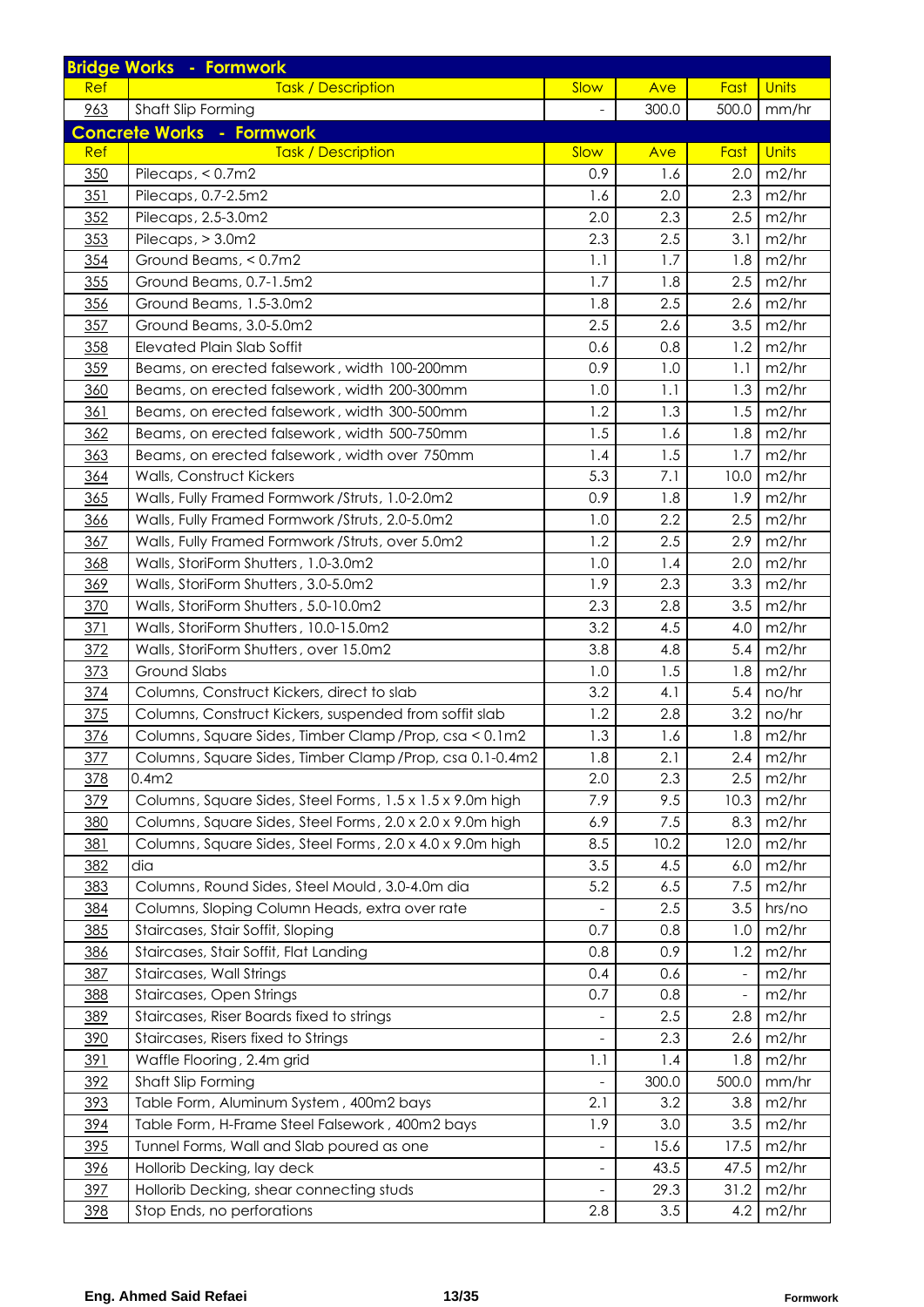|     | <b>Concrete Works - Formwork</b> |      |      |      |              |
|-----|----------------------------------|------|------|------|--------------|
| Ref | <b>Task / Description</b>        | Slow | Ave  | Fast | <b>Units</b> |
| 399 | Stop Ends, minor perforations    | .2   | 5. ا | .9   | m2/hr        |
| 400 | Stop Ends, dense perforations    | 0.9  |      | .4   | m2/hr        |
| 401 | Box Outs, 0.01-0.05m2            | 7.6  | 8.2  | 9.1  | no/hr        |
| 402 | Box Outs, over 0.05m2            | 3.1  | 3.9  | 4.5  | no/hr        |
| 403 | Dummy Frames, under 3.0m2        | 4.5  | 6.2  | 7.1  | no/hr        |
| 404 | Dummy Frames, over 3.0m2         | 3.1  | 3.7  | 4.5  | no/hr        |

| <b>Carpentry &amp; Joinery</b> |                                  |                          |      |                          |              |  |  |  |  |
|--------------------------------|----------------------------------|--------------------------|------|--------------------------|--------------|--|--|--|--|
|                                | <b>Task / Description</b>        | Slow                     | Ave  | <b>Fast</b>              | <b>Units</b> |  |  |  |  |
|                                | Formwork to Soffit of Manhole    | $\overline{\phantom{0}}$ | .8   | $\overline{\phantom{0}}$ | m2/hr        |  |  |  |  |
|                                | Formwork to Walls of Manhole     | 11.2                     | 14.2 | 20.2                     | m2/hr        |  |  |  |  |
|                                | Formwork to Road Edges, straight | -                        |      | $\overline{\phantom{0}}$ | m/hr         |  |  |  |  |
|                                | Formwork to Road Edges, curves   | $\overline{\phantom{0}}$ |      | $\overline{\phantom{0}}$ | m/hr         |  |  |  |  |

| <b>Breaking Out</b>                    |                          |                          |                          |              |  |  |  |  |  |
|----------------------------------------|--------------------------|--------------------------|--------------------------|--------------|--|--|--|--|--|
| <b>Task / Description</b>              | Slow                     | Ave                      | Fast                     | <b>Units</b> |  |  |  |  |  |
| Concrete Slabs, unreinforced 50-150mm  | 3.2                      | -                        | 1.9                      | hrs/m3       |  |  |  |  |  |
| Concrete Slabs, unreinforced 150-300mm | 5.5                      | 4.1                      | 3.7                      | hrs/m3       |  |  |  |  |  |
| Concrete Slabs, reinforced 50-150mm    | 5.2                      | -                        | 3.9                      | hrs/m3       |  |  |  |  |  |
| Concrete Slabs, reinforced 150-300mm   | 9.1                      | 6.2                      | 4.7                      | hrs/m3       |  |  |  |  |  |
| Concrete Walls, unreinforced           | 4.7                      | 3.9                      | 3.1                      | hrs/m3       |  |  |  |  |  |
| Concrete Walls, reinforced             | 5.6                      | 4.7                      | 3.9                      | hrs/m3       |  |  |  |  |  |
| Concrete Foundations, unreinforced     | 3.6                      | 3.3                      | 3.0                      | hrs/m3       |  |  |  |  |  |
| Concrete Foundations, reinforced       | 5.4                      | 5.1                      | 4.8                      | hrs/m3       |  |  |  |  |  |
| Concrete Beams                         | 7.5                      | 6.5                      | 5.6                      | hrs/m3       |  |  |  |  |  |
| Concrete Columns                       | 9.2                      | 8.2                      | 7.3                      | hrs/m3       |  |  |  |  |  |
| Tarmac paving 20-50mm thick            | 1.9                      | 1.7                      | 1.5                      | hrs/m3       |  |  |  |  |  |
| Tarmac paving 50-100mm thick           | 2.1                      | -                        | 1.6                      | hrs/m3       |  |  |  |  |  |
| Tarmac paving 100-150mm thick          | 2.1                      | $\overline{\phantom{0}}$ | 1.7                      | hrs/m3       |  |  |  |  |  |
| Tarmac roadway 150mm thick             | $\overline{\phantom{a}}$ | 3.6                      | $\overline{\phantom{a}}$ | hrs/m3       |  |  |  |  |  |
| Brickwork, walls and columns           | 2.4                      | 1.8                      | 1.3                      | hrs/m3       |  |  |  |  |  |
| Brickwork, foundations                 | 2.7                      | 2.1                      | 1.5                      | hrs/m3       |  |  |  |  |  |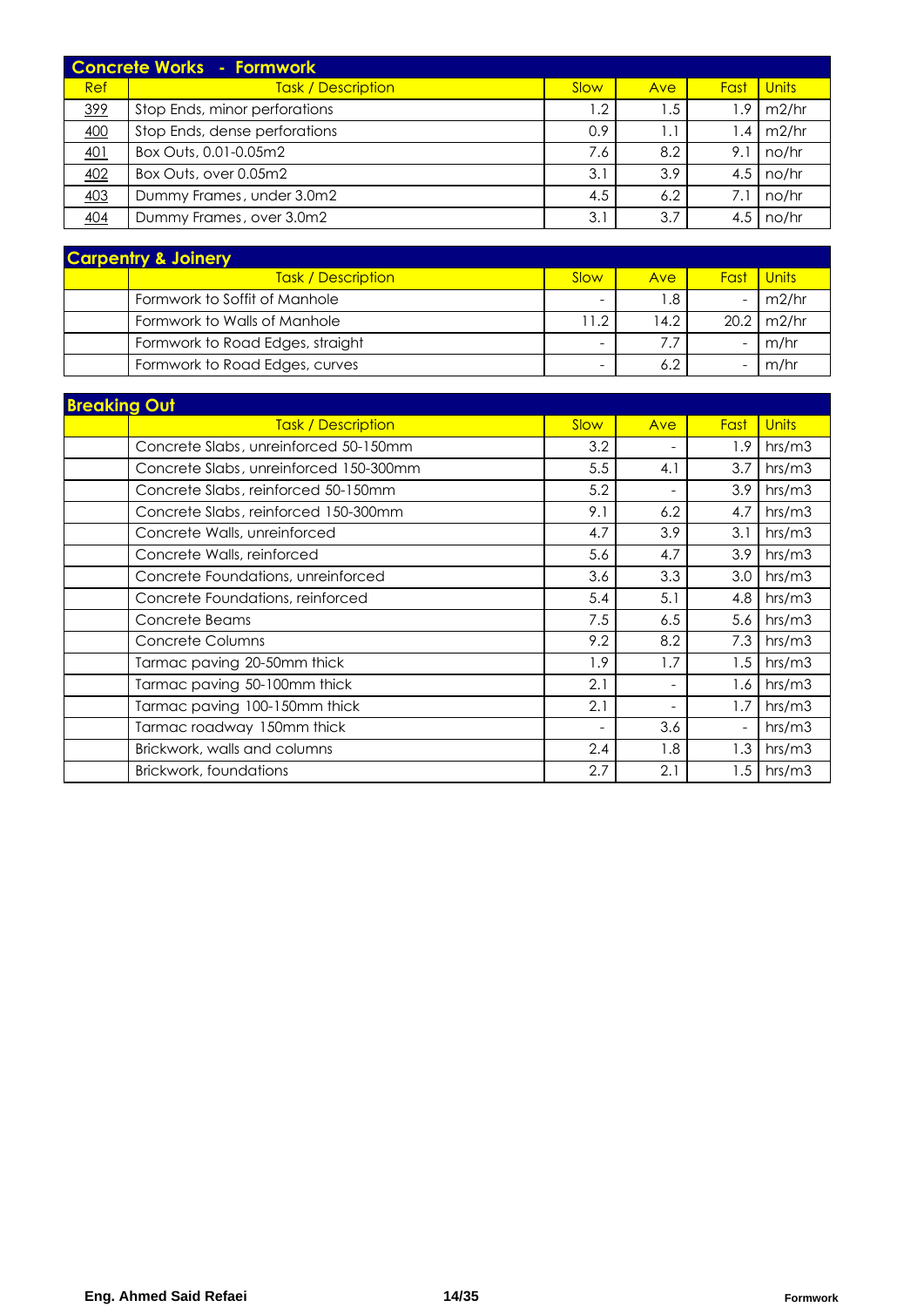|            | <b>Concrete Works - Reinforcement</b> |      |      |      |              |
|------------|---------------------------------------|------|------|------|--------------|
| Ref        | <b>Task / Description</b>             | Slow | Ave  | Fast | <b>Units</b> |
| 405        | Slabs/Foundations, steelfixing, 6mm   | 40.3 | 38.4 | 36.5 | hrs/tonne    |
| 406        | Slabs/Foundations, steelfixing, 8mm   | 28.2 | 26.9 | 25.8 | hrs/tonne    |
| 407        | Slabs/Foundations, steelfixing, 10mm  | 22.5 | 20.6 | 20.1 | hrs/tonne    |
| 408        | Slabs/Foundations, steelfixing, 12mm  | 16.9 | 16.3 | 15.4 | hrs/tonne    |
| 409        | Slabs/Foundations, steelfixing, 16mm  | 12.0 | 11.5 | 10.9 | hrs/tonne    |
| 410        | Slabs/Foundations, steelfixing, 20mm  | 9.2  | 8.6  | 8.2  | hrs/tonne    |
| 411        | Slabs/Foundations, steelfixing, 25mm  | 6.9  | 6.7  | 6.5  | hrs/tonne    |
| 412        | Slabs/Foundations, steelfixing, 32mm  | 5.7  | 5.5  | 5.2  | hrs/tonne    |
| 413        | Slabs/Foundations, steelfixing, 40mm  | 5.3  | 5.1  | 4.9  | hrs/tonne    |
| 414        | Slabs/Foundations, steelfixing, 50mm  | 5.2  | 4.9  | 4.6  | hrs/tonne    |
| 415        | Beams/Columns, steelfixing, 6mm       | 55.4 | 52.8 | 50.6 | hrs/tonne    |
| 416        | Beams/Columns, steelfixing, 8mm       | 38.8 | 37.0 | 35.1 | hrs/tonne    |
| 417        | Beams/Columns, steelfixing, 10mm      | 29.5 | 28.4 | 26.9 | hrs/tonne    |
| 418        | Beams/Columns, steelfixing, 12mm      | 23.4 | 22.4 | 21.9 | hrs/tonne    |
| 419        | Beams/Columns, steelfixing, 16mm      | 16.6 | 15.8 | 15.1 | hrs/tonne    |
| 420        | Beams/Columns, steelfixing, 20mm      | 12.4 | 11.9 | 11.3 | hrs/tonne    |
| 421        | Beams/Columns, steelfixing, 25mm      | 9.9  | 9.2  | 8.7  | hrs/tonne    |
| 422        | Beams/Columns, steelfixing, 32mm      | 6.8  | 6.6  | 6.2  | hrs/tonne    |
| 423        | Beams/Columns, steelfixing, 40mm      | 6.1  | 5.9  | 5.6  | hrs/tonne    |
| 424        | Beams/Columns, steelfixing, 50mm      | 6.1  | 5.9  | 5.6  | hrs/tonne    |
| 425        | Walls, steelfixing, 6mm               | 41.2 | 40.8 | 39.1 | hrs/tonne    |
| 426        | Walls, steelfixing, 8mm               | 29.2 | 28.6 | 27.4 | hrs/tonne    |
| 427        | Walls, steelfixing, 10mm              | 22.7 | 22.0 | 21.2 | hrs/tonne    |
| 428        | Walls, steelfixing, 12mm              | 17.6 | 17.3 | 16.9 | hrs/tonne    |
| 429        | Walls, steelfixing, 16mm              | 12.4 | 12.2 | 11.8 | hrs/tonne    |
| 430        | Walls, steelfixing, 20mm              | 9.4  | 9.2  | 8.7  | hrs/tonne    |
| 431        | Walls, steelfixing, 25mm              | 7.4  | 7.2  | 7.0  | hrs/tonne    |
| 432        | Walls, steelfixing, 32mm              | 7.0  | 6.8  | 6.4  | hrs/tonne    |
| 433        | Walls, steelfixing, 40mm              | 6.4  | 6.1  | 5.9  | hrs/tonne    |
| 434        | Walls, steelfixing, 50mm              | 5.3  | 5.1  | 4.8  | hrs/tonne    |
| 435        | Staircases, steelfixing, 6mm          | 48.9 | 48.0 | 45.5 | hrs/tonne    |
| 436        | Staircases, steelfixing, 8mm          | 34.4 | 33.6 | 31.9 | hrs/tonne    |
| <u>437</u> | Staircases, steelfixing, 10mm         | 26.6 | 25.8 | 24.3 | hrs/tonne    |
| 438        | Staircases, steelfixing, 12mm         | 20.9 | 20.4 | 19.5 | hrs/tonne    |
| 439        | Staircases, steelfixing, 16mm         | 14.6 | 14.4 | 13.8 | hrs/tonne    |
| 440        | Staircases, steelfixing, 20mm         | 11.3 | 10.8 | 10.5 | hrs/tonne    |
| 441        | Staircases, steelfixing, 25mm         | 8.6  | 8.4  | 8.2  | hrs/tonne    |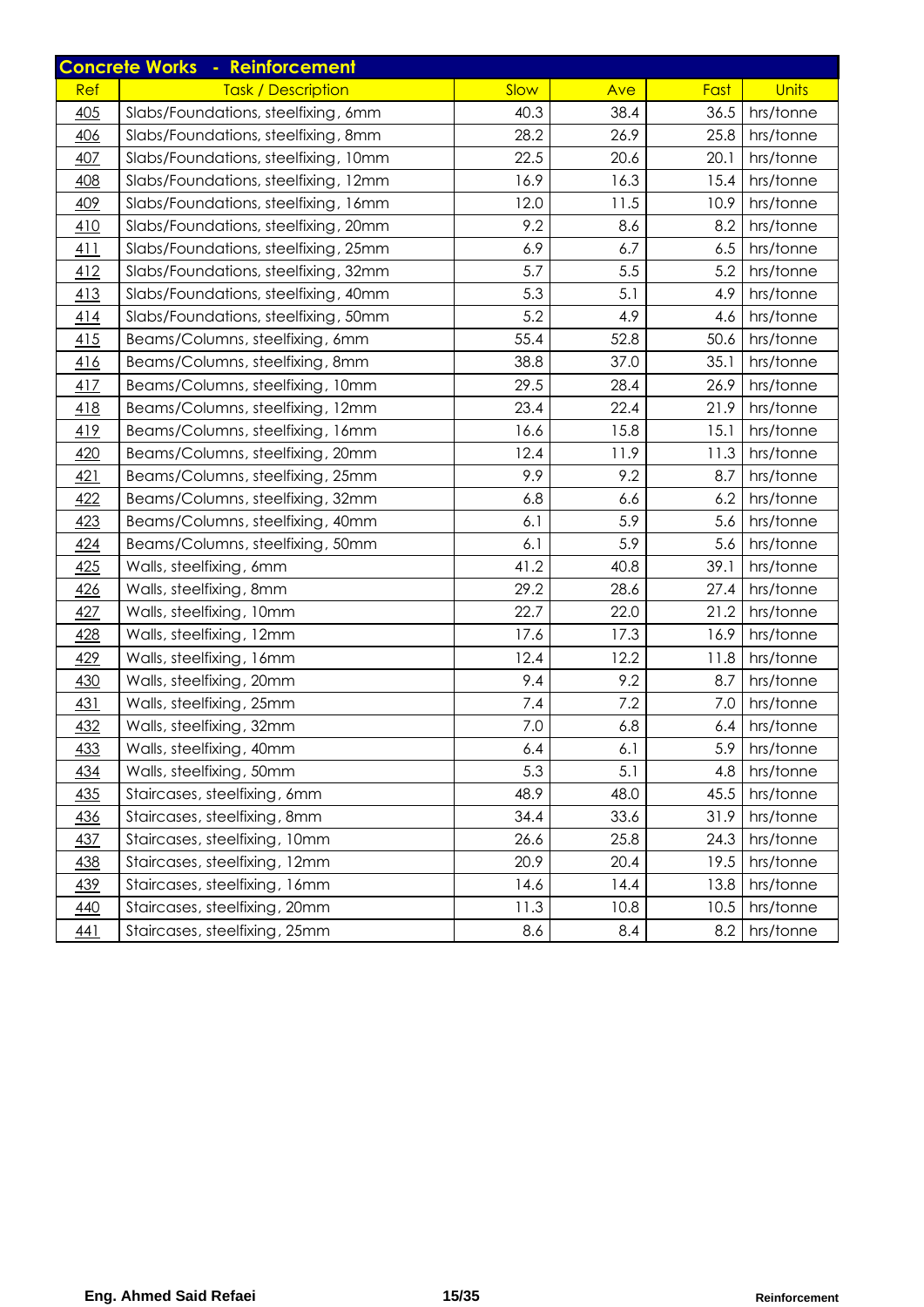|     | <b>Concrete Works - Concrete Mixing</b>        |                          |       |                          |              |
|-----|------------------------------------------------|--------------------------|-------|--------------------------|--------------|
| Ref | <b>Task / Description</b>                      | Slow                     | Ave   | Fast                     | <b>Units</b> |
| 448 | Concrete Weight, 1m3                           |                          | 2.4   |                          | Tonnes       |
| 449 | Readymix Lorry, Length                         | $\overline{\phantom{a}}$ | 8.3   | ٠                        | m            |
| 450 | Readymix Lorry, Width                          | $\overline{\phantom{a}}$ | 2.5   | $\overline{\phantom{a}}$ | m            |
| 451 | Readymix Lorry, Height                         |                          | 3.7   |                          | m            |
| 452 | Readymix Lorry, Length                         |                          | 24.4  | ٠                        | Tonnes       |
| 453 | Readymix Lorry, Turning Circle                 | $\overline{\phantom{a}}$ | 16.4  | $\overline{\phantom{a}}$ | m            |
| 454 | Readymix Lorry, Allowable Access Ramp Gradient | $\overline{\phantom{a}}$ | 17.0  | 20.0                     | degrees      |
| 455 | Mixing Concrete, By Hand                       |                          | 0.3   |                          | m3/hr        |
| 456 | Mixing Concrete, Single Drum Paddle Mixer      | 158.0                    | 180.0 | 210.0                    | m3/hr        |
| 457 | Mixing Concrete, Double Drum Paddle Mixer      | 315.0                    | 370.0 | 420.0                    | m3/hr        |
| 458 | Mixing Concrete, Single Drum Plant Pan Mixer   |                          | 120.0 |                          | m3/hr        |
| 459 | Mixing Concrete, Dry Mix Plant                 |                          | 90.0  |                          | m3/hr        |

| <b>Concrete Works - Concrete Placement</b> |                                                          |      |                  |       |              |  |  |
|--------------------------------------------|----------------------------------------------------------|------|------------------|-------|--------------|--|--|
| Ref                                        | <b>Task / Description</b>                                | Slow | Ave              | Fast  | <b>Units</b> |  |  |
| 460                                        | Placing concrete, lorry based pump                       | 30.0 | 40.0             | 50.0  | m3/hr        |  |  |
| 461                                        | Hollorib Decking, concrete topping                       | 85.0 | 100.0            | 120.0 | m2/hr        |  |  |
| 462                                        | Hollorib Decking, concrete topping, incl PowerFloat      | 40.0 | 50.0             | 70.0  | m2/hr        |  |  |
| 463                                        | Placing Concrete, By Wheelbarrow over 1-10m              | 2.1  | 2.3              | 2.5   | m3/hr        |  |  |
| 464                                        | Placing Concrete, By Wheelbarrow over 10-20m             | 1.5  | 1.8              | 2.1   | m3/hr        |  |  |
| 465                                        | Placing Concrete, By Wheelbarrow over 20-50m             | 0.8  | 1.1              | 1.5   | m3/hr        |  |  |
| 466                                        | Placing Direct From Readymix Lorry, Mass Fill            | 2.8  | $\overline{3.1}$ | 3.3   | m3/hr        |  |  |
| 467                                        | Placing Direct From Readymix Lorry, 50mm Blinding        |      | 1.3              | 1.6   | m3/hr        |  |  |
| 468                                        | Placing Direct From Readymix Lorry, Ground Beams         | 1.5  |                  | 1.7   | m3/hr        |  |  |
| 469                                        | Placing Direct From Readymix Lorry, Pile Caps            | 1.0  | 1.5              | 2.3   | m3/hr        |  |  |
| 470                                        | Placing Direct From Readymix Lorry, Duct Walls           |      | 0.8              | 1.1   | m3/hr        |  |  |
| 471                                        | Placing Direct From Readymix Lorry, Stub Columns         |      | 0.4              | 0.6   | m3/hr        |  |  |
| 472                                        | Placing Direct From Readymix Lorry, Ground Slab          | 2.1  | 2.3              | 2.6   | m3/hr        |  |  |
| 473                                        | Placing Direct From Readymix Lorry, Drains Bed and Cover |      | 0.9              | 1.0   | m3/hr        |  |  |
| 474                                        | Placing From Tower Crane, Pile Caps                      | 1.2  | 1.4              | 1.6   | m3/hr        |  |  |
| 475                                        | Placing From Tower Crane, Mass Fill                      | 4.0  | 4.5              | 5.5   | m3/hr        |  |  |
| 476                                        | Placing From Tower Crane, Slabs under 150mm thick        | 0.9  | 1.3              | 1.7   | m3/hr        |  |  |
| 477                                        | Placing From Tower Crane, Slabs over 150mm thick         | 1.2  | 1.5              | 1.8   | m3/hr        |  |  |
| 478                                        | Placing From Tower Crane, Trough/Coffered Slabs          | 0.9  | 1.1              | 1.2   | m3/hr        |  |  |
| 479                                        | Placing From Tower Crane, Stairs and Landings            | 0.6  | 0.7              | 0.9   | m3/hr        |  |  |
| 480                                        | Placing From Tower Crane, Blinding                       | 0.8  | 1.0              | 1.1   | m3/hr        |  |  |
| 481                                        | Placing From Tower Crane, Beams under 150mm thick        | 0.5  | 0.6              | 0.8   | m3/hr        |  |  |
| 482                                        | Placing From Tower Crane, Beams over 150mm thick         | 0.6  | 0.8              | 1.0   | m3/hr        |  |  |
| 483                                        | Placing From Tower Crane, Walls                          | 0.6  | 1.1              | 1.5   | m3/hr        |  |  |
| 484                                        | Placing From Tower Crane, Columns                        | 0.4  | 0.5              | 0.6   | m3/hr        |  |  |

|            | <b>Concrete Works - Concrete Finishing</b>                      |                          |      |       |              |
|------------|-----------------------------------------------------------------|--------------------------|------|-------|--------------|
| <b>Ref</b> | <b>Task / Description</b>                                       | Slow                     | Ave  | Fast  | <b>Units</b> |
| <u>485</u> | Surface Finishing, Steel Float By Hand                          | 9.2                      | 13.9 | 25.0  | m2/hr        |
| 486        | Surface Finishing, Wood Float By Hand                           | 11.7                     | 17.2 | 29.4  | m2/hr        |
| 487        | Surface Finishing, Power Float                                  | 13.9                     | 20.8 | 37.0  | m2/hr        |
| 488        | Surface Finishing, Light Brush on Trowel                        | 55.8                     | 90.1 | 170.0 | m2/hr        |
| 489        | Surface Finishing, Brush on Trowel Margin                       | 28.8                     | 48.5 | 85.0  | m2/hr        |
| 490        | Surface Finishing, Sprayed By Pump, expose aggregate            | 65.0                     | 95.0 | 145.0 | m2/hr        |
| 491        | Surface Finishing, Wire Brush, expose aggregate                 | 15.0                     | 25.0 | 30.0  | m2/hr        |
| 492        | Making Good Walls, prepare, shutter, pour                       |                          | 5.5  | 8.6   | m2/hr        |
| 493        | Making Good Columns, prepare, shutter, pour                     |                          | 2.8  | 6.9   | m2/hr        |
| 494        | Making Good Sides of Beams, prepare, shutter, pour              |                          | 2.8  | 7.0   | m2/hr        |
| 495        | Making Good Slab Soffits, prepare, shutter, pour                | $\overline{\phantom{a}}$ | 4.2  | 5.5   | m2/hr        |
| 496        | Making Good Bolt Holes, prepare, shutter, pour                  | 14.8                     | 16.8 | 25.8  | no/hr        |
| 497        | Making Good Rubdown Precast Concrete, prepare, shutter, pour    |                          | 18.0 |       | m2/hr        |
| 498        | Making Good Scabble 3 head brush hammer, prepare, shutter, pour | 30.7                     | 59.5 | 73.8  | hrs/m2       |

| <b>Construction Wet Trades - Screeding</b> |                                          |      |      |                          |       |  |  |  |  |
|--------------------------------------------|------------------------------------------|------|------|--------------------------|-------|--|--|--|--|
| Ref                                        | <b>Task / Description</b>                | Slow | Ave  | <b>Fast</b>              | Units |  |  |  |  |
| 642                                        | Sand/Cement Floor Screed, 15-20mm thick  |      | 4.8  | 5.7                      | m2/hr |  |  |  |  |
| 643                                        | Sand/Cement Floor Screed, 20-30mm thick  |      | 4.6  | 5.5                      | m2/hr |  |  |  |  |
| 644                                        | Sand/Cement Floor Screed, 30-40mm thick  | 3.2  | 4.2  | 5.3                      | m2/hr |  |  |  |  |
| 645                                        | Sand/Cement Floor Screed, 40-50mm thick  | 2.0  | 3.8  | 5.2                      | m2/hr |  |  |  |  |
| 646                                        | Sand/Cement Floor Screed, 50-65mm thick  |      | 3.3  | 3.9                      | m2/hr |  |  |  |  |
| 647                                        | Sand/Cement Floor Screed, 65-100mm thick |      | 3.0  | 3.6                      | m2/hr |  |  |  |  |
| 648                                        | <b>Fix/Setout Screed Battens</b>         |      | 10.0 | $\overline{\phantom{a}}$ | m/hr  |  |  |  |  |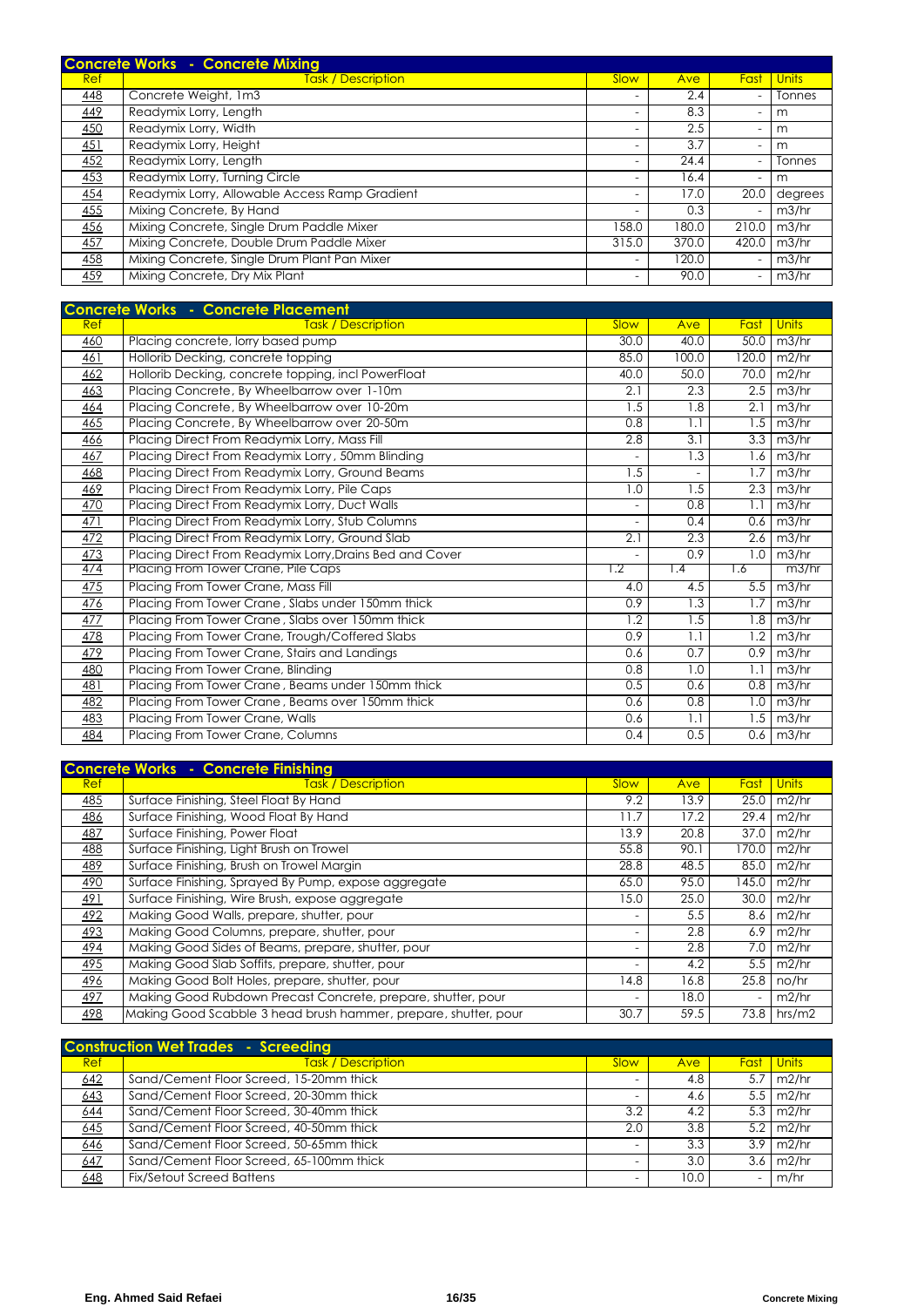| <b>Water Engineering</b><br>Waterproofing<br>a, |                                         |                          |      |      |              |  |  |  |  |
|-------------------------------------------------|-----------------------------------------|--------------------------|------|------|--------------|--|--|--|--|
| Ref                                             | <b>Task / Description</b>               | Slow                     | Ave  | Fast | <b>Units</b> |  |  |  |  |
| <u> 1181</u>                                    | Asphalt coatings, horizontal surfaces   | 3.5                      | 4.2  | 5.8  | m2/hr        |  |  |  |  |
| 1182                                            | Asphalt coatings, vertical surfaces     | 1.2                      | 1.7  | 2.2  | m2/hr        |  |  |  |  |
| 1183                                            | Bituminous Brushed application, 2 coats | 4.8                      | 5.0  | 6.3  | m2/hr        |  |  |  |  |
| 1184                                            | Bituminous Brushed application, 3 coats | 3.3                      | 3.5  | 4.4  | m2/hr        |  |  |  |  |
| 1185                                            | Bituminous Sheets, horizontal surfaces  | 3.8                      | 4.0  | 4.8  | m2/hr        |  |  |  |  |
| 1186                                            | Bituminous Sheets, vertical surfaces    | 3.3                      | 3.5  | 4.2  | m2/hr        |  |  |  |  |
| 1187                                            | Polythene Sheets, horizontal surfaces   | $\overline{\phantom{a}}$ | 20.0 |      | m2/hr        |  |  |  |  |
| 1188                                            | Bentonite Sheets, horizontal surfaces   | 18.7                     | 25.0 | 31.3 | m2/hr        |  |  |  |  |
| 1189                                            | Bentonite Sheets, vertical surfaces     | 11.2                     | 15.0 | 17.3 | m2/hr        |  |  |  |  |
| 1190                                            | Epoxy Based application, 1 coat         | ٠                        | 75.0 |      | m2/hr        |  |  |  |  |
| 1191                                            | Epoxy Based application, 2 coat         | ۰                        | 38.0 |      | m2/hr        |  |  |  |  |

| <b>Sealant &amp; Caulking</b> |                                               |                          |     |      |              |  |  |  |  |
|-------------------------------|-----------------------------------------------|--------------------------|-----|------|--------------|--|--|--|--|
|                               | <b>Task / Description</b>                     | Slow                     | Ave | Fast | <b>Units</b> |  |  |  |  |
|                               | Backer rod 1cm to 2.5cm wide                  | $\overline{\phantom{a}}$ | 140 |      | m/day        |  |  |  |  |
|                               | Caulking Copound, oil Base 1 X 1 cm           |                          | 80  |      | m/day        |  |  |  |  |
|                               | Caulking Copound, oil Base 1.5 X 1.5 cm       |                          | 70  |      | m/day        |  |  |  |  |
|                               | Caulking Copound, oil Base up to 2.5 X 2.5 cm |                          | 54  |      | m/day        |  |  |  |  |
|                               | <b>Butyl Based Cartridge</b>                  | 54                       |     |      | 70 m/day     |  |  |  |  |
|                               | Latix acrylic Based Cartridge                 |                          | 42  |      | m/day        |  |  |  |  |
|                               | Polyurethane 1 or 2 componant                 |                          | 40  |      | m/day        |  |  |  |  |
|                               | Silicon Rubber Cartridge/Neoprene             | 50                       | 60  |      | 75 m/day     |  |  |  |  |

|     | <b>Roof Structures and Coverings - Roof Insulation</b> |      |            |      |       |
|-----|--------------------------------------------------------|------|------------|------|-------|
| Ref | <b>Task / Description</b>                              | Slow | <b>Ave</b> | Fast | Units |
| 541 | Polystyrene Boards                                     | -    | 8.5        |      | m2/hr |
| 542 | Glass Fibre, low pitch                                 | -    | 12.0       |      | m2/hr |
| 543 | Glass Fibre, steep pitch                               |      | 19.0       |      | m2/hr |

| <b>Slates and Tiling</b> |                                    |                          |      |             |              |  |  |  |
|--------------------------|------------------------------------|--------------------------|------|-------------|--------------|--|--|--|
|                          | <b>Task / Description</b>          | Slow                     | Ave  | <b>Fast</b> | <b>Units</b> |  |  |  |
|                          | Slate Roofs, Welsh Slate 3-5mm     | -                        | 18.0 |             | $m2$ /day    |  |  |  |
|                          | Slate Roofs, Cumbrian Slate 8-11mm | -                        | 8.5  |             | m2/day       |  |  |  |
|                          | Slate Roofs, Asbestos Slates       | $\overline{\phantom{a}}$ | 36.0 |             | $m2$ /day    |  |  |  |
|                          | Tiled Roofs, Concrete Tiles        | -                        | 52.0 |             | $m2$ /day    |  |  |  |
|                          | Tiled Roofs, Clay Pan Tiles        | ۰                        | 26.0 |             | $m2$ /day    |  |  |  |

| <b>Flat and Layered Roofs</b> |                                   |      |                 |      |              |  |  |  |
|-------------------------------|-----------------------------------|------|-----------------|------|--------------|--|--|--|
|                               | <b>Task / Description</b>         | Slow | Ave             | Fast | <b>Units</b> |  |  |  |
|                               | Asphalt Roof in layers            | -    | 45.0            |      | $m2$ /day    |  |  |  |
|                               | Asbestos Sheets in layers         | -    | 39.0            |      | $m2$ /day    |  |  |  |
|                               | Felt Roofs, large areas           | -    | 52.0            |      | $m2$ /day    |  |  |  |
|                               | Felt Roofs, small or complicated  | -    | 35.0            |      | $m2$ /day    |  |  |  |
|                               | Felt Roofs, Gravel roof chippings | -    | $\mathsf{I}$ .4 |      | Tons/day     |  |  |  |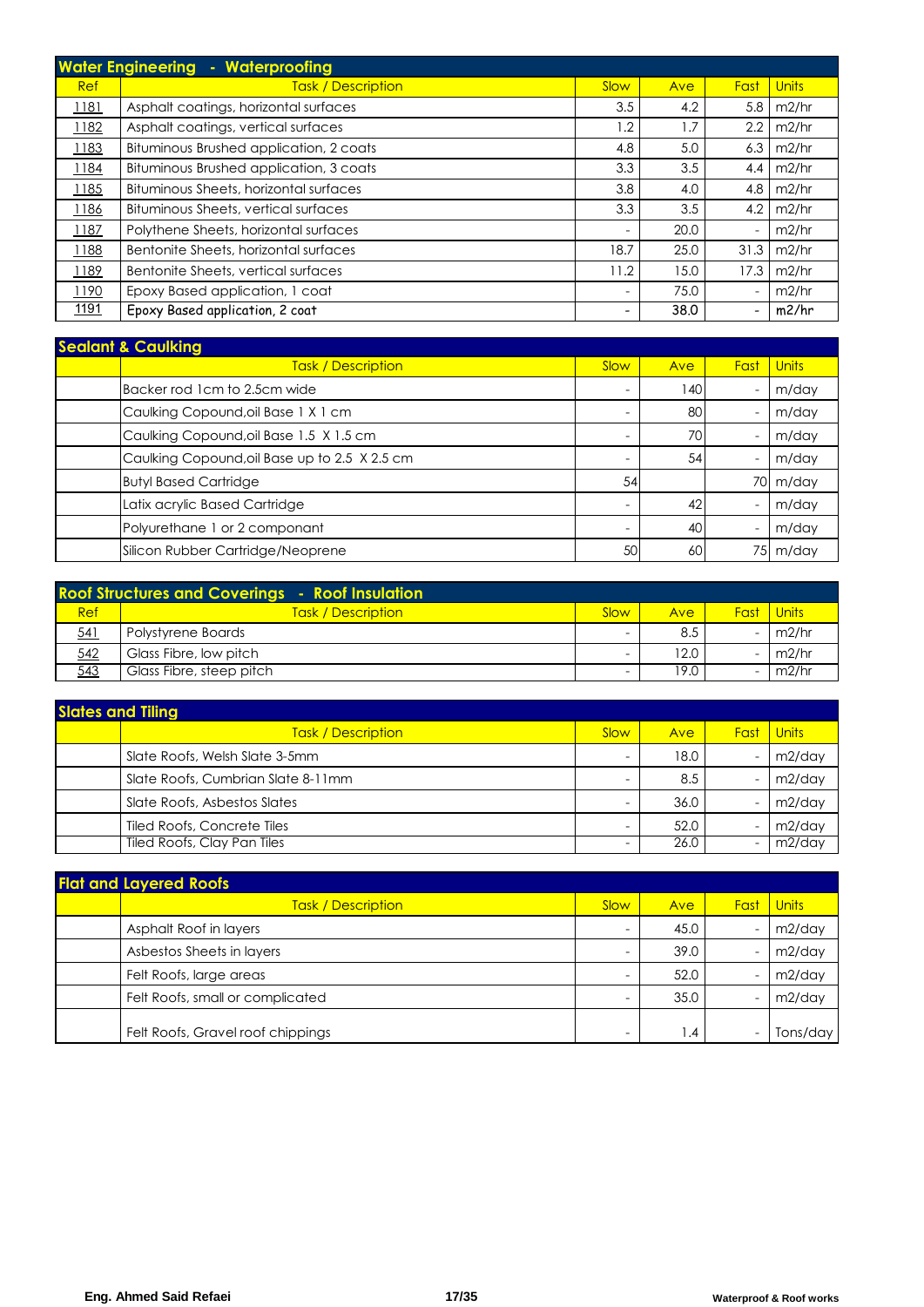|     | <b>Construction Wet Trades - Brickwork</b>       |                          |      |                          |              |
|-----|--------------------------------------------------|--------------------------|------|--------------------------|--------------|
| Ref | <b>Task / Description</b>                        | Slow                     | Ave  | Fast                     | <b>Units</b> |
| 593 | English Bond, 0.5 Brick thick                    | 0.7                      | 0.8  | 1.1                      | m2/hr        |
| 594 | English Bond, 1.0 Brick thick                    | 0.6                      | 0.8  | 0.9                      | m2/hr        |
| 595 | English Bond, 1.5 Brick thick                    | 0.4                      | 0.5  | 0.6                      | m2/hr        |
| 596 | English Bond, 2.0 Brick thick                    | 0.3                      | 0.4  | 0.5                      | m2/hr        |
| 597 | Flemish Bond, 0.5 Brick thick                    | 0.8                      | 0.9  | 1.2                      | m2/hr        |
| 598 | Flemish Bond, 1.0 Brick thick                    | 0.6                      | 0.7  | 0.9                      | m2/hr        |
| 599 | Flemish Bond, 1.5 Brick thick                    | 0.3                      | 0.8  | 1.0                      | m2/hr        |
| 600 | Flemish Bond, 2.0 Brick thick                    | 0.3                      | 0.4  | 0.5                      | m2/hr        |
| 601 | Flemish Garden Wall Bond, 0.5 Brick thick        | 0.8                      | 1.2  | 1.4                      | m2/hr        |
| 602 | English Garden Wall Bond, 0.5 Brick thick        | 0.8                      | 1.0  | 1.3                      | m2/hr        |
| 603 | Stretcher Bond, 0.5 Brick thick                  | 1.0                      | 1.3  | 1.6                      | m2/hr        |
| 604 | <b>Building in Metal Door Frame</b>              | 0.5                      | 0.5  | 0.3                      | hrs/no       |
| 605 | <b>Building in Metal Window</b>                  | 0.6                      | 0.5  | 0.4                      | hrs/no       |
| 606 | <b>Building in Wood Door Frame</b>               | 0.4                      | 0.3  | 0.2                      | hrs/no       |
| 607 | <b>Building in Wood Window</b>                   | 0.6                      | 0.5  | 0.4                      | hrs/no       |
| 608 | <b>Building Brick on Edge Coping</b>             |                          | 3.7  | $\overline{\phantom{a}}$ | hrs/m        |
| 609 | <b>Building Brick on Edge Canted Cills</b>       | $\overline{a}$           | 1.8  | $\overline{\phantom{a}}$ | hrs/m        |
| 610 | Pointing to Frames                               | 12.4                     | 15.4 | 17.8                     | hrs/m        |
| 611 | Bitumen DPC, horizontal under 100mm wide         |                          | 2.9  |                          | m2/hr        |
| 612 | Bitumen DPC, horizontal 100-255mm wide           | $\overline{\phantom{a}}$ | 9.1  | $\frac{1}{2}$            | m2/hr        |
| 613 | Bitumen DPC, horizontal over 255mm wide          | $\frac{1}{2}$            | 14.3 | $\overline{a}$           | m2/hr        |
| 614 | Bitumen DPC, vertical under 100mm wide           | $\qquad \qquad -$        | 5.8  | $\frac{1}{2}$            | m2/hr        |
| 615 | Bitumen DPC, vertical100-225mm wide              | $\qquad \qquad -$        | 7.8  | $\overline{\phantom{a}}$ | m2/hr        |
| 616 | Bitumen DPC, vertical over 225mm wide            | $\qquad \qquad -$        | 10.0 | $\overline{\phantom{a}}$ | m2/hr        |
| 617 | Reinforcement ExMet, horizontal under 100mm wide | $\overline{\phantom{a}}$ | 5.8  | $\overline{\phantom{a}}$ | m2/hr        |
| 618 | Reinforcement ExMet, horizontal over 100mm wide  | $\overline{\phantom{a}}$ | 9.1  | $\overline{\phantom{a}}$ | m2/hr        |
| 619 | Reinforcement ExMet, vertical under 100mm wide   | $\overline{\phantom{a}}$ | 3.8  | $\overline{\phantom{a}}$ | m2/hr        |
| 620 | Reinforcement ExMet, vertical over 100mm wide    | $\overline{\phantom{a}}$ | 5.8  | $\overline{\phantom{a}}$ | m2/hr        |
| 621 | Face Finish as work Proceeds, Raking Out         | 26.3                     | 27.8 | 29.4                     | m2/hr        |
| 622 | Face Finish as work Proceeds, Flush and Rubbed   | 4.2                      | 4.3  | 4.5                      | m2/hr        |
| 623 | Face Finish as work Proceeds, Struck Pointing    | 2.8                      | 3.0  | 3.1                      | m2/hr        |
| 624 | Face Finish as work Proceeds, Bag Rubbed         | $\bar{\phantom{a}}$      | 1.1  | $\bar{\phantom{a}}$      | m2/hr        |
| 625 | Face Finish as work Proceeds, Bucket Handle      | 5.4                      | 5.6  | 5.8                      | m2/hr        |
| 626 | Face Finish as work Proceeds, Recessed 5-10mm    | 4.2                      | 4.7  | 4.9                      | m2/hr        |
| 627 | Face Finish after completion, Flush and Rubbed   | 1.9                      | 2.0  | 2.1                      | m2/hr        |
| 628 | Face Finish after completion, Struck Pointing    |                          | 1.3  | 1.2                      | m2/hr        |
| 629 | Face Finish after completion, Bucket Handle      | 2.5                      | 2.7  | 2.9                      | m2/hr        |

| <b>Blockwork</b>                                                              |                          |      |                          |       |
|-------------------------------------------------------------------------------|--------------------------|------|--------------------------|-------|
| <b>Task / Description</b>                                                     | Slow                     | Ave  | Fast                     | Units |
| Thermalite Blockwork, under 100mm thick                                       | 1.8                      | 2.5  | 3.2                      | m2/hr |
| Thermalite Blockwork, under 100-150mm thick                                   | 1.4                      | 1.9  | 2.5                      | m2/hr |
| Thermalite Blockwork, over 150mm thick                                        | 1.2                      | 1.6  | 2.1                      | m2/hr |
| Lightweight Concrete Blockwork, under 100mm thick                             | 1.5                      | 2.2  | 2.9                      | m2/hr |
| Lightweight Concrete Blockwork, under 100-150mm thick                         | 1.4                      | 1.9  | 2.1                      | m2/hr |
| Lightweight Concrete Blockwork, over 150mm thick                              | 1.2                      | 1.6  | 2.0                      | m2/hr |
| Heavyweight Concrete Blockwork, under 100mm thick                             | 1.4                      | 2.1  | 2.9                      | m2/hr |
| Heavyweight Concrete Blockwork, under 100-150mm thick                         | 1.2                      | 1.6  | 2.1                      | m2/hr |
| Heavyweight Concrete Blockwork, over 150mm thick                              | 1.1                      | 1.4  | 1.8                      | m2/hr |
| Face Finish, Raked Out                                                        | $\overline{a}$           | 71.4 |                          | m2/hr |
| Face Finish, Bag Rubbed                                                       | $\overline{a}$           | 29.4 |                          | m2/hr |
| Face Finish, Flush Pointing                                                   | $\overline{\phantom{a}}$ | 17.6 |                          | m2/hr |
| Common Brick 10x6x20, 10cm thick also if reinf.                               | $\overline{a}$           | 2.5  |                          | m2/hr |
| Common Brick 10x6x20, 20cm thick also if reinf.                               | $\overline{\phantom{a}}$ | 1.6  | $\overline{\phantom{a}}$ | m2/hr |
| Common Brick 10x6x20, 30cm thick also if reinf.                               | $\overline{a}$           |      |                          | m2/hr |
| Concrete or Glazed Block 20x40, 10 or 15 cm thick, reinf. Or not.<br>No Scaf. | $\overline{\phantom{a}}$ | 5    |                          | m2/hr |
| No Scaf.<br>Concrete or Glazed Block 20x40, 20 cm thick, reinf. Or not.       | $\overline{a}$           | 4.4  |                          | m2/hr |
| No Scaf.<br>Concrete or Glazed Block 20x40, 25 or 30 cm thick, reinf. Or not. | $\overline{a}$           | 4.2  |                          | m2/hr |
|                                                                               | $\overline{\phantom{a}}$ |      |                          | m2/hr |
|                                                                               | $\overline{\phantom{a}}$ |      |                          | m2/hr |
|                                                                               |                          |      |                          | m2/hr |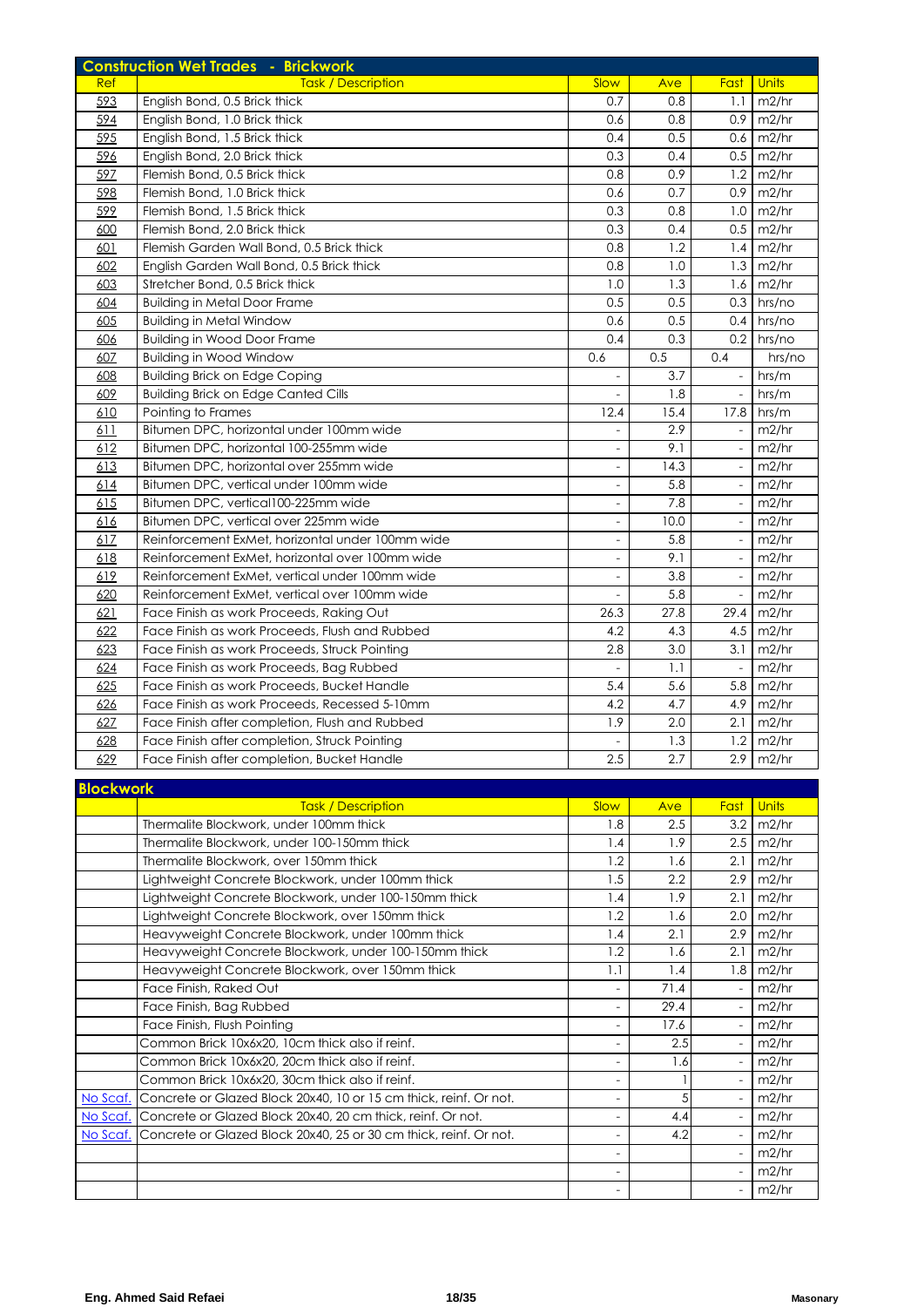|       | <b>Construction Wet Trades - Plastering</b>                               |      |                  |      |                  |
|-------|---------------------------------------------------------------------------|------|------------------|------|------------------|
| Ref   | <b>Task / Description</b>                                                 | Slow | Ave              | Fast | <b>Units</b>     |
|       | Plaster Alighning and lathes (Straight, level, true & Plumb) Gypsium Dabs |      | 18               |      | m2/hr            |
|       | <b>Plastering Spatter</b>                                                 |      | 12.5             |      | m2/hr            |
|       | Plastering Walls, 1 Bonding, 1 Skimming                                   |      | 4.6              |      | m2/hr            |
|       | Plastering Walls, Topcoat Skimming                                        |      | 4.6              |      | m2/hr            |
| 1Coat | Plastering Ceilings, 1 Bonding, 1 Skimming                                |      |                  |      | m2/hr            |
|       | Plastering Ceilings, Topcoat Skimming                                     |      |                  |      | m2/hr            |
| 654   | Browning (undercoat), Internal Walls under 2.5m high                      | 2.2  | 2.8              | 3.1  | m2/hr            |
|       |                                                                           |      |                  |      |                  |
| 655   | Browning (undercoat), Internal Walls over 2.5m high                       | 2.1  | 2.6              | 2.8  | m2/hr            |
| 656   | Browning (undercoat), Reveals and Columns less than 100mm wide            | 9.9  | 10.0             | 10.1 | m2/hr            |
| 657   | Browning (undercoat), Reveals and Columns 100-200mm wide                  | 5.2  | 5.4              | 6.4  | m2/hr            |
| 658   | Browning (undercoat), Reveals and Columns 200-300mm wide                  | 3.3  | $\overline{3.6}$ | 3.9  | m2/hr            |
| 659   | Covings                                                                   |      | 5.0              |      | m/hr             |
| 660   | Skimming (topcoat), Internal Walls under 2.5m high                        | 6.1  | 6.7              | 7.3  | m2/hr            |
| 661   | Skimming (topcoat), Internal Walls over 2.5m high                         | 5.5  | 6.1              | 6.7  | m2/hr            |
| 662   | Skimming (topcoat), Reveals and Columns less than 100mm wide              | 12.6 | 13.8             | 15.4 | m2/hr            |
| 663   | Skimming (topcoat), Reveals and Columns 100-200mm wide                    | 7.7  | 8.3              | 9.8  | m2/hr            |
| 664   | Skimming (topcoat), Reveals and Columns 200-300mm wide                    | 4.5  | 5.0              |      | $5.5 \mid m2/hr$ |
| 665   | <b>Plaster Board to Ceilings</b>                                          | 3.2  | 4.5              | 5.5  | m2/hr            |
| 666   | Plastering Ceilings, 1 Bonding, 1 Skimming                                | 1.1  | 1.7              | 2.4  | m2/hr            |
| 667   | Plastering Ceilings, Topcoat Skimming                                     | 2.7  | 3.2              | 5.4  | m2/hr            |

| <b>Plasterboard</b> |                                    |      |      |             |                |  |  |  |
|---------------------|------------------------------------|------|------|-------------|----------------|--|--|--|
|                     | <b>Task / Description</b>          | Slow | Ave  | <b>Fast</b> | <u>I Units</u> |  |  |  |
|                     | Boarding to Plaster dabs           | 3.6  | 4.0  | 5.5         | m2/hr          |  |  |  |
|                     | Boarding to Stud-work/Metal Lathes | 4.0  | 5.0  | 6.7         | m2/hr          |  |  |  |
|                     | Boarding 12mm nailed to studding   |      | 12.5 |             | m2/hr          |  |  |  |
|                     | Boarding 19mm nailed to studding   |      | 16.5 |             | m2/hr          |  |  |  |
|                     | Tape, Jointing and Sanding         |      |      |             | hrs/m          |  |  |  |

ī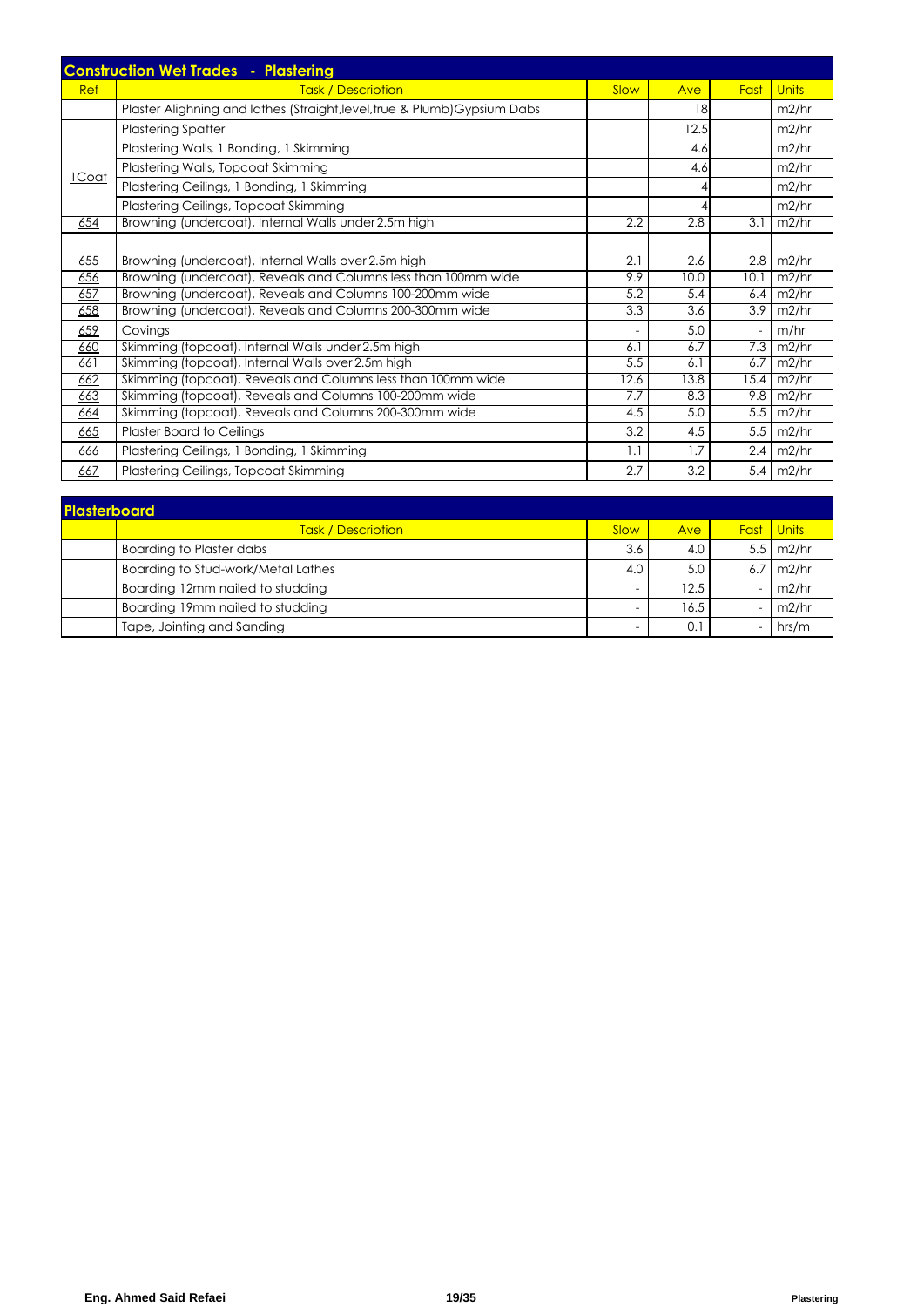|     | <b>Architectural Builders Work and Finishes - Painting</b>   |                              |      |                              |       |
|-----|--------------------------------------------------------------|------------------------------|------|------------------------------|-------|
| Ref | <b>Task / Description</b>                                    | Slow                         | Ave  | Fast                         | Units |
| 841 | Prepare Walls                                                |                              | 14.2 |                              | m2/hr |
| 842 | <b>Prepare Doors</b>                                         |                              | 12.5 |                              | m2/hr |
| 843 | Prepare Door Frames                                          |                              | 25.0 |                              | m/hr  |
| 844 | Burn Off / Heat Strip Paintwork                              | $\overline{a}$               | 1.1  | $\overline{\phantom{a}}$     | m2/hr |
| 845 | Internal Timber, 1 coat primer before fixing, generally      | $\frac{1}{2}$                | 6.7  | $\overline{\phantom{a}}$     | m2/hr |
| 846 | Internal Timber, 1 coat primer before fixing, timber lengths | $\overline{\phantom{a}}$     | 20.0 | $\overline{\phantom{a}}$     | m/hr  |
| 847 | Internal Timber, knot, 1 primer, stop, 1 undercoat, 1 gloss  | $\frac{1}{2}$                | 1.7  | 2.1                          | m2/hr |
| 848 | Internal Timber, touchup primer, 1 undercoat, 1 coat gloss   | $\overline{\phantom{m}}$     | 3.1  | 3.8                          | m2/hr |
| 849 | Internal Timber, polyurethane varnish, 2 coats               |                              | 3.3  | $\overline{\phantom{a}}$     | m2/hr |
| 850 | Internal Timber, polyurethane varnish, 3 coats               | $\frac{1}{2}$                | 2.2  | $\overline{\phantom{a}}$     | m2/hr |
| 851 | Internal Timber, linseed oil to hardwood, 2 coats            | $\frac{1}{2}$                | 3.6  | $\overline{\phantom{a}}$     | m2/hr |
| 852 | External Timber, windows and frames                          | $\overline{\phantom{0}}$     | 2.4  | $\overline{\phantom{a}}$     | m2/hr |
| 853 | External Timber, knot, 1 primer, 2 undercoats, 1 coat gloss, | $\overline{\phantom{a}}$     | 1.5  |                              | m2/hr |
| 854 | External Timber, touchup primer, 2 undercoats, 1 coat gloss, | $\frac{1}{2}$                | 2.0  | $\overline{\phantom{a}}$     | m2/hr |
| 855 | External Timber, 2 coats wood preservative                   |                              | 4.0  | $\frac{1}{2}$                | m2/hr |
| 856 | External Timber, 3 coats polyurethane varnish                | $\overline{\phantom{0}}$     | 2.0  | $\overline{\phantom{a}}$     | m2/hr |
| 857 | Internal Walls, 2 coats emulsion to plaster                  | $\overline{\phantom{a}}$     | 8.0  | $\overline{\phantom{a}}$     | m2/hr |
| 858 | Internal Walls, 2 coats emulsion to brick/blockwork          | $\frac{1}{2}$                | 6.0  | $\overline{\phantom{a}}$     | m2/hr |
| 859 | Internal Walls, 1 mist, 2 coats emulsion to plaster          | $\frac{1}{2}$                | 6.0  | $\overline{\phantom{a}}$     | m2/hr |
| 860 | Internal Walls, 1 mist, 2 coats emulsion to brick/blockwork  | $\overline{a}$               | 4.5  | $\overline{\phantom{a}}$     | m2/hr |
| 861 | Internal Walls, 1 primer, 1 undercoat, 1 gloss to plaster    |                              | 2.3  |                              | m2/hr |
| 862 | Internal Walls, undercoat to door frame                      | $\overline{\phantom{a}}$     | 20.0 | $\overline{\phantom{a}}$     | m/hr  |
| 863 | Internal Walls, gloss to door frame                          | $\frac{1}{2}$                | 16.5 | $\overline{\phantom{a}}$     | m/hr  |
| 864 | Internal Walls, undercoat to door                            | $\overline{\phantom{a}}$     | 7.1  |                              | m2/hr |
| 865 | Internal Walls, gloss to door                                | $\frac{1}{2}$                | 6.2  |                              | m2/hr |
| 866 | External Walls, 2 coats sandtex to render/concrete           | $\frac{1}{2}$                | 2.5  |                              | m2/hr |
| 867 | External Walls, 2 coats sandtex to brick/blockwork           | $\frac{1}{2}$                | 2.0  |                              | m2/hr |
| 868 | External Walls, 1 sealer, 2 emulsion to render/concrete      | $\overline{\phantom{0}}$     | 2.0  | $\overline{\phantom{a}}$     | m2/hr |
| 869 | External Walls, 1 sealer, 2 emulsion to brick/blockwork      | $\overline{\phantom{a}}$     | 1.7  | $\overline{\phantom{a}}$     | m2/hr |
| 870 | Floors, epoxy paint                                          | $\blacksquare$               | 2.9  | $\overline{\phantom{a}}$     | m2/hr |
| 871 | Ceilings, emulsion paint, 2 coats                            | $\qquad \qquad \blacksquare$ | 6.1  | $\qquad \qquad \blacksquare$ | m2/hr |
| 872 | Ceilings, emulsion paint, 3 coats                            | $\overline{a}$               | 5.0  | $\frac{1}{2}$                | m2/hr |
| 873 | Ceilings, textured paint                                     | $\frac{1}{2}$                | 4.2  | $\overline{\phantom{a}}$     | m2/hr |
| 874 | Ceilings, artex finish                                       | $\overline{\phantom{a}}$     | 4.1  | $\overline{\phantom{a}}$     | m2/hr |
| 875 | Internal Steelwork, 1 primer, 1 undercoat, 1 gloss           | 1.3                          | 2.4  |                              | m2/hr |
| 876 | External Steelwork, 1 primer, 2 undercoats, 1 gloss          | 0.9                          | 1.7  |                              | m2/hr |
| 877 | Guttering Steelwork, 1 coat primer, 2 undercoats, 1 gloss    | $\overline{a}$               | 2.5  |                              | m/hr  |

|     | <b>Bridge Works - Paintwork</b>                            |                          |     |      |       |
|-----|------------------------------------------------------------|--------------------------|-----|------|-------|
| Ref | <b>Task / Description</b>                                  | Slow                     | Ave | Fast | Units |
| 966 | Simple Universal Beam Steel Bridge, paintwork to all steel | $\overline{\phantom{0}}$ | 6.9 |      | m/day |
|     |                                                            |                          |     |      |       |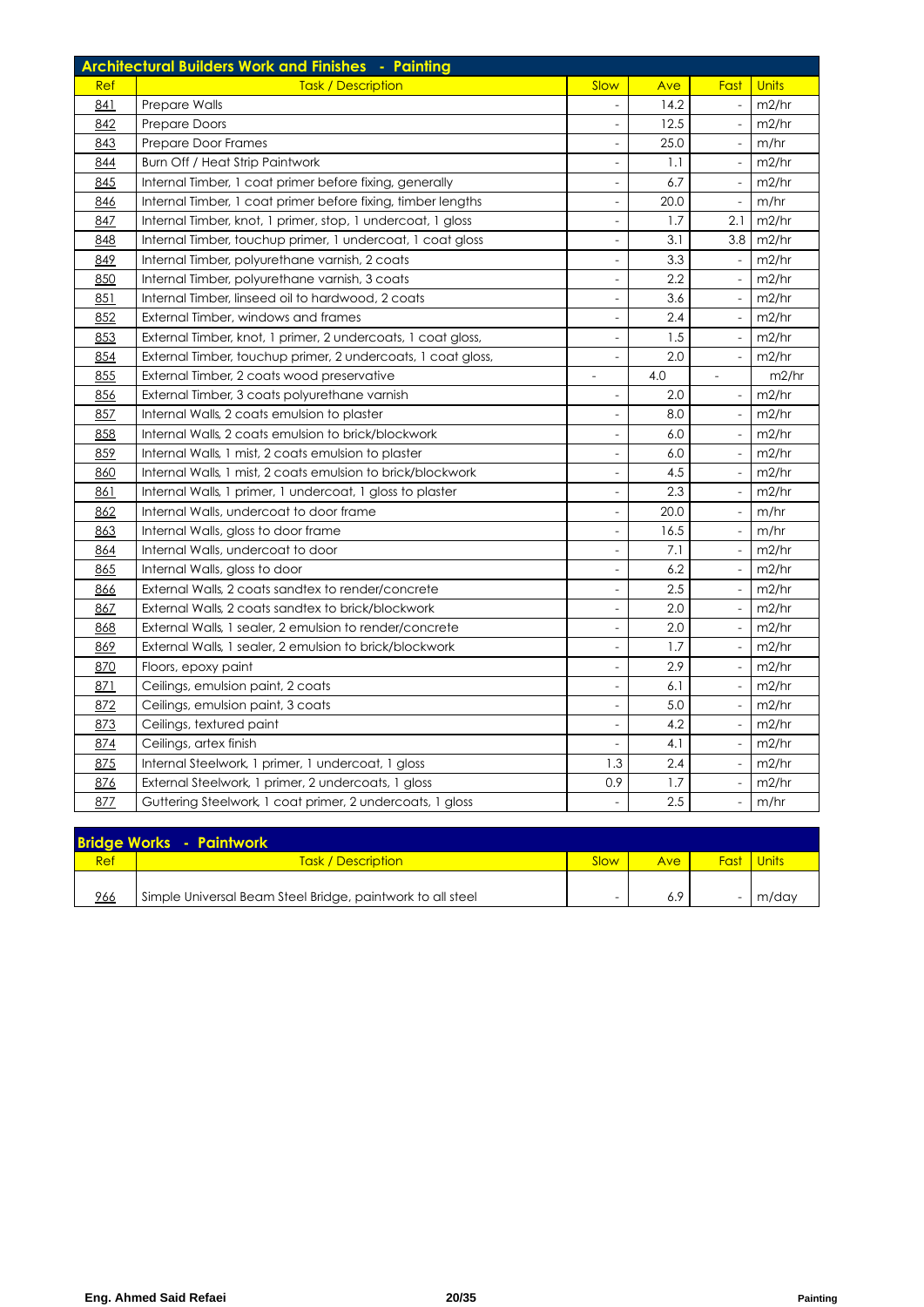|            | <b>Architectural Builders Work and Finishes - Floor Finishes</b> |                          |     |                          |              |
|------------|------------------------------------------------------------------|--------------------------|-----|--------------------------|--------------|
| Ref        | <b>Task / Description</b>                                        | Slow                     | Ave | Fast                     | <b>Units</b> |
| 691        | Granolithic Flooring                                             |                          | 3.1 | $\overline{\phantom{a}}$ | m2/hr        |
| 692        | Terrazzo Flooring, in-situ                                       |                          | 3.6 | $\overline{\phantom{a}}$ | m2/hr        |
| 693        | Terrazzo Flooring, pre-cast                                      |                          | 4.6 | 5.1                      | m2/hr        |
| 694        | Mosaic Tiling, 0.045x0.045m                                      |                          | 1.5 | 2.2                      | m2/hr        |
| 695        | Clay, quarry Tiles, small areas, much cutting                    | $\overline{\phantom{a}}$ | 0.8 | 1.1                      | m2/hr        |
| 696        | Clay, quarry Tiles, large areas, little cutting                  | $\overline{\phantom{a}}$ | 2.2 | 2.8                      | m2/hr        |
| 697        | Raised Floor System                                              | ۰                        | 2.6 | $\overline{\phantom{a}}$ | m2/hr        |
| 698        | Linolium/Thermo-Plastic Flooring                                 |                          | 3.1 | 5.0                      | m2/hr        |
| 699        | Thermo-Plastic Floor Tiles                                       | ٠                        | 3.3 | 5.6                      | m2/hr        |
| 700        | Wood Block Flooring, lay blocks                                  | -                        | 1.5 | 2.1                      | m2/hr        |
| 701        | Wood Block Flooring, sand and polish                             |                          | 3.1 | ٠                        | m2/hr        |
| 702        | Carpeting, Underlay & Gripper                                    | ۰                        | 5.6 | 6.1                      | m2/hr        |
| <b>703</b> | Carpeting, Adhesive Fixing                                       |                          | 3.5 | 4.2                      | m2/hr        |
| 704        | Carpeting, Fully Fitted                                          |                          | 2.0 | 2.8                      | m2/hr        |
| <u>705</u> | Hardboard Sheeting Coverings, small areas                        |                          | 3.7 | 4.1                      | m2/hr        |
| 706        | Hardboard Sheeting Coverings, large areas                        |                          | 6.6 | 7.2                      | m2/hr        |
| 707        | Floor Sheeting Coverings, Lay Lino                               |                          | 9.5 | 10.5                     | m2/hr        |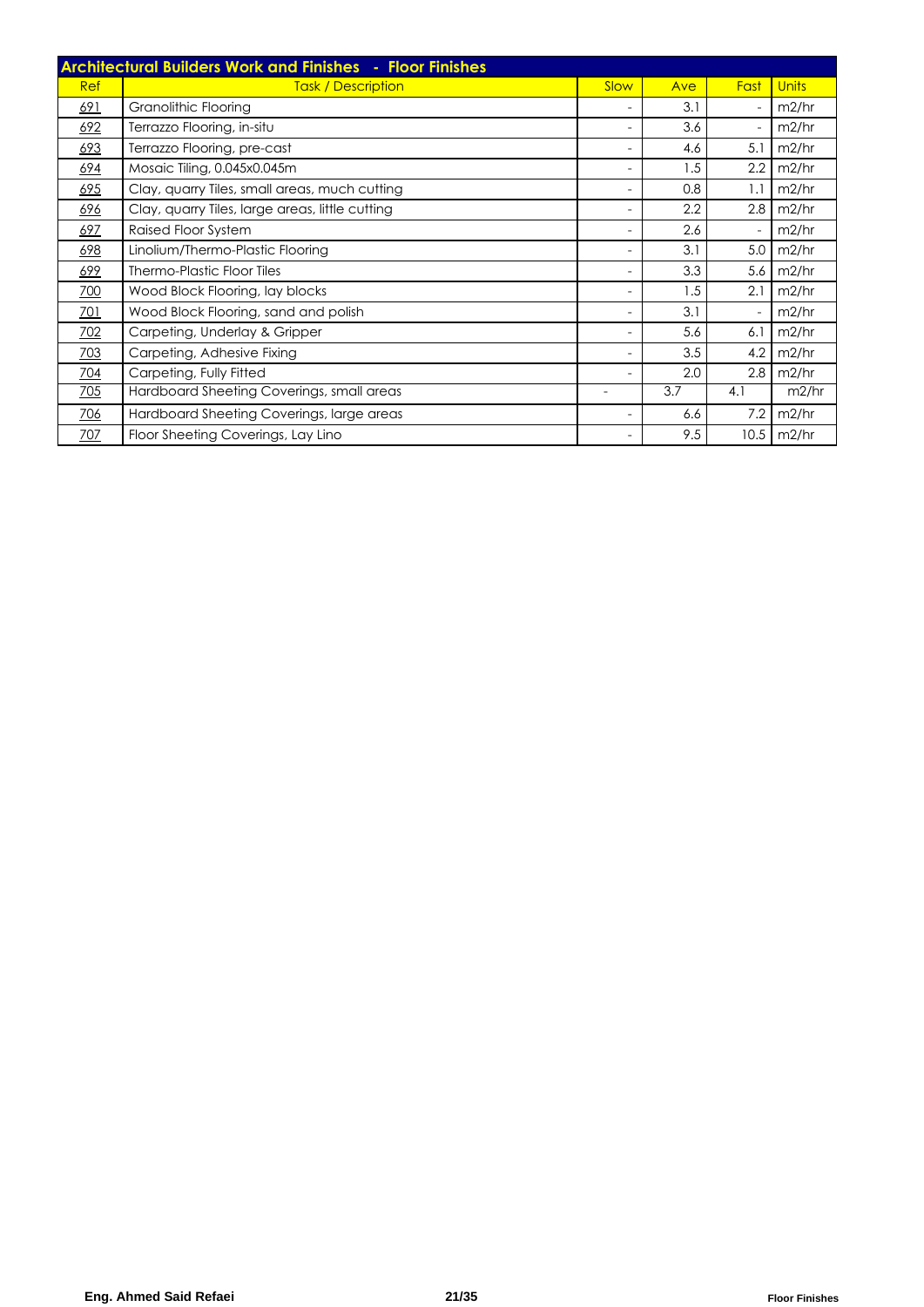|     | <b>Architectural Builders Work and Finishes - Wall Finishes</b> |      |       |      |       |
|-----|-----------------------------------------------------------------|------|-------|------|-------|
| Ref | <b>Task / Description</b>                                       | Slow | Ave   | Fast | Units |
| 708 | Mosaic Tiling, 0.045x0.045m                                     |      | 1.1   | 1.5  | no/hr |
|     | Clay, quarry Tiles, Window Cills, setout and                    |      |       |      |       |
| 709 | level                                                           |      | 55.5  |      | m/hr  |
|     | Clay, quarry Tiles, Window Cills, fix, grout                    |      |       |      |       |
| 710 | and clean                                                       |      | 1.5   |      | m2/hr |
|     | Ceramic Tiles 150x150mm,                                        | 20.4 | 27.1  | 32.0 |       |
| 711 | Ledges/Upstands<br>Ceramic Tiles 150x150mm, Areas under         |      |       |      | no/hr |
| 712 | $1.5m2$ per room                                                | 0.9  | 1.0   | 1.2  | m2/hr |
|     | Ceramic Tiles 150x150mm, Areas of 1.5-                          |      |       |      |       |
| 713 | $2.5m2$ per room                                                | 1.4  | 1.6   | 1.9  | m2/hr |
|     | Ceramic Tiles 150x150mm, Areas over                             |      |       |      |       |
| 714 | $2.5m2$ per room                                                | 1.5  | 1.7   | 2.1  | m2/hr |
|     | Ceramic Tiles 150x150mm, Extra Over for                         |      |       |      |       |
| 715 | Cutting                                                         |      | 41.6  |      | no/hr |
|     | Ceramic Tiles 108x108mm,                                        |      |       |      |       |
| 716 | Ledges/Upstands                                                 |      | 62.5  |      | no/hr |
|     | Ceramic Tiles 108x108mm, Areas under                            |      |       |      |       |
| 717 | $1.5m2$ per room                                                | 1.0  | 1.3   | 1.5  | m2/hr |
|     | Ceramic Tiles 108x108mm, Areas of 1.5-                          |      |       |      |       |
| 718 | $2.5m2$ per room                                                | 1.6  | 1.8   | 2.1  | m2/hr |
|     | Ceramic Tiles 108x108mm, Areas over                             |      |       |      |       |
| 719 | $2.5m2$ per room                                                | 1.7  | 1.9   | 2.2  | m2/hr |
|     | Ceramic Tiles 108x108mm, Extra Over for                         |      |       |      |       |
| 720 | Cutting                                                         |      | 125.0 |      | no/hr |
| 721 | Ceramic Tiles, Grouting Works                                   | 2.2  | 2.5   | 2.6  | m2/hr |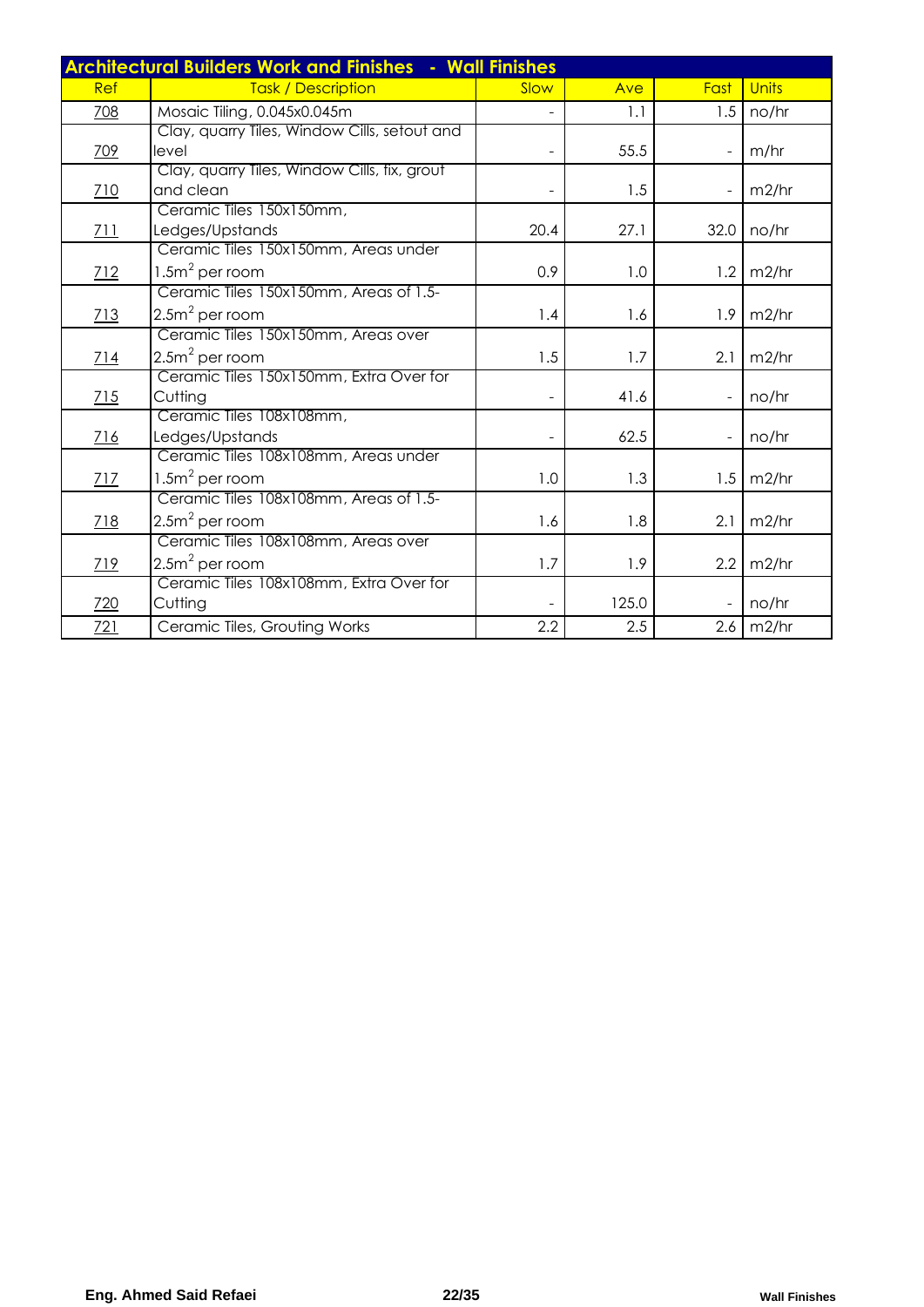|     | <b>Architectural Builders Work and Finishes - Ceiling Finishes</b> |      |     |                   |
|-----|--------------------------------------------------------------------|------|-----|-------------------|
| Ref | <b>Task / Description</b>                                          | Slow | Ave | <b>Fast</b> Units |
| 722 | Suspended Ceilings, office situations                              | -    | 2.6 | $3.5 \mid m2/hr$  |
| 723 | Suspended Ceilings, First Fix                                      |      |     | m2/hr             |
| 724 | Suspended Ceilings, Second Fix                                     |      |     | m2/hr             |

| <b>Partitioning</b> |                                                        |                          |      |      |              |
|---------------------|--------------------------------------------------------|--------------------------|------|------|--------------|
|                     | <b>Task / Description</b>                              | Slow                     | Ave  | Fast | <b>Units</b> |
|                     | <b>Timber Studding</b>                                 | 5.9                      | 6.2  | 6.8  | m/hr         |
|                     | Metalwork System (MF) Studding                         | 1.6                      | 2.0  | 2.5  | m2/hr        |
|                     | Tape, Joint Sand and Top Coat Plasterboard             | 1.1                      | 1.5  | 2.1  | m2/hr        |
|                     | Skimming to Plasterboards                              | 5.5                      | 6.1  | 6.7  | m2/hr        |
|                     | 5mm Hardboard Paneling, excluding studding time        |                          | 3.2  | 3.6  | m2/hr        |
|                     | 100mm Pine Paneling, excluding studding time           | 0.8                      | 1.1  | 1.4  | m2/hr        |
|                     | Quality Hardwood Paneling, excluding studding time     | 0.3                      | 0.5  | 0.6  | m2/hr        |
|                     | Fix 50mm Rocksil Insulation to cavities                |                          | 17.8 | 20.2 | m2/hr        |
|                     | Fix Timber Studding and Paramount Partitions           | 2.6                      | 3.0  | 3.4  | m2/hr        |
|                     | Fix Timber Studding and Demountable Partitions         | 0.8                      | 1.1  | 1.6  | m2/hr        |
|                     | Fix Timber Studding and Hills Duraboard Partitions     | 3.0                      | 3.5  | 3.9  | m2/hr        |
|                     | Fix Timber Studding and Gyproc Laminated Partitions    | 2.2                      | 2.6  | 2.9  | m2/hr        |
|                     | Stud Partitions, Butt Jointed, nailed                  | 5.9                      | 7.3  | 9.1  | m/hr         |
|                     | Stud Partitions, Butt Jointed, screwed                 | 3.5                      | 4.6  | 5.8  | m/hr         |
|                     | Stud Partitions, T&G Jointed, nailed                   | 2.9                      | 3.6  | 4.8  | m/hr         |
|                     | Stud Partitions, T&G Jointed, screwed                  | 2.1                      | 2.8  | 3.7  | m/hr         |
|                     | Stud Partitions, Fix Sole Plates                       | ÷                        | 11.1 |      | m/hr         |
|                     | Stud Partitions, Fix Noggins                           | $\overline{\phantom{a}}$ | 16.6 |      | m/hr         |
|                     | Stud Partitions, Drill 25-40mm Holes                   | $\overline{\phantom{a}}$ | 28.5 |      | no/hr        |
|                     | Fix Toilet Partition System, Separation panels         | ÷.                       | 0.8  |      | hrs/no       |
|                     | Fix Toilet Partition System, Wall Front Panels         | Ξ.                       | 0.7  |      | hrs/no       |
|                     | Fix Toilet Partition System, Separation Front Panels   | $\overline{\phantom{a}}$ | 0.6  |      | hrs/no       |
|                     | Fix Toilet Partition System, End Front Panels          | $\overline{\phantom{a}}$ | 0.6  |      | hrs/no       |
|                     | Fix Toilet Partition System, Hang Door to Panel        | Ξ.                       | 0.4  |      | hrs/no       |
|                     | Fix Toilet Partition System, Hand Door plugged to wall | $\overline{\phantom{a}}$ | 0.6  |      | hrs/no       |
|                     | Fix Toilet Partition System, Fix Head Rails            | $\overline{\phantom{a}}$ | 0.1  |      | hrs/no       |

| <b>Curtain Walling</b>                     |                          |                  |             |                |  |  |  |
|--------------------------------------------|--------------------------|------------------|-------------|----------------|--|--|--|
| Task / Description                         | Slow                     | Ave              | <b>Fast</b> | <u>I Units</u> |  |  |  |
| Vertical Glazed Lights, 6m x 2.5m          | $\overline{\phantom{a}}$ | 14.5             |             | $m2$ /day      |  |  |  |
| Vertical Glazed Walls, large scale         | $\overline{\phantom{0}}$ | 70.0             |             | $m2$ /day      |  |  |  |
| Clerestory Frame/Glazing, 3m x 4m          | $\overline{\phantom{0}}$ | 28.0             |             | m2/day         |  |  |  |
| Oriel Window Frame / Glazing, 4m x 2m      | $\equiv$                 | 35.0             |             | m2/day         |  |  |  |
| <b>Glazed Curtain Wall, First Fix</b>      |                          | 1.2              |             | m2/hr          |  |  |  |
| Glazed Curtain Wall, Second Fix            |                          | $\overline{1}$ . |             | m2/hr          |  |  |  |
| <b>High Quality Glazed Curtain Walling</b> | -                        | 25.0             |             | $m2$ /day      |  |  |  |

| <b>Stonework</b> |                                              |                          |            |      |              |
|------------------|----------------------------------------------|--------------------------|------------|------|--------------|
|                  | Task / Description                           | Slow                     | <b>Ave</b> | Fast | <b>Units</b> |
|                  | Fix 0.5m2 Stones to Metal Support Frame      | 5.6                      | 7.0        | 7.8  | m2/day       |
|                  | Fix 0.5-0.75m2 Stones to Metal Support Frame | 7.2                      | 9.0        | 10.1 | $m2$ /day    |
|                  | Fix 0.75-1.0m2 Stones to Metal Support Frame | 6.9                      | 8.7        | 9.7  | m2/day       |
|                  | Fix Complex Stonework to Metal Support Frame | $\overline{\phantom{m}}$ | 8. ا       |      | m2/day       |
|                  | Fix Curved Stone Cladding                    | 6.9                      | 8.0        | 9.2  | m2/day       |
|                  | Fix Stone Edge Beams/Window Reveals          |                          | 2.3        | 3.2  | m2/day       |
|                  | Fix Stone Soffits                            | $\overline{\phantom{0}}$ | 4.0        |      | m2/day       |
|                  | Stone Floors                                 | 6.9                      | 10.4       | 12.2 | m2/day       |
|                  | Granite Wall Panels, First Fix               | $\overline{\phantom{0}}$ | .3         |      | m2/hr        |
|                  | Granite Wall Panels, Second Fix              | $\overline{\phantom{m}}$ | i . 1      |      | m2/hr        |

| <b>Wallpapering</b> |                                                     |      |     |  |                   |  |  |
|---------------------|-----------------------------------------------------|------|-----|--|-------------------|--|--|
|                     | <b>Task / Description</b>                           | Slow | Ave |  | <b>Fast Units</b> |  |  |
|                     | Strip Existing Wallpaper (3 layers) & Prepare Walls |      | 5.0 |  | m2/hr             |  |  |
|                     | Fix Wallpaper and lining paper                      |      | 5.0 |  | m2/hr             |  |  |
|                     | Fix Vinyl and Washable paper                        |      | 4.2 |  | m2/hr             |  |  |
|                     | <b>Fix Ceiling Lining Paper</b>                     |      | 4.0 |  | m2/hr             |  |  |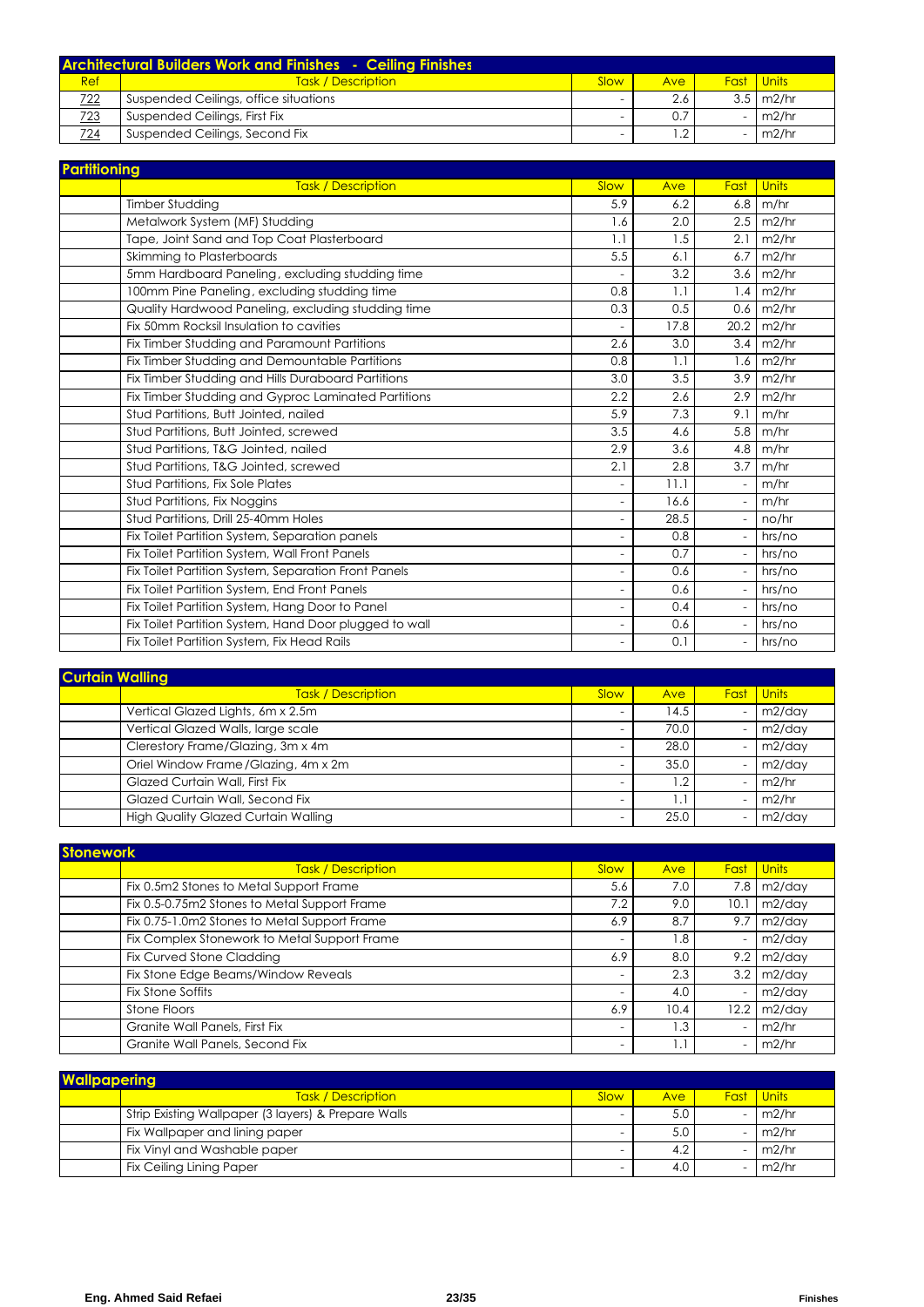| <b>Doors and Windows</b>                         |             |                  |  |                        |  |  |
|--------------------------------------------------|-------------|------------------|--|------------------------|--|--|
| <b>Task / Description</b>                        | <b>Slow</b> | Ave <sup>1</sup> |  | <b>Fast Units</b>      |  |  |
| <b>Mastic Pointing to Frames</b>                 |             |                  |  | m/hr                   |  |  |
| Fix Metal and Timber Windows After Wall Complete |             | 2.0              |  | m2/hr                  |  |  |
| Window Glazing                                   |             |                  |  | $-1 \overline{m2/h}$ r |  |  |
| Window Glazing, Single Glazed Units              |             |                  |  | m2/hr                  |  |  |
| Window Glazing, Double Glazed Units              |             |                  |  | m2/hr                  |  |  |

| <b>Carpentry Carcassing</b>               |                          |      |                          |                      |
|-------------------------------------------|--------------------------|------|--------------------------|----------------------|
| <b>Task / Description</b>                 | Slow                     | Ave  | Fast                     | <b>Units</b>         |
| Windows, Timber Frames for Bricklaying    | 1.1                      | 0.5  |                          | $0.1$ hrs/no         |
| Windows, Drill, Screw & Plug extra over   | 0.3                      | 0.1  |                          | hrs/no               |
| Door Frames, Softwood, 1.0-3.0m2          |                          | 0.2  |                          | hrs/no               |
| Door Frames, Softwood, 3.0-7.0m2          | 0.5                      | 0.4  |                          | hrs/no               |
| Door Frames, Softwood, 7.0-10.0m2         | 1.2                      | 0.8  |                          | hrs/no               |
| Door Frames, Hardwood, 1.0-3.0m2          | $\sim$                   | 0.3  |                          | hrs/no               |
| Door Frames, Hardwood, 3.0-7.0m2          | 0.6                      | 0.3  |                          | hrs/no               |
| Door Frames, Hardwood, 7.0-10.0m2         | 1.4                      | 1.0  | $\sim$                   | hrs/no               |
| <b>Erect Water Tank Platform</b>          | $\overline{\phantom{a}}$ | 2.3  | $\overline{\phantom{a}}$ | no/hr                |
| Fix Studding For Bath                     | $\overline{\phantom{a}}$ | 0.1  |                          | hrs/m                |
| Cut Access Hatch                          | $\overline{\phantom{a}}$ | 0.3  |                          | no/hr                |
| Floor Joists, under 3m                    | 9.0                      | 9.6  |                          | $11.6$ no/hr         |
| Floor Joists, 3.0-4.5m                    | 6.8                      | 7.2  |                          | $9.7$ I no/hr        |
| Floor Joists, 4.5-6.0m                    | 5.5                      | 5.8  |                          | $7.3$ no/hr          |
| Ceiling Joists, under 3m                  | 12.8                     | 14.0 |                          | 14.7 I no/hr         |
| Ceiling Joists, 3.0-4.5m                  | 10.8                     | 12.1 |                          | $12.6$ no/hr         |
| Ceiling Joists, 4.5-6.0m                  | 9.6                      | 10.8 |                          | $11.1$ no/hr         |
| Ceiling Joists, Notch to Beams            | 20.0                     | 25.0 |                          | $28.5$ no/hr         |
| Ceiling Joists, Pack Joist Ends           | 20.1                     | 23.8 |                          | $26.3$ no/hr         |
| Ceiling Joists, Nailing Joists together   | $\overline{\phantom{a}}$ | 23.0 |                          | m/hr                 |
| Ceiling Joists, Bolting Joists Together   | $\overline{\phantom{a}}$ | 12.6 |                          | m/hr                 |
| Floor Boards, Butt Jointed                | $\overline{\phantom{a}}$ | 1.7  |                          | m2/hr                |
| Floor Boards, T&G Boards, under 75mm wide | $\overline{\phantom{a}}$ | 3.4  |                          | m2/hr                |
| Floor Boards, T&G Boards, 75-100mm wide   | $\overline{\phantom{a}}$ | 3.8  |                          | m2/hr                |
| Floor Boards, T&G Boards, 100-125mm wide  | $\overline{\phantom{a}}$ | 4.2  |                          | m2/hr                |
| Floor Boards, T&G Boards, 125-150mm wide  | $\overline{\phantom{a}}$ | 5.5  |                          | m2/hr                |
| Plywood Sheeting, Butt Jointed, nailed    | $\overline{\phantom{a}}$ | 9.1  |                          | $10.2 \mid m2/hr$    |
| Plywood Sheeting, Butt Jointed, screwed   | $\overline{\phantom{a}}$ | 4.1  |                          | $4.8$ m2/hr          |
| Plywood Sheeting, T&G Jointed, nailed     | $\overline{\phantom{a}}$ | 8.3  |                          | $9.1 \text{ m}$ 2/hr |
| Plywood Sheeting, T&G Jointed, screwed    | $\overline{\phantom{a}}$ | 4.0  |                          | $4.6$ m2/hr          |
| Chipboard Sheeting, Butt Jointed, nailed  | $\overline{\phantom{a}}$ | 10.0 |                          | $11.5$ m2/hr         |
| Chipboard Sheeting, Butt Jointed, screwed | $\overline{\phantom{a}}$ | 5.1  |                          | $5.8$ m2/hr          |
| Chipboard Sheeting, T&G Jointed, nailed   | $\sim$                   | 9.3  |                          | $9.1 \text{ m2/hr}$  |
| Chipboard Sheeting, T&G Jointed, screwed  | $\overline{a}$           | 5.5  |                          | $5.9$ m2/hr          |
|                                           |                          |      |                          |                      |

| <b>Task / Description</b><br><b>Slow</b><br><b>Ave</b><br><b>Fast</b> Units<br>Windows, Softwood, 3.0-7.0m2<br>$0.3$ hrs/no<br>0.6<br>0.4<br>0.9<br>Windows, Softwood, 7.0-10.0m2<br>$0.6$ hrs/no<br>1.3<br>Windows, Hardwood, 1.0-3.0m2<br>0.4<br>0.3<br>hrs/no<br>$\sim$<br>Windows, Hardwood, 3.0-7.0m2<br>0.7<br>0.5<br>hrs/no<br>0.4<br>Windows, Hardwood, 7.0-10.0m2<br>1.2<br>hrs/no<br>0.7<br>1.6<br>0.2<br>0.3<br>hrs/no<br>Windows, Aluminum, 1.0-3.0m2<br>$\sim$<br>Windows, Aluminum, 3.0-7.0m2<br>$0.3$ hrs/no<br>0.5<br>0.4<br>$0.5$ hrs/no<br>Windows, Aluminum, 7.0-10.0m2<br>1.2<br>0.8<br>Windows, Steel, 1.0-3.0m2<br>$0.2$ hrs/no<br>0.4<br>0.3<br>$0.5$ hrs/no<br>Windows, Steel, 3.0-7.0m2<br>1.2<br>0.6<br>1.2<br>Windows, Steel, 7.0-10.0m2<br>$1.0$ hrs/no<br>1.4<br>Window Boards, nailed<br>0.3<br>0.2<br>hrs/m<br>Ξ<br>Window Boards, screwed<br>$0.3$ hrs/m<br>0.4<br>$\overline{\phantom{a}}$<br>Mouldings, Softwood, Nailed<br>$8.5$ m/hr<br>6.3<br>$\overline{\phantom{a}}$<br>Mouldings, Softwood, Screwed<br>$5.6$ m/hr<br>4.6<br>$\sim$<br>Mouldings, Softwood, Gun Nailed<br>8.2<br>11.1<br>m/hr<br>$\overline{\phantom{a}}$<br>Mouldings, Hardwood, Nailed<br>$5.5 \text{ m/hr}$<br>3.3<br>$\sim$<br>Mouldings, Hardwood, Screwed<br>2.4<br>3.7<br>m/hr<br>$\overline{\phantom{a}}$<br>Mouldinas, Hardwood, Gun Nailed<br>8.5<br>$11.3$ m/hr<br>$\overline{\phantom{a}}$<br>Skirting, Aluminum, Screwed 150-300mm centres<br>m/hr<br>7.6<br>$\overline{\phantom{a}}$<br>$\sim$<br>Skirting, Aluminum, Screwed 300-450mm centres<br>4.5<br>m/hr<br>$\sim$<br>Skirting, Plastic, Adhesive Fixing<br>m/hr<br>8.6<br>$\overline{\phantom{a}}$<br>$\overline{\phantom{a}}$<br>Architrave Mouldinas<br>9.5<br>m/hr<br>12.2<br>18.2<br>Architrave, Fix to Doors<br>1.2<br>hrs/door<br>$\sim$<br>$\sim$<br>Door Stop Mouldings<br>16.9<br>m/hr<br>10.1<br>25.0<br><b>Glazed Bead Mouldings</b><br>$20.4$ m/hr<br>15.5<br>18.6<br>Hanging Doors, Softwood, Single Pair Butts<br>0.9<br>$0.6$ hrs/no<br>1.3<br>Hanging Doors, Hardwood, Single Pair Butts<br>1.9<br>hrs/no<br>1.2<br>0.9<br>Cut Mortice to Receive Lock, Softwood<br>hrs/no<br>0.2<br>$\sim$<br>$\overline{\phantom{a}}$<br>Cut Mortice to Receive Lock, Hardwood<br>hrs/no<br>0.6<br>$\sim$<br>$\overline{\phantom{a}}$<br>Cut & Fix Formica Bath Panel<br>0.4<br>hrs/no<br>$\sim$<br>Kitchen Cupboards, Floor Units<br>0.8<br>hrs/no<br>0.6<br>$\overline{\phantom{a}}$<br>Kitchen Cupboards, Wall Units<br>$0.5$ hrs/no<br>0.7<br>$\overline{\phantom{a}}$<br>Kitchen Cupboards, Shelf Units<br>0.8<br>hrs/no<br>0.7<br>$\sim$<br>Staircase, pre-made, simple, straight flight<br>1.9<br>hrs/no<br>1.5<br>1.1<br>Staircase, pre-made, 2 straight flights, 1 landing<br>3.7<br>2.9<br>$2.6$ hrs/no<br>Staircase, pre-made, 2 straight flights, 2 landings<br>6.3<br>hrs/no<br>$\sim$<br>$\overline{\phantom{a}}$<br>Staircase, Balustrades/Handrails, fix horizontal<br>hrs/no<br>1.2<br>0.6<br>0.1<br>Staircase, Balustrades/Handrails, fix raking<br>0.9<br>0.5<br>$0.3$ hrs/no<br>Staircase, Cut and Fix Newel to Walls<br>0.9<br>$0.2$ hrs/no<br>$\overline{\phantom{a}}$<br>Windows, Softwood, 1.0-3.0m2<br>0.3<br>0.2<br>hrs/no<br>Raised Flooring, metal system<br>0.5<br>m2/hr<br>$\overline{\phantom{a}}$<br>$\sim$ | <b>Carpentry Final Fixing</b> |  |  |
|---------------------------------------------------------------------------------------------------------------------------------------------------------------------------------------------------------------------------------------------------------------------------------------------------------------------------------------------------------------------------------------------------------------------------------------------------------------------------------------------------------------------------------------------------------------------------------------------------------------------------------------------------------------------------------------------------------------------------------------------------------------------------------------------------------------------------------------------------------------------------------------------------------------------------------------------------------------------------------------------------------------------------------------------------------------------------------------------------------------------------------------------------------------------------------------------------------------------------------------------------------------------------------------------------------------------------------------------------------------------------------------------------------------------------------------------------------------------------------------------------------------------------------------------------------------------------------------------------------------------------------------------------------------------------------------------------------------------------------------------------------------------------------------------------------------------------------------------------------------------------------------------------------------------------------------------------------------------------------------------------------------------------------------------------------------------------------------------------------------------------------------------------------------------------------------------------------------------------------------------------------------------------------------------------------------------------------------------------------------------------------------------------------------------------------------------------------------------------------------------------------------------------------------------------------------------------------------------------------------------------------------------------------------------------------------------------------------------------------------------------------------------------------------------------------------------------------------------------------------------------------------------------------------------------------------------------------------------------------------------------------------------------------------------------------------------------------------------------------------------------------------------------------------------------------------------------------------------------------------------------------------------------------------------------------------------------|-------------------------------|--|--|
|                                                                                                                                                                                                                                                                                                                                                                                                                                                                                                                                                                                                                                                                                                                                                                                                                                                                                                                                                                                                                                                                                                                                                                                                                                                                                                                                                                                                                                                                                                                                                                                                                                                                                                                                                                                                                                                                                                                                                                                                                                                                                                                                                                                                                                                                                                                                                                                                                                                                                                                                                                                                                                                                                                                                                                                                                                                                                                                                                                                                                                                                                                                                                                                                                                                                                                                           |                               |  |  |
|                                                                                                                                                                                                                                                                                                                                                                                                                                                                                                                                                                                                                                                                                                                                                                                                                                                                                                                                                                                                                                                                                                                                                                                                                                                                                                                                                                                                                                                                                                                                                                                                                                                                                                                                                                                                                                                                                                                                                                                                                                                                                                                                                                                                                                                                                                                                                                                                                                                                                                                                                                                                                                                                                                                                                                                                                                                                                                                                                                                                                                                                                                                                                                                                                                                                                                                           |                               |  |  |
|                                                                                                                                                                                                                                                                                                                                                                                                                                                                                                                                                                                                                                                                                                                                                                                                                                                                                                                                                                                                                                                                                                                                                                                                                                                                                                                                                                                                                                                                                                                                                                                                                                                                                                                                                                                                                                                                                                                                                                                                                                                                                                                                                                                                                                                                                                                                                                                                                                                                                                                                                                                                                                                                                                                                                                                                                                                                                                                                                                                                                                                                                                                                                                                                                                                                                                                           |                               |  |  |
|                                                                                                                                                                                                                                                                                                                                                                                                                                                                                                                                                                                                                                                                                                                                                                                                                                                                                                                                                                                                                                                                                                                                                                                                                                                                                                                                                                                                                                                                                                                                                                                                                                                                                                                                                                                                                                                                                                                                                                                                                                                                                                                                                                                                                                                                                                                                                                                                                                                                                                                                                                                                                                                                                                                                                                                                                                                                                                                                                                                                                                                                                                                                                                                                                                                                                                                           |                               |  |  |
|                                                                                                                                                                                                                                                                                                                                                                                                                                                                                                                                                                                                                                                                                                                                                                                                                                                                                                                                                                                                                                                                                                                                                                                                                                                                                                                                                                                                                                                                                                                                                                                                                                                                                                                                                                                                                                                                                                                                                                                                                                                                                                                                                                                                                                                                                                                                                                                                                                                                                                                                                                                                                                                                                                                                                                                                                                                                                                                                                                                                                                                                                                                                                                                                                                                                                                                           |                               |  |  |
|                                                                                                                                                                                                                                                                                                                                                                                                                                                                                                                                                                                                                                                                                                                                                                                                                                                                                                                                                                                                                                                                                                                                                                                                                                                                                                                                                                                                                                                                                                                                                                                                                                                                                                                                                                                                                                                                                                                                                                                                                                                                                                                                                                                                                                                                                                                                                                                                                                                                                                                                                                                                                                                                                                                                                                                                                                                                                                                                                                                                                                                                                                                                                                                                                                                                                                                           |                               |  |  |
|                                                                                                                                                                                                                                                                                                                                                                                                                                                                                                                                                                                                                                                                                                                                                                                                                                                                                                                                                                                                                                                                                                                                                                                                                                                                                                                                                                                                                                                                                                                                                                                                                                                                                                                                                                                                                                                                                                                                                                                                                                                                                                                                                                                                                                                                                                                                                                                                                                                                                                                                                                                                                                                                                                                                                                                                                                                                                                                                                                                                                                                                                                                                                                                                                                                                                                                           |                               |  |  |
|                                                                                                                                                                                                                                                                                                                                                                                                                                                                                                                                                                                                                                                                                                                                                                                                                                                                                                                                                                                                                                                                                                                                                                                                                                                                                                                                                                                                                                                                                                                                                                                                                                                                                                                                                                                                                                                                                                                                                                                                                                                                                                                                                                                                                                                                                                                                                                                                                                                                                                                                                                                                                                                                                                                                                                                                                                                                                                                                                                                                                                                                                                                                                                                                                                                                                                                           |                               |  |  |
|                                                                                                                                                                                                                                                                                                                                                                                                                                                                                                                                                                                                                                                                                                                                                                                                                                                                                                                                                                                                                                                                                                                                                                                                                                                                                                                                                                                                                                                                                                                                                                                                                                                                                                                                                                                                                                                                                                                                                                                                                                                                                                                                                                                                                                                                                                                                                                                                                                                                                                                                                                                                                                                                                                                                                                                                                                                                                                                                                                                                                                                                                                                                                                                                                                                                                                                           |                               |  |  |
|                                                                                                                                                                                                                                                                                                                                                                                                                                                                                                                                                                                                                                                                                                                                                                                                                                                                                                                                                                                                                                                                                                                                                                                                                                                                                                                                                                                                                                                                                                                                                                                                                                                                                                                                                                                                                                                                                                                                                                                                                                                                                                                                                                                                                                                                                                                                                                                                                                                                                                                                                                                                                                                                                                                                                                                                                                                                                                                                                                                                                                                                                                                                                                                                                                                                                                                           |                               |  |  |
|                                                                                                                                                                                                                                                                                                                                                                                                                                                                                                                                                                                                                                                                                                                                                                                                                                                                                                                                                                                                                                                                                                                                                                                                                                                                                                                                                                                                                                                                                                                                                                                                                                                                                                                                                                                                                                                                                                                                                                                                                                                                                                                                                                                                                                                                                                                                                                                                                                                                                                                                                                                                                                                                                                                                                                                                                                                                                                                                                                                                                                                                                                                                                                                                                                                                                                                           |                               |  |  |
|                                                                                                                                                                                                                                                                                                                                                                                                                                                                                                                                                                                                                                                                                                                                                                                                                                                                                                                                                                                                                                                                                                                                                                                                                                                                                                                                                                                                                                                                                                                                                                                                                                                                                                                                                                                                                                                                                                                                                                                                                                                                                                                                                                                                                                                                                                                                                                                                                                                                                                                                                                                                                                                                                                                                                                                                                                                                                                                                                                                                                                                                                                                                                                                                                                                                                                                           |                               |  |  |
|                                                                                                                                                                                                                                                                                                                                                                                                                                                                                                                                                                                                                                                                                                                                                                                                                                                                                                                                                                                                                                                                                                                                                                                                                                                                                                                                                                                                                                                                                                                                                                                                                                                                                                                                                                                                                                                                                                                                                                                                                                                                                                                                                                                                                                                                                                                                                                                                                                                                                                                                                                                                                                                                                                                                                                                                                                                                                                                                                                                                                                                                                                                                                                                                                                                                                                                           |                               |  |  |
|                                                                                                                                                                                                                                                                                                                                                                                                                                                                                                                                                                                                                                                                                                                                                                                                                                                                                                                                                                                                                                                                                                                                                                                                                                                                                                                                                                                                                                                                                                                                                                                                                                                                                                                                                                                                                                                                                                                                                                                                                                                                                                                                                                                                                                                                                                                                                                                                                                                                                                                                                                                                                                                                                                                                                                                                                                                                                                                                                                                                                                                                                                                                                                                                                                                                                                                           |                               |  |  |
|                                                                                                                                                                                                                                                                                                                                                                                                                                                                                                                                                                                                                                                                                                                                                                                                                                                                                                                                                                                                                                                                                                                                                                                                                                                                                                                                                                                                                                                                                                                                                                                                                                                                                                                                                                                                                                                                                                                                                                                                                                                                                                                                                                                                                                                                                                                                                                                                                                                                                                                                                                                                                                                                                                                                                                                                                                                                                                                                                                                                                                                                                                                                                                                                                                                                                                                           |                               |  |  |
|                                                                                                                                                                                                                                                                                                                                                                                                                                                                                                                                                                                                                                                                                                                                                                                                                                                                                                                                                                                                                                                                                                                                                                                                                                                                                                                                                                                                                                                                                                                                                                                                                                                                                                                                                                                                                                                                                                                                                                                                                                                                                                                                                                                                                                                                                                                                                                                                                                                                                                                                                                                                                                                                                                                                                                                                                                                                                                                                                                                                                                                                                                                                                                                                                                                                                                                           |                               |  |  |
|                                                                                                                                                                                                                                                                                                                                                                                                                                                                                                                                                                                                                                                                                                                                                                                                                                                                                                                                                                                                                                                                                                                                                                                                                                                                                                                                                                                                                                                                                                                                                                                                                                                                                                                                                                                                                                                                                                                                                                                                                                                                                                                                                                                                                                                                                                                                                                                                                                                                                                                                                                                                                                                                                                                                                                                                                                                                                                                                                                                                                                                                                                                                                                                                                                                                                                                           |                               |  |  |
|                                                                                                                                                                                                                                                                                                                                                                                                                                                                                                                                                                                                                                                                                                                                                                                                                                                                                                                                                                                                                                                                                                                                                                                                                                                                                                                                                                                                                                                                                                                                                                                                                                                                                                                                                                                                                                                                                                                                                                                                                                                                                                                                                                                                                                                                                                                                                                                                                                                                                                                                                                                                                                                                                                                                                                                                                                                                                                                                                                                                                                                                                                                                                                                                                                                                                                                           |                               |  |  |
|                                                                                                                                                                                                                                                                                                                                                                                                                                                                                                                                                                                                                                                                                                                                                                                                                                                                                                                                                                                                                                                                                                                                                                                                                                                                                                                                                                                                                                                                                                                                                                                                                                                                                                                                                                                                                                                                                                                                                                                                                                                                                                                                                                                                                                                                                                                                                                                                                                                                                                                                                                                                                                                                                                                                                                                                                                                                                                                                                                                                                                                                                                                                                                                                                                                                                                                           |                               |  |  |
|                                                                                                                                                                                                                                                                                                                                                                                                                                                                                                                                                                                                                                                                                                                                                                                                                                                                                                                                                                                                                                                                                                                                                                                                                                                                                                                                                                                                                                                                                                                                                                                                                                                                                                                                                                                                                                                                                                                                                                                                                                                                                                                                                                                                                                                                                                                                                                                                                                                                                                                                                                                                                                                                                                                                                                                                                                                                                                                                                                                                                                                                                                                                                                                                                                                                                                                           |                               |  |  |
|                                                                                                                                                                                                                                                                                                                                                                                                                                                                                                                                                                                                                                                                                                                                                                                                                                                                                                                                                                                                                                                                                                                                                                                                                                                                                                                                                                                                                                                                                                                                                                                                                                                                                                                                                                                                                                                                                                                                                                                                                                                                                                                                                                                                                                                                                                                                                                                                                                                                                                                                                                                                                                                                                                                                                                                                                                                                                                                                                                                                                                                                                                                                                                                                                                                                                                                           |                               |  |  |
|                                                                                                                                                                                                                                                                                                                                                                                                                                                                                                                                                                                                                                                                                                                                                                                                                                                                                                                                                                                                                                                                                                                                                                                                                                                                                                                                                                                                                                                                                                                                                                                                                                                                                                                                                                                                                                                                                                                                                                                                                                                                                                                                                                                                                                                                                                                                                                                                                                                                                                                                                                                                                                                                                                                                                                                                                                                                                                                                                                                                                                                                                                                                                                                                                                                                                                                           |                               |  |  |
|                                                                                                                                                                                                                                                                                                                                                                                                                                                                                                                                                                                                                                                                                                                                                                                                                                                                                                                                                                                                                                                                                                                                                                                                                                                                                                                                                                                                                                                                                                                                                                                                                                                                                                                                                                                                                                                                                                                                                                                                                                                                                                                                                                                                                                                                                                                                                                                                                                                                                                                                                                                                                                                                                                                                                                                                                                                                                                                                                                                                                                                                                                                                                                                                                                                                                                                           |                               |  |  |
|                                                                                                                                                                                                                                                                                                                                                                                                                                                                                                                                                                                                                                                                                                                                                                                                                                                                                                                                                                                                                                                                                                                                                                                                                                                                                                                                                                                                                                                                                                                                                                                                                                                                                                                                                                                                                                                                                                                                                                                                                                                                                                                                                                                                                                                                                                                                                                                                                                                                                                                                                                                                                                                                                                                                                                                                                                                                                                                                                                                                                                                                                                                                                                                                                                                                                                                           |                               |  |  |
|                                                                                                                                                                                                                                                                                                                                                                                                                                                                                                                                                                                                                                                                                                                                                                                                                                                                                                                                                                                                                                                                                                                                                                                                                                                                                                                                                                                                                                                                                                                                                                                                                                                                                                                                                                                                                                                                                                                                                                                                                                                                                                                                                                                                                                                                                                                                                                                                                                                                                                                                                                                                                                                                                                                                                                                                                                                                                                                                                                                                                                                                                                                                                                                                                                                                                                                           |                               |  |  |
|                                                                                                                                                                                                                                                                                                                                                                                                                                                                                                                                                                                                                                                                                                                                                                                                                                                                                                                                                                                                                                                                                                                                                                                                                                                                                                                                                                                                                                                                                                                                                                                                                                                                                                                                                                                                                                                                                                                                                                                                                                                                                                                                                                                                                                                                                                                                                                                                                                                                                                                                                                                                                                                                                                                                                                                                                                                                                                                                                                                                                                                                                                                                                                                                                                                                                                                           |                               |  |  |
|                                                                                                                                                                                                                                                                                                                                                                                                                                                                                                                                                                                                                                                                                                                                                                                                                                                                                                                                                                                                                                                                                                                                                                                                                                                                                                                                                                                                                                                                                                                                                                                                                                                                                                                                                                                                                                                                                                                                                                                                                                                                                                                                                                                                                                                                                                                                                                                                                                                                                                                                                                                                                                                                                                                                                                                                                                                                                                                                                                                                                                                                                                                                                                                                                                                                                                                           |                               |  |  |
|                                                                                                                                                                                                                                                                                                                                                                                                                                                                                                                                                                                                                                                                                                                                                                                                                                                                                                                                                                                                                                                                                                                                                                                                                                                                                                                                                                                                                                                                                                                                                                                                                                                                                                                                                                                                                                                                                                                                                                                                                                                                                                                                                                                                                                                                                                                                                                                                                                                                                                                                                                                                                                                                                                                                                                                                                                                                                                                                                                                                                                                                                                                                                                                                                                                                                                                           |                               |  |  |
|                                                                                                                                                                                                                                                                                                                                                                                                                                                                                                                                                                                                                                                                                                                                                                                                                                                                                                                                                                                                                                                                                                                                                                                                                                                                                                                                                                                                                                                                                                                                                                                                                                                                                                                                                                                                                                                                                                                                                                                                                                                                                                                                                                                                                                                                                                                                                                                                                                                                                                                                                                                                                                                                                                                                                                                                                                                                                                                                                                                                                                                                                                                                                                                                                                                                                                                           |                               |  |  |
|                                                                                                                                                                                                                                                                                                                                                                                                                                                                                                                                                                                                                                                                                                                                                                                                                                                                                                                                                                                                                                                                                                                                                                                                                                                                                                                                                                                                                                                                                                                                                                                                                                                                                                                                                                                                                                                                                                                                                                                                                                                                                                                                                                                                                                                                                                                                                                                                                                                                                                                                                                                                                                                                                                                                                                                                                                                                                                                                                                                                                                                                                                                                                                                                                                                                                                                           |                               |  |  |
|                                                                                                                                                                                                                                                                                                                                                                                                                                                                                                                                                                                                                                                                                                                                                                                                                                                                                                                                                                                                                                                                                                                                                                                                                                                                                                                                                                                                                                                                                                                                                                                                                                                                                                                                                                                                                                                                                                                                                                                                                                                                                                                                                                                                                                                                                                                                                                                                                                                                                                                                                                                                                                                                                                                                                                                                                                                                                                                                                                                                                                                                                                                                                                                                                                                                                                                           |                               |  |  |
|                                                                                                                                                                                                                                                                                                                                                                                                                                                                                                                                                                                                                                                                                                                                                                                                                                                                                                                                                                                                                                                                                                                                                                                                                                                                                                                                                                                                                                                                                                                                                                                                                                                                                                                                                                                                                                                                                                                                                                                                                                                                                                                                                                                                                                                                                                                                                                                                                                                                                                                                                                                                                                                                                                                                                                                                                                                                                                                                                                                                                                                                                                                                                                                                                                                                                                                           |                               |  |  |
|                                                                                                                                                                                                                                                                                                                                                                                                                                                                                                                                                                                                                                                                                                                                                                                                                                                                                                                                                                                                                                                                                                                                                                                                                                                                                                                                                                                                                                                                                                                                                                                                                                                                                                                                                                                                                                                                                                                                                                                                                                                                                                                                                                                                                                                                                                                                                                                                                                                                                                                                                                                                                                                                                                                                                                                                                                                                                                                                                                                                                                                                                                                                                                                                                                                                                                                           |                               |  |  |
|                                                                                                                                                                                                                                                                                                                                                                                                                                                                                                                                                                                                                                                                                                                                                                                                                                                                                                                                                                                                                                                                                                                                                                                                                                                                                                                                                                                                                                                                                                                                                                                                                                                                                                                                                                                                                                                                                                                                                                                                                                                                                                                                                                                                                                                                                                                                                                                                                                                                                                                                                                                                                                                                                                                                                                                                                                                                                                                                                                                                                                                                                                                                                                                                                                                                                                                           |                               |  |  |
|                                                                                                                                                                                                                                                                                                                                                                                                                                                                                                                                                                                                                                                                                                                                                                                                                                                                                                                                                                                                                                                                                                                                                                                                                                                                                                                                                                                                                                                                                                                                                                                                                                                                                                                                                                                                                                                                                                                                                                                                                                                                                                                                                                                                                                                                                                                                                                                                                                                                                                                                                                                                                                                                                                                                                                                                                                                                                                                                                                                                                                                                                                                                                                                                                                                                                                                           |                               |  |  |
|                                                                                                                                                                                                                                                                                                                                                                                                                                                                                                                                                                                                                                                                                                                                                                                                                                                                                                                                                                                                                                                                                                                                                                                                                                                                                                                                                                                                                                                                                                                                                                                                                                                                                                                                                                                                                                                                                                                                                                                                                                                                                                                                                                                                                                                                                                                                                                                                                                                                                                                                                                                                                                                                                                                                                                                                                                                                                                                                                                                                                                                                                                                                                                                                                                                                                                                           |                               |  |  |
|                                                                                                                                                                                                                                                                                                                                                                                                                                                                                                                                                                                                                                                                                                                                                                                                                                                                                                                                                                                                                                                                                                                                                                                                                                                                                                                                                                                                                                                                                                                                                                                                                                                                                                                                                                                                                                                                                                                                                                                                                                                                                                                                                                                                                                                                                                                                                                                                                                                                                                                                                                                                                                                                                                                                                                                                                                                                                                                                                                                                                                                                                                                                                                                                                                                                                                                           |                               |  |  |
|                                                                                                                                                                                                                                                                                                                                                                                                                                                                                                                                                                                                                                                                                                                                                                                                                                                                                                                                                                                                                                                                                                                                                                                                                                                                                                                                                                                                                                                                                                                                                                                                                                                                                                                                                                                                                                                                                                                                                                                                                                                                                                                                                                                                                                                                                                                                                                                                                                                                                                                                                                                                                                                                                                                                                                                                                                                                                                                                                                                                                                                                                                                                                                                                                                                                                                                           |                               |  |  |
|                                                                                                                                                                                                                                                                                                                                                                                                                                                                                                                                                                                                                                                                                                                                                                                                                                                                                                                                                                                                                                                                                                                                                                                                                                                                                                                                                                                                                                                                                                                                                                                                                                                                                                                                                                                                                                                                                                                                                                                                                                                                                                                                                                                                                                                                                                                                                                                                                                                                                                                                                                                                                                                                                                                                                                                                                                                                                                                                                                                                                                                                                                                                                                                                                                                                                                                           |                               |  |  |
|                                                                                                                                                                                                                                                                                                                                                                                                                                                                                                                                                                                                                                                                                                                                                                                                                                                                                                                                                                                                                                                                                                                                                                                                                                                                                                                                                                                                                                                                                                                                                                                                                                                                                                                                                                                                                                                                                                                                                                                                                                                                                                                                                                                                                                                                                                                                                                                                                                                                                                                                                                                                                                                                                                                                                                                                                                                                                                                                                                                                                                                                                                                                                                                                                                                                                                                           |                               |  |  |
|                                                                                                                                                                                                                                                                                                                                                                                                                                                                                                                                                                                                                                                                                                                                                                                                                                                                                                                                                                                                                                                                                                                                                                                                                                                                                                                                                                                                                                                                                                                                                                                                                                                                                                                                                                                                                                                                                                                                                                                                                                                                                                                                                                                                                                                                                                                                                                                                                                                                                                                                                                                                                                                                                                                                                                                                                                                                                                                                                                                                                                                                                                                                                                                                                                                                                                                           |                               |  |  |
|                                                                                                                                                                                                                                                                                                                                                                                                                                                                                                                                                                                                                                                                                                                                                                                                                                                                                                                                                                                                                                                                                                                                                                                                                                                                                                                                                                                                                                                                                                                                                                                                                                                                                                                                                                                                                                                                                                                                                                                                                                                                                                                                                                                                                                                                                                                                                                                                                                                                                                                                                                                                                                                                                                                                                                                                                                                                                                                                                                                                                                                                                                                                                                                                                                                                                                                           |                               |  |  |
|                                                                                                                                                                                                                                                                                                                                                                                                                                                                                                                                                                                                                                                                                                                                                                                                                                                                                                                                                                                                                                                                                                                                                                                                                                                                                                                                                                                                                                                                                                                                                                                                                                                                                                                                                                                                                                                                                                                                                                                                                                                                                                                                                                                                                                                                                                                                                                                                                                                                                                                                                                                                                                                                                                                                                                                                                                                                                                                                                                                                                                                                                                                                                                                                                                                                                                                           |                               |  |  |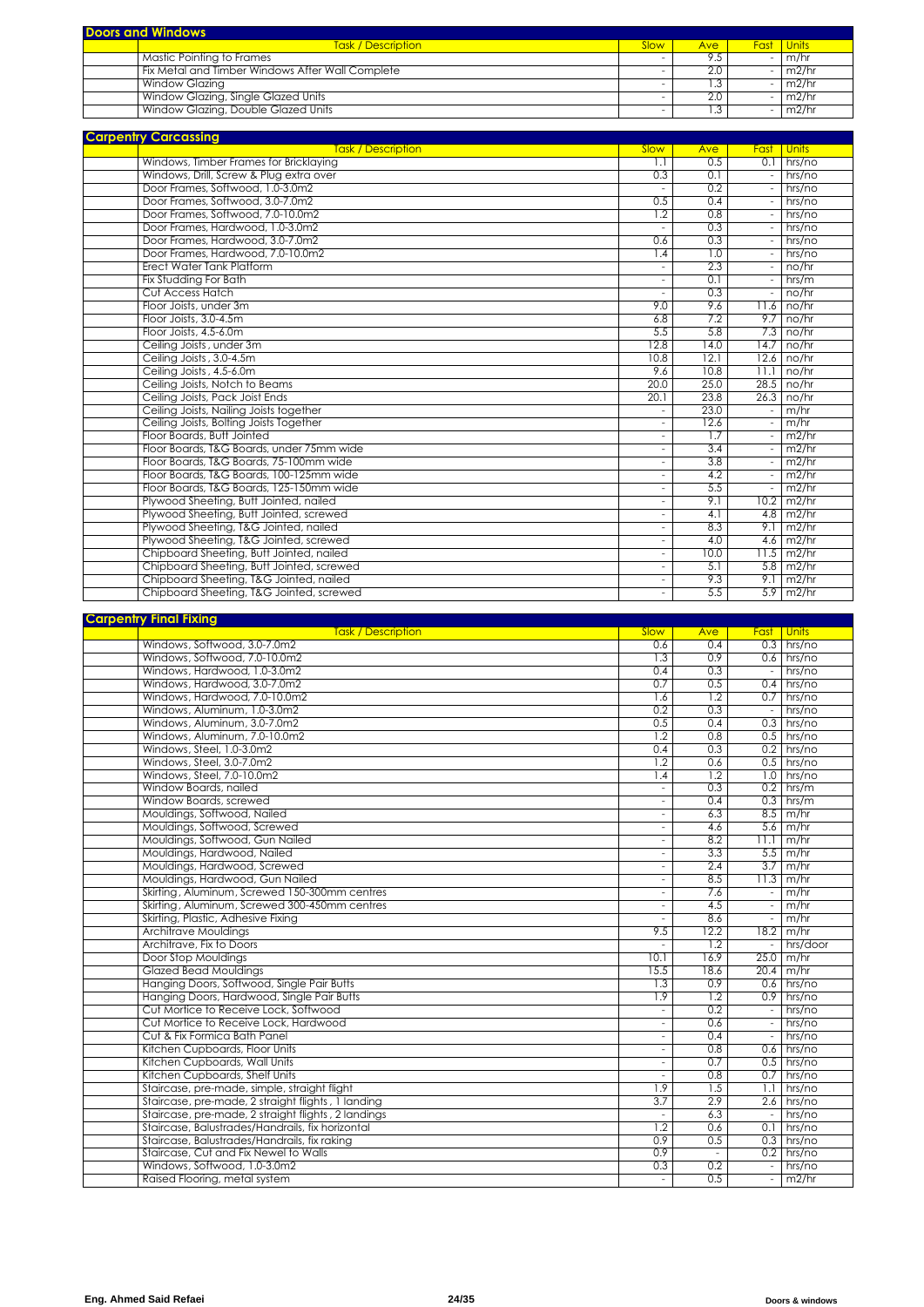| <b>Timber Frames</b>                       |                          |       |                          |              |
|--------------------------------------------|--------------------------|-------|--------------------------|--------------|
| <b>Task / Description</b>                  | Slow                     | Ave   | Fast                     | <b>Units</b> |
| Roof Trusses                               |                          | 1.3   | $\blacksquare$           | no/hr        |
| <b>Wall Plates</b>                         |                          | 2.7   |                          | m/hr         |
| <b>Roof Rafters</b>                        | $\sim$                   | 1.2   | $\blacksquare$           | m/hr         |
| Ceiling Joists                             |                          | 32.1  | $\blacksquare$           | m/hr         |
| Roof Carcass, Common Rafters, under 3m     | 18.2                     | 20.0  | 21.7                     | no/hr        |
| Roof Carcass, Common Rafters, 3-6mm        | 13.3                     | 16.6  | 18.2                     | no/hr        |
| Roof Carcass, Common Rafters, over 6m      | 14.1                     | 15.6  | 16.1                     | no/hr        |
| Roof Carcass, Jack Rafters, under 3m       | 18.8                     | 20.1  | 21.7                     | no/hr        |
| Roof Carcass, Jack Rafters, 3-6mm          | 10.4                     | 16.1  | 16.6                     | no/hr        |
| Roof Carcass, Purlins, under 3m            | 5.1                      | 5.4   | 5.8                      | no/hr        |
| Roof Carcass, Purlins, 3-6mm               | 4.3                      | 4.8   | 5.1                      | no/hr        |
| Roof Carcass, Purlins, over 6m             | 3.5                      | 4.3   | 4.6                      | no/hr        |
| Roof Carcass, Binders, under 3m            | 5.7                      | 6.6   | 7.6                      | no/hr        |
| Roof Carcass, Binders, 3-6mm               | 2.1                      | 2.3   | 2.5                      | no/hr        |
| Roof Carcass, Binders, over 6m             | 1.3                      | 1.5   | 1.6                      | no/hr        |
| Roof Carcass, Hangers, under 3m            | 8.2                      | 9.0   | 9.6                      | no/hr        |
| Roof Carcass, Collars under 3m             | 7.6                      | 8.0   | 9.1                      | no/hr        |
| Roof Carcass, Collars 3-m                  | 6.5                      | 7.4   | 8.3                      | no/hr        |
| Roof Carcass, Ridge Boards under 3m        | 12.0                     | 13.1  | 15.3                     | no/hr        |
| Roof Carcass, Cut Rafter Feet to line      | 142.0                    | 166.0 | 175.0                    | no/hr        |
| Roof Soffits, Softwood, nailed             |                          | 9.2   | $\blacksquare$           | m/hr         |
| Roof Soffits, Softwood, screwed            | $\overline{\phantom{a}}$ | 3.9   | $\overline{\phantom{a}}$ | m/hr         |
| Roof Soffits Asbestos, under 300mm nailed  | $\overline{\phantom{a}}$ | 9.1   | $\blacksquare$           | m/hr         |
| Roof Soffits Asbestos, under 300mm screwed | $\overline{\phantom{a}}$ | 3.8   | $\blacksquare$           | m/hr         |
| Roof Soffits, Asbestos, over 300mm nailed  | ÷,                       | 3.5   | $\overline{\phantom{a}}$ | m/hr         |
| Roof Soffits, Asbestos, over 300mm screwed |                          | 1.3   | $\overline{\phantom{a}}$ | m/hr         |
| Roof Facia Panels, Softwood                | 5.1                      | 7.2   | 9.3                      | m/hr         |
| Roof Facia Panels, Asbestos                | 1.3                      | 2.5   | 3.9                      | m/hr         |
| Roof Facia Panel Studding, nailed          | 7.3                      | 8.1   | 9.0                      | m/hr         |
| Roof Facia Panel Studding, screwed         | 4.6                      | 5.2   | 5.8                      | m/hr         |
| Roof Facia Panel Studding, bolted to beams | 5.4                      | 5.9   | 6.6 <sub>1</sub>         | m/hr         |
| Roof Works, Fix Herringbone Strutting      |                          | 5.1   | $\omega$                 | m/hr         |
| Roof Works, Fix Firing Strips              |                          | 25.0  |                          | m/hr         |
| Roof Works, Fix Drip/Tilt Filleting        |                          | 20.5  |                          | m/hr         |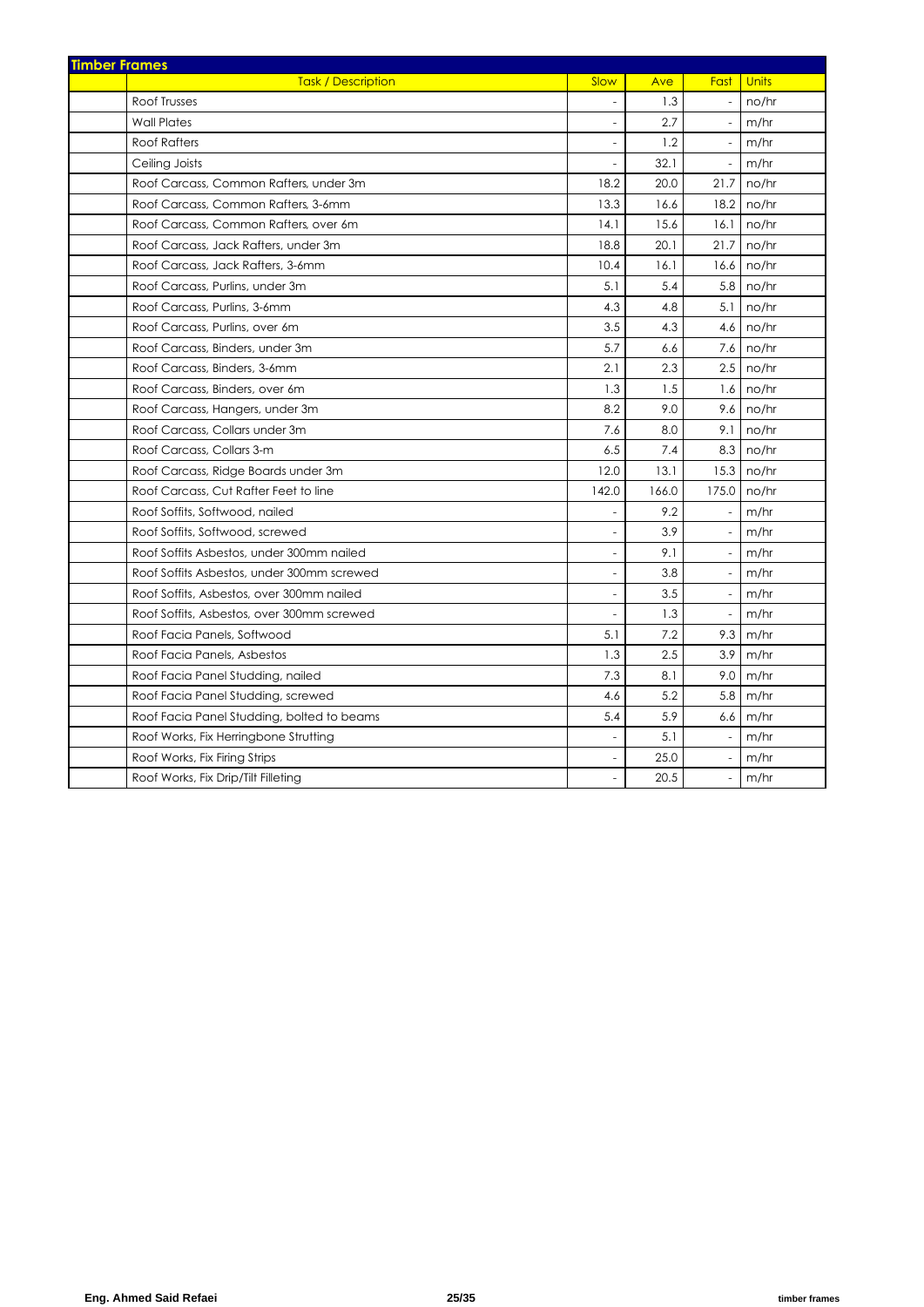| <b>Steel Frames</b> |                                        |      |                          |     |                   |  |
|---------------------|----------------------------------------|------|--------------------------|-----|-------------------|--|
|                     | <b>Task / Description</b>              | Slow | Ave <b>b</b>             |     | <b>Fast</b> Units |  |
|                     | Steel Frame and Roof Members           | 3.4  | $\overline{\phantom{0}}$ | 4.6 | Tons/day          |  |
|                     | Wall Frame, Bow String Truss and Frame |      | . .6                     |     | Tons/day          |  |
|                     | Roof Frame, Curved Truss and Frame     |      | 5.2                      |     | Tons/day          |  |
|                     | Wall Frame, Glazed Frame and Atrium    |      | 0.3                      |     | Tons/day          |  |

| <b>Structural Steelwork</b> |                                                                  |      |            |  |                   |  |
|-----------------------------|------------------------------------------------------------------|------|------------|--|-------------------|--|
|                             | <b>Task / Description</b>                                        | Slow | <b>Ave</b> |  | <b>Fast Units</b> |  |
|                             | Simple Universal Beam Steel Bridge, erect support steel H frames |      | $\cdot$ .2 |  | days/no           |  |
|                             | Simple Universal Beam Steel Bridge, erect 15m truss              | -    | 3.3        |  | m/dav             |  |

| <b>Steel Strutting</b> |                                 |                          |      |  |                   |  |  |
|------------------------|---------------------------------|--------------------------|------|--|-------------------|--|--|
|                        | <b>Task / Description</b>       | Slow                     | Ave: |  | <b>Fast Units</b> |  |  |
|                        | Horizontal heavy duty strutting | -                        | 2.0  |  | days/no           |  |  |
|                        | Diagonal heavy duty strutting   | $\overline{\phantom{0}}$ | 6.0  |  | days/no           |  |  |

| <b>Metal Decking</b>                |                          |      |      |        |
|-------------------------------------|--------------------------|------|------|--------|
| <b>Task / Description</b>           | Slow                     | Ave  | Fast | Units  |
| Metal Decking, large areas          | $\overline{\phantom{a}}$ | 70.0 |      | m2/day |
| Metal Decking, small or complicated | $\overline{\phantom{a}}$ | 28.0 |      | m2/day |
| <b>Titanium Sheeted Roofs</b>       | $\overline{\phantom{a}}$ | 9.5  |      | m2/day |
| Copper Roofs, flat work             | $\overline{\phantom{a}}$ | 3.0  |      | m2/day |
| Copper Roofs, sloping work          | $\overline{\phantom{a}}$ | 2.7  |      | m2/day |
| Zinc Roofs, flat work               | ۰.                       | 2.4  |      | m2/day |
| Zinc Roofs, sloping work            | $\overline{\phantom{a}}$ | 2.1  |      | m2/day |
| Aluminium Roofs, flat work          | $\overline{\phantom{a}}$ | 2.8  |      | m2/day |
| Aluminium Roofs, sloping work       | $\overline{\phantom{a}}$ | 1.9  |      | m2/day |
| Lead Roofs, flat work               | $\overline{\phantom{a}}$ | 2.5  |      | m2/day |
| Lead Roofs, sloping work            | ۰.                       | 2.1  |      | m2/day |
| Lead Roofs, dormer cheeks           | $\overline{a}$           | 1.3  |      | m2/day |
| Lead Roofs, flat gutters            | ۰.                       | 88.0 |      | m/day  |
| Lead Roofs, flat copings            | $\overline{\phantom{a}}$ | 76.0 |      | m/day  |
| Lead Roofs, stepped gutters         | $\overline{\phantom{a}}$ | 3.5  |      | m/day  |
| Lead Roofs, shaped copings          | $\overline{\phantom{a}}$ | 3.3  |      | m/day  |
| Lead Roofs, cover step flashings    | $\overline{\phantom{a}}$ | 3.2  |      | m/day  |
| Lead Roofs, rooflight flashings     | $\sim$                   | 0.8  |      | no/day |
| Lead Roofs, domed roof coverings    |                          | 0.7  |      | m2/day |

| <b>Sheeted Roofs</b> |                                       |                          |      |  |                   |  |  |
|----------------------|---------------------------------------|--------------------------|------|--|-------------------|--|--|
|                      | <b>Task / Description</b>             | Slow                     | Ave  |  | <b>Fast</b> Units |  |  |
|                      | PVC Sheeted Roofs, large areas        | -                        | 50.0 |  | m2/dav            |  |  |
|                      | PVC Sheeted Roofs, small areas        | -                        | 40.0 |  | m2/dav            |  |  |
|                      | <b>Plastic Profiled Sheet Systems</b> | $\overline{\phantom{0}}$ | 54.0 |  | m2/day            |  |  |

|      | <b>Bridge Works - Finishes</b>                                      |             |      |         |                     |  |  |
|------|---------------------------------------------------------------------|-------------|------|---------|---------------------|--|--|
| Ref  | <u>Task / Description </u>                                          | Slow        | Ave  |         | <b>Fast I Units</b> |  |  |
| 968  | Simple Universal Beam Steel Bridge, bridge lighting, handrails etc. |             | 17.0 |         | m/day               |  |  |
|      | <b>Structural Frames</b> - Finishes                                 |             |      |         |                     |  |  |
| Ref  | <u><b>Task / Description</b></u>                                    | <b>Slow</b> | Ave  |         | <b>Fast Units</b>   |  |  |
| 236، | Grit Blasting to structural steel frames, standard to SA2.5         | 60.0        | 80.0 | 100.0 I | m2/12hours          |  |  |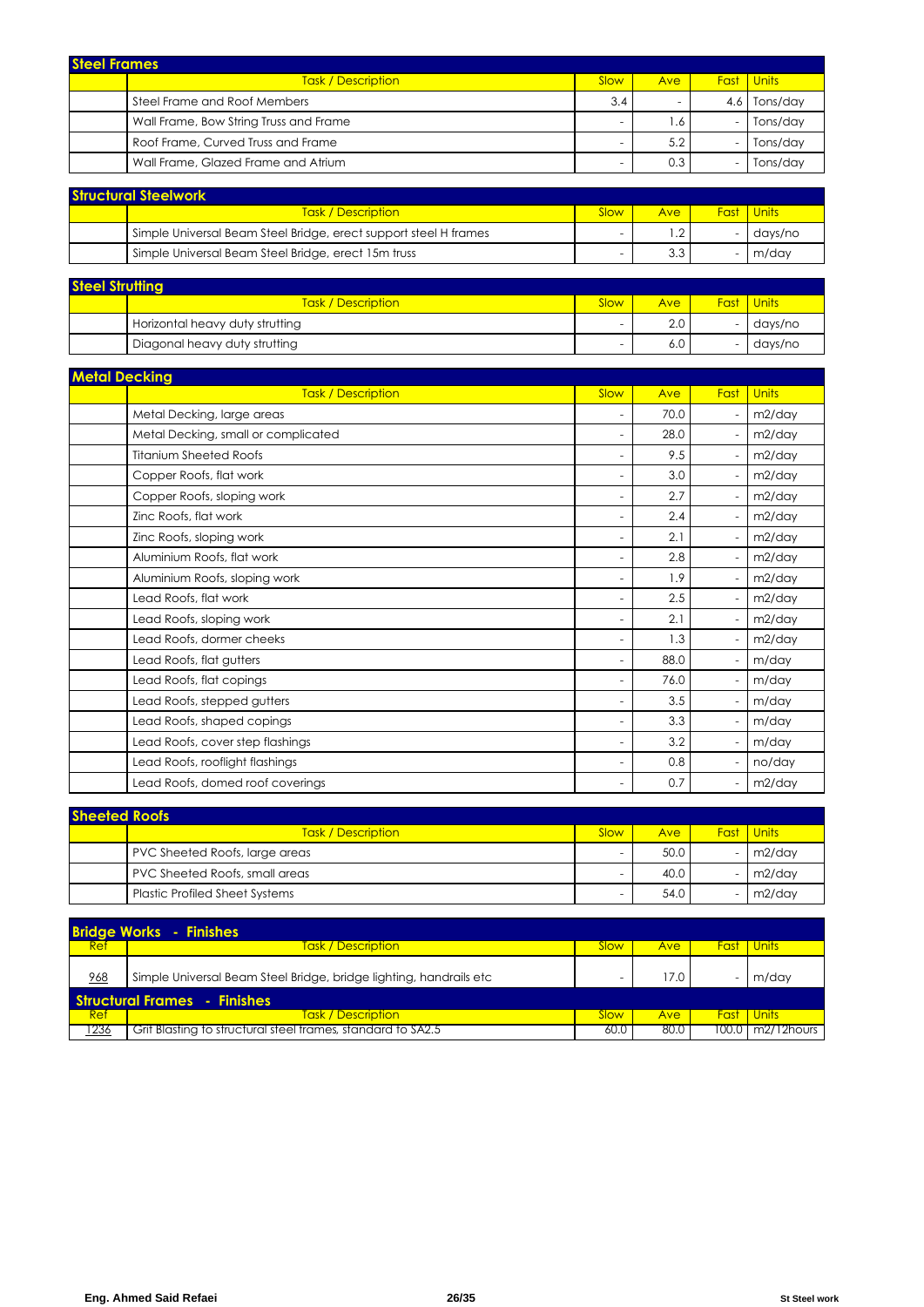| <b>Pathroom Works</b>            |                           |      |              |      |              |
|----------------------------------|---------------------------|------|--------------|------|--------------|
|                                  | <b>Task / Description</b> | Slow | Ave          | Fast | <b>Units</b> |
| Water Supply Internal Pipes      |                           |      | ⌒            |      | m/hr         |
| Water Supply Internal Pipes      |                           |      | 0.5          |      | Path/day     |
| Drainage Internal Pipes          |                           |      |              |      | Path/day     |
| Water sink with faucets          |                           |      | $\sim$       |      | pcs/day      |
| Toilets one piece / Bidets       |                           |      | 3            |      | pcs/day      |
| Toilets tow piece                |                           |      | $\sim$       |      | pcs/day      |
| Tubs                             |                           |      |              |      | pcs/day      |
| shower Bases                     |                           |      | $\sim$       |      | pcs/day      |
| Floor drain or Cleanout 2" to 4" |                           |      | 8            |      | 10 pcs/day   |
|                                  |                           |      |              |      | pcs/day      |
| Val water pipes                  |                           |      | $.5^{\circ}$ |      | m/hr         |
| Val Drainage pipes               |                           |      | $\sim$       |      | m/hr         |

|  | <b>Plumbing and Drainage</b> |      |      |     |     |
|--|------------------------------|------|------|-----|-----|
|  | ask/<br><b>Description</b>   | Slow | Ave. | Ear |     |
|  | Railway Station 1st Fix      |      | 30.0 |     | wks |

| Railway Station 1st Fix                   | ٠                        | 30.0 | wks    |
|-------------------------------------------|--------------------------|------|--------|
| Railway Station 2nd Fix                   | ٠                        | 6.0  | wks    |
| Railway Station T&C                       | $\overline{\phantom{a}}$ | 8.0  | wks    |
| Cast Iron TimeSaver 100mm Pipes           | $\overline{\phantom{0}}$ | 1.2  | m/hr   |
| Cast Iron TimeSaver 100mm Bends           | $\overline{\phantom{0}}$ | 1.3  | hrs/no |
| Cast Iron TimeSaver 100mm Branches        | $\overline{\phantom{0}}$ | 2.2  | hrs/no |
| Cast Iron TimeSaver 100mm Double Branches | ٠                        | 2.5  | hrs/no |
| Cast Iron Spigot Joint Pipes, 100mm       | ٠                        | 1.1  | m/hr   |
| Cast Iron Spigot Joint Pipes, 150mm       | $\overline{\phantom{0}}$ | 0.8  | m/hr   |
| Cast Iron Spigot Joint Pipes, 225mm       | $\overline{\phantom{0}}$ | 0.5  | m/hr   |
| Cast Iron Spigot Joint Pipes, 300mm       | $\overline{\phantom{0}}$ | 0.4  | m/hr   |
| Water Mains, 50-100mm dia                 | ٠                        | 2.7  | m/hr   |
| Water Mains, 150-200mm dia                | $\overline{\phantom{0}}$ | 2.1  | m/hr   |
| Water Mains, 1,050mm dia                  | $\overline{\phantom{0}}$ | 0.4  | m/hr   |
| Gas Mains, 200mm dia                      | ٠                        | 1.8  | m/hr   |
| Gas Mains, 300mm dia                      | $\overline{\phantom{0}}$ | 1.2  | m/hr   |
| Gas Mains, 400mm dia                      | $\overline{\phantom{a}}$ |      | m/hr   |

| <b>Land Drains</b> |                                                                    |                          |      |                          |              |  |
|--------------------|--------------------------------------------------------------------|--------------------------|------|--------------------------|--------------|--|
|                    | <b>Task / Description</b>                                          | Slow                     | Ave  | <b>Fast</b>              | <b>Units</b> |  |
|                    | Land Drains, Concrete, butt jointed, under 150mm dia, 0-5m run     | $\overline{\phantom{a}}$ | 11.6 | $\overline{\phantom{a}}$ | m/hr         |  |
|                    | Land Drains, Concrete, butt jointed, under 150mm dia, 5-30m run    |                          | 14.1 | $\overline{\phantom{a}}$ | m/hr         |  |
|                    | Land Drains, Concrete, butt jointed, under 150mm dia, over 30m run |                          | 18.8 | $\overline{\phantom{a}}$ | m/hr         |  |
|                    | Land Drains, Concrete, butt jointed, 150-225mm dia, 0-5m run       |                          | 8.4  |                          | m/hr         |  |
|                    | Land Drains, Concrete, butt jointed, 150-225mm dia, 5-30m run      | $\overline{\phantom{a}}$ | 10.2 | ٠                        | m/hr         |  |
|                    | Land Drains, Concrete, butt jointed, 150-225mm dia, over 30m run   | $\overline{\phantom{a}}$ | 11.9 |                          | m/hr         |  |
|                    | Land Drains, Concrete, butt jointed, 225-300mm dia, 0-5m run       |                          | 5.4  | ۰                        | m/hr         |  |
|                    | Land Drains, Concrete, butt jointed, 225-300mm dia, 5-30m run      | $\overline{\phantom{a}}$ | 6.5  |                          | m/hr         |  |
|                    | Land Drains, Concrete, butt jointed, 225-300mm dia, over 30m run   | $\overline{\phantom{a}}$ | 7.9  | ٠                        | m/hr         |  |

| <b>Drainage</b>                                                 |                          |      |      |              |
|-----------------------------------------------------------------|--------------------------|------|------|--------------|
| <b>Task / Description</b>                                       | Slow                     | Ave  | Fast | <b>Units</b> |
| PVC Drainage, 1m pipes, 100-150mm dia, 0-5m run                 | $\overline{\phantom{a}}$ | 5.7  |      | m/hr         |
| PVC Drainage, 1m pipes, 100-150mm dia, 5-30m run                | $\overline{a}$           | 8.1  |      | m/hr         |
| PVC Drainage, 1 m pipes, 100-150mm dia, over 30 m run           | ٠                        | 9.5  |      | m/hr         |
| PVC Drainage, 3m pipes, 100-150mm dia, 0-5m run                 | ٠                        | 12.2 |      | m/hr         |
| PVC Drainage, 3m pipes, 100-150mm dia, 5-30m run                | ٠                        | 15.2 |      | m/hr         |
| PVC Drainage, 3m pipes, 100-150mm dia, over 30m run             | ٠                        | 18.2 |      | m/hr         |
| PVC Drainage, 6m pipes, 100-150mm dia, 0-5m run                 | ٠                        | 22.2 |      | m/hr         |
| PVC Drainage, 6m pipes, 100-150mm dia, 5-30m run                | ٠                        | 27.7 |      | m/hr         |
| PVC Drainage, 6m pipes, 100-150mm dia, over 30m run             | ٠                        | 33.3 |      | m/hr         |
| PVC Drainage, 3m pipes, 150-200mm dia, 5-30m run                | ٠                        | 10.6 |      | m/hr         |
| PVC Drainage, 3m pipes, 150-200mm dia, over 30m run             | $\overline{a}$           | 12.8 |      | m/hr         |
| PVC Drainage, 6m pipes, 150-200mm dia, 5-30m run                | ٠                        | 21.2 |      | m/hr         |
| PVC Drainage, 6m pipes, 150-200mm dia, over 30m run             | ٠                        | 25.6 |      | m/hr         |
| Stoneware Drainage, Cement/Sand Joints, 75mm dia, 0-5m run      | ٠                        | 4.7  |      | m/hr         |
| Stoneware Drainage, Cement/Sand Joints, 75mm dia, 5-30m run     | ٠                        | 5.5  |      | m/hr         |
| Stoneware Drainage, Cement/Sand Joints, 75mm dia, over 30m run  | $\overline{\phantom{0}}$ | 6.6  |      | m/hr         |
| Stoneware Drainage, Cement/Sand Joints, 100mm dia, 0-5m run     | ٠                        | 4.4  |      | m/hr         |
| Stoneware Drainage, Cement/Sand Joints, 100mm dia, 5-30m run    | ٠                        | 5.0  |      | m/hr         |
| Stoneware Drainage, Cement/Sand Joints, 100mm dia, over 30m run | ٠                        | 6.2  |      | m/hr         |
| Stoneware Drainage, Cement/Sand Joints, 150mm dia, 0-5m run     | ٠                        | 3.2  |      | m/hr         |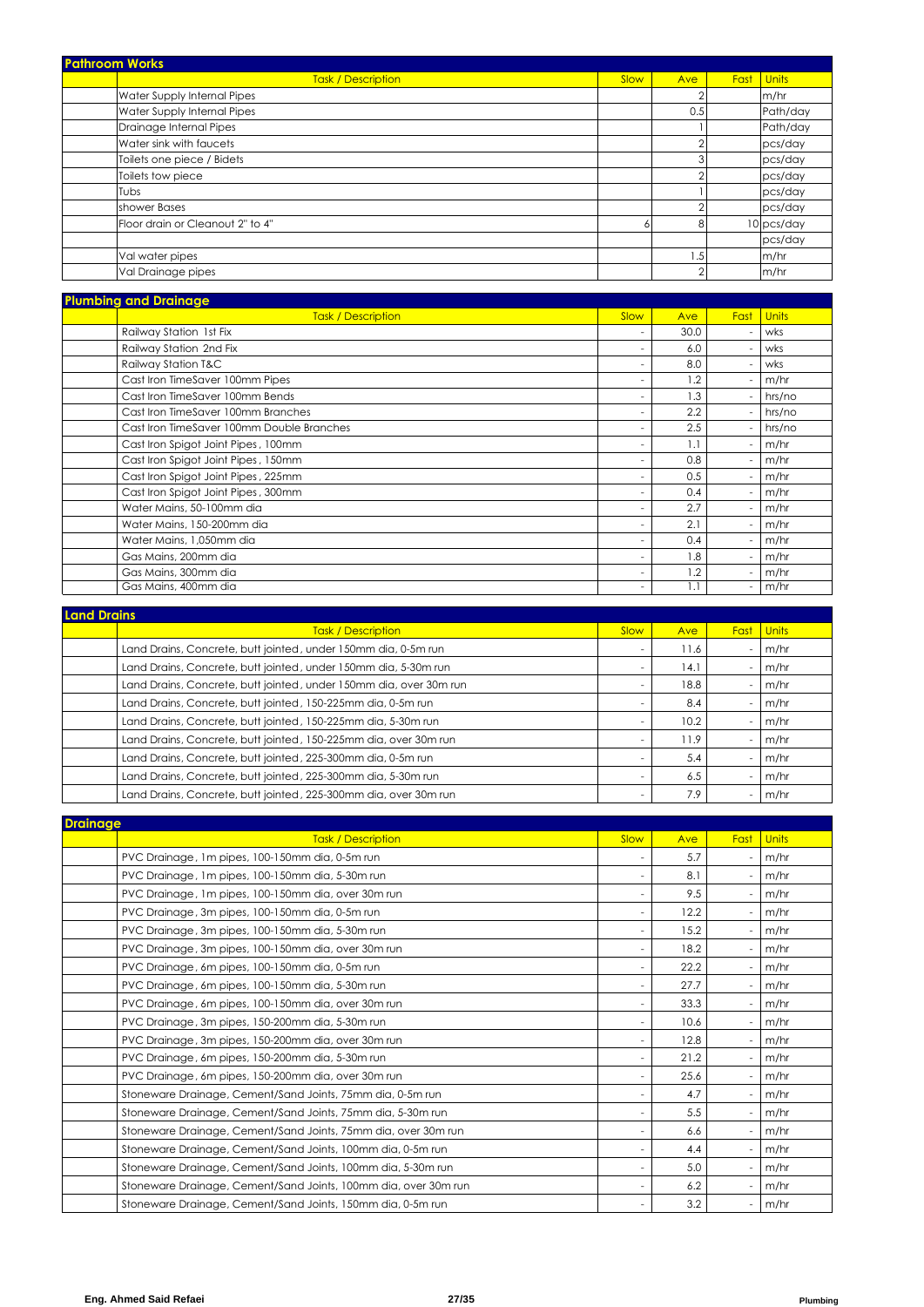| <b>Drainage</b> |                                                                      |                          |      |                          |              |
|-----------------|----------------------------------------------------------------------|--------------------------|------|--------------------------|--------------|
|                 | <b>Task / Description</b>                                            | Slow                     | Ave  | Fast                     | <b>Units</b> |
|                 | Stoneware Drainage, Cement/Sand Joints, 150mm dia, 5-30m run         | $\overline{\phantom{a}}$ | 3.8  | $\overline{\phantom{a}}$ | m/hr         |
|                 | Stoneware Drainage, Cement/Sand Joints, 150mm dia, over 30m run      | $\overline{\phantom{a}}$ | 4.5  | $\overline{\phantom{a}}$ | m/hr         |
|                 | Stoneware Drainage, Cement/Sand Joints, 225mm dia, 0-5m run          | $\overline{\phantom{a}}$ | 2.1  | $\overline{a}$           | m/hr         |
|                 | Stoneware Drainage, Cement/Sand Joints, 225mm dia, 5-30m run         | $\overline{\phantom{a}}$ | 2.6  | $\overline{\phantom{a}}$ | m/hr         |
|                 | Stoneware Drainage, Cement/Sand Joints, 225mm dia, over 30m run      | $\overline{\phantom{a}}$ | 3.1  |                          | m/hr         |
|                 | Stoneware Drainage, Cement/Sand Joints, 300mm dia, 0-5m run          | $\overline{\phantom{a}}$ | 1.4  |                          | m/hr         |
|                 | Stoneware Drainage, Cement/Sand Joints, 300mm dia, 5-30m run         | $\overline{\phantom{a}}$ | 1.7  |                          | m/hr         |
|                 | Stoneware Drainage, Cement/Sand Joints, 300mm dia, over 30m run      | $\overline{a}$           | 2.4  |                          | m/hr         |
|                 | Stoneware Drainage, Cement/Sand Joints, over 375mm dia, 0-5m run     | $\overline{\phantom{a}}$ | 1.1  |                          | m/hr         |
|                 | Stoneware Drainage, Cement/Sand Joints, over 375mm dia, 5-30m run    | $\sim$                   | 1.3  |                          | m/hr         |
|                 | Stoneware Drainage, Cement/Sand Joints, over 375mm dia, over 30m run | $\overline{\phantom{a}}$ | 1.6  |                          | m/hr         |
|                 | Stoneware Drainage, Flexible Joints, 75mm dia, 0-5m run              | $\overline{\phantom{a}}$ | 8.3  |                          | m/hr         |
|                 | Stoneware Drainage, Flexible Joints, 75mm dia, 5-30m run             | $\overline{\phantom{a}}$ | 10.0 |                          | m/hr         |
|                 | Stoneware Drainage, Flexible Joints, 75mm dia, over 30m run          | $\overline{\phantom{a}}$ | 12.5 |                          | m/hr         |
|                 | Stoneware Drainage, Flexible Joints, 100mm dia, 0-5m run             | $\overline{\phantom{a}}$ | 7.7  |                          | m/hr         |
|                 | Stoneware Drainage, Flexible Joints, 100mm dia, 5-30m run            | $\overline{\phantom{a}}$ | 9.1  |                          | m/hr         |
|                 | Stoneware Drainage, Flexible Joints, 100mm dia, over 30m run         | $\overline{\phantom{a}}$ | 10.0 |                          | m/hr         |
|                 | Stoneware Drainage, Flexible Joints, 150mm dia, 0-5m run             |                          | 5.2  |                          | m/hr         |
|                 | Stoneware Drainage, Flexible Joints, 150mm dia, 5-30m run            | $\frac{1}{2}$            | 6.2  |                          | m/hr         |
|                 | Stoneware Drainage, Flexible Joints, 150mm dia, over 30m run         | $\overline{\phantom{a}}$ | 7.7  |                          | m/hr         |
|                 | Stoneware Drainage, Flexible Joints, 225mm dia, 0-5m run             | $\sim$                   | 2.7  |                          | m/hr         |
|                 | Stoneware Drainage, Flexible Joints, 225mm dia, 5-30m run            | $\sim$                   | 3.3  |                          | m/hr         |
|                 | Stoneware Drainage, Flexible Joints, 225mm dia, over 30m run         | $\overline{\phantom{a}}$ | 4.0  |                          | m/hr         |
|                 | Stoneware Drainage, Flexible Joints, 300mm dia, 0-5m run             | $\overline{\phantom{a}}$ | 1.7  |                          | m/hr         |
|                 | Stoneware Drainage, Flexible Joints, 300mm dia, 5-30m run            | $\overline{\phantom{a}}$ | 2.1  |                          | m/hr         |
|                 | Stoneware Drainage, Flexible Joints, 300mm dia, over 30m run         | $\overline{\phantom{a}}$ | 2.5  | $\overline{\phantom{a}}$ | m/hr         |
|                 | Stoneware Drainage, Flexible Joints, over 375mm dia, 0-5m run        | $\overline{\phantom{a}}$ | 1.4  | $\overline{\phantom{a}}$ | m/hr         |
|                 | Stoneware Drainage, Flexible Joints, over 375mm dia, 5-30m run       | $\overline{\phantom{a}}$ | 1.6  | $\overline{a}$           | m/hr         |
|                 | Stoneware Drainage, Flexible Joints, over 375mm dia, over 30m run    | $\overline{\phantom{a}}$ | 2.1  |                          | m/hr         |
|                 | PVC, Stoneware, Pitch Fibre & Concrete Joints                        | $\overline{\phantom{a}}$ | 2.4  |                          | mins/no      |
|                 | Pitch Fibre Pipes, 75mm dia, 0-5m run                                | $\overline{\phantom{a}}$ | 9.1  |                          | m/hr         |
|                 | Pitch Fibre Pipes, 75mm dia, 5-30m run                               | $\overline{\phantom{a}}$ | 16.6 |                          | m/hr         |
|                 | Pitch Fibre Pipes, 75mm dia, over 30m run                            | $\overline{\phantom{a}}$ | 20.0 |                          | m/hr         |
|                 | Pitch Fibre Pipes, 100mm dia, 0-5m run                               |                          | 9.1  |                          | m/hr         |
|                 | Pitch Fibre Pipes, 100mm dia, 5-30m run                              | $\overline{\phantom{a}}$ | 16.6 |                          | m/hr         |
|                 | Pitch Fibre Pipes , 100mm dia, over 30m run                          | $\overline{a}$           | 20.0 |                          | m/hr         |
|                 | Pitch Fibre Pipes, 150mm dia, 0-5m run                               | $\overline{\phantom{a}}$ | 6.6  |                          | m/hr         |
|                 | Pitch Fibre Pipes , 150mm dia, 5-30m run                             |                          | 12.5 |                          | m/hr         |
|                 | Pitch Fibre Pipes , 150mm dia, over 30m run                          | $\overline{\phantom{a}}$ | 14.3 |                          | m/hr         |
|                 | Pitch Fibre Pipes, 200mm dia, 0-5m run                               | $\overline{\phantom{a}}$ | 6.2  |                          | m/hr         |
|                 | Pitch Fibre Pipes, 200mm dia, 5-30m run                              | $\overline{\phantom{a}}$ | 11.1 |                          | m/hr         |
|                 | Pitch Fibre Pipes, 200mm dia, over 30m run                           | $\overline{\phantom{a}}$ | 12.5 |                          | m/hr         |
|                 | Pitch Fibre Pipes, 225mm dia, 0-5m run                               |                          | 5.8  |                          | m/hr         |
|                 | Pitch Fibre Pipes, 225mm dia, 5-30m run                              |                          | 10.0 |                          | m/hr         |
|                 | Pitch Fibre Pipes, 225mm dia, over 30m run                           | $\overline{\phantom{a}}$ | 12.1 |                          | m/hr         |
|                 | Hepsleve Rubber Joint System, 75mm dia, 0-5m run                     | $\overline{\phantom{a}}$ | 12.5 |                          | m/hr         |
|                 | Hepsleve Rubber Joint System, 75mm dia, 5-30m run                    |                          | 14.3 |                          | m/hr         |
|                 | Hepsleve Rubber Joint System, 75mm dia, over 30m run                 | 11.2                     | 16.6 | 30.1                     | m/hr         |
|                 | Hepsleve Rubber Joint System, 100mm dia, 0-5m run                    |                          | 10.0 |                          | m/hr         |
|                 | Hepsleve Rubber Joint System, 100mm dia, 5-30m run                   | $\overline{\phantom{a}}$ | 12.5 |                          | m/hr         |
|                 | Hepsleve Rubber Joint System, 100mm dia, over 30m run                | $\overline{\phantom{a}}$ | 14.3 | $\overline{a}$           | m/hr         |
|                 | Hepsleve Rubber Joint System, 150mm dia, 0-5m run                    | $\overline{\phantom{a}}$ | 7.1  | $\overline{\phantom{a}}$ | m/hr         |
|                 | Hepsleve Rubber Joint System, 150mm dia, 5-30m run                   | $\overline{\phantom{a}}$ | 9.1  |                          | m/hr         |
|                 | Hepsleve Rubber Joint System, 150mm dia, over 30m run                | 8.3                      | 10.0 | 13.8                     | m/hr         |
|                 | Hepsleve Rubber Joint System, 225mm dia, 0-5m run                    | $\overline{\phantom{a}}$ | 6.8  | $\overline{\phantom{a}}$ | m/hr         |
|                 | Hepsleve Rubber Joint System, 225mm dia, 5-30m run                   | $\overline{\phantom{a}}$ | 4.5  |                          | m/hr         |
|                 | Hepsleve Rubber Joint System, 225mm dia, over 30m run                | $\overline{\phantom{a}}$ | 5.5  |                          | m/hr         |
|                 | Hepsleve Rubber Joint System, 300mm dia, 0-5m run                    | $\overline{\phantom{a}}$ | 2.5  |                          | m/hr         |
|                 | Hepsleve Rubber Joint System, 300mm dia, 5-30m run                   | $\overline{\phantom{a}}$ | 2.9  |                          | m/hr         |
|                 | Hepsleve Rubber Joint System, 300mm dia, over 30m run                | $\overline{\phantom{a}}$ | 3.7  |                          | m/hr         |
|                 | Hepsleve Rubber Joint System, over 375mm dia, 0-5m run               | $\overline{\phantom{a}}$ | 1.9  |                          | m/hr         |
|                 | Hepsleve Rubber Joint System, over 375mm dia, 5-30m run              |                          | 2.3  |                          | m/hr         |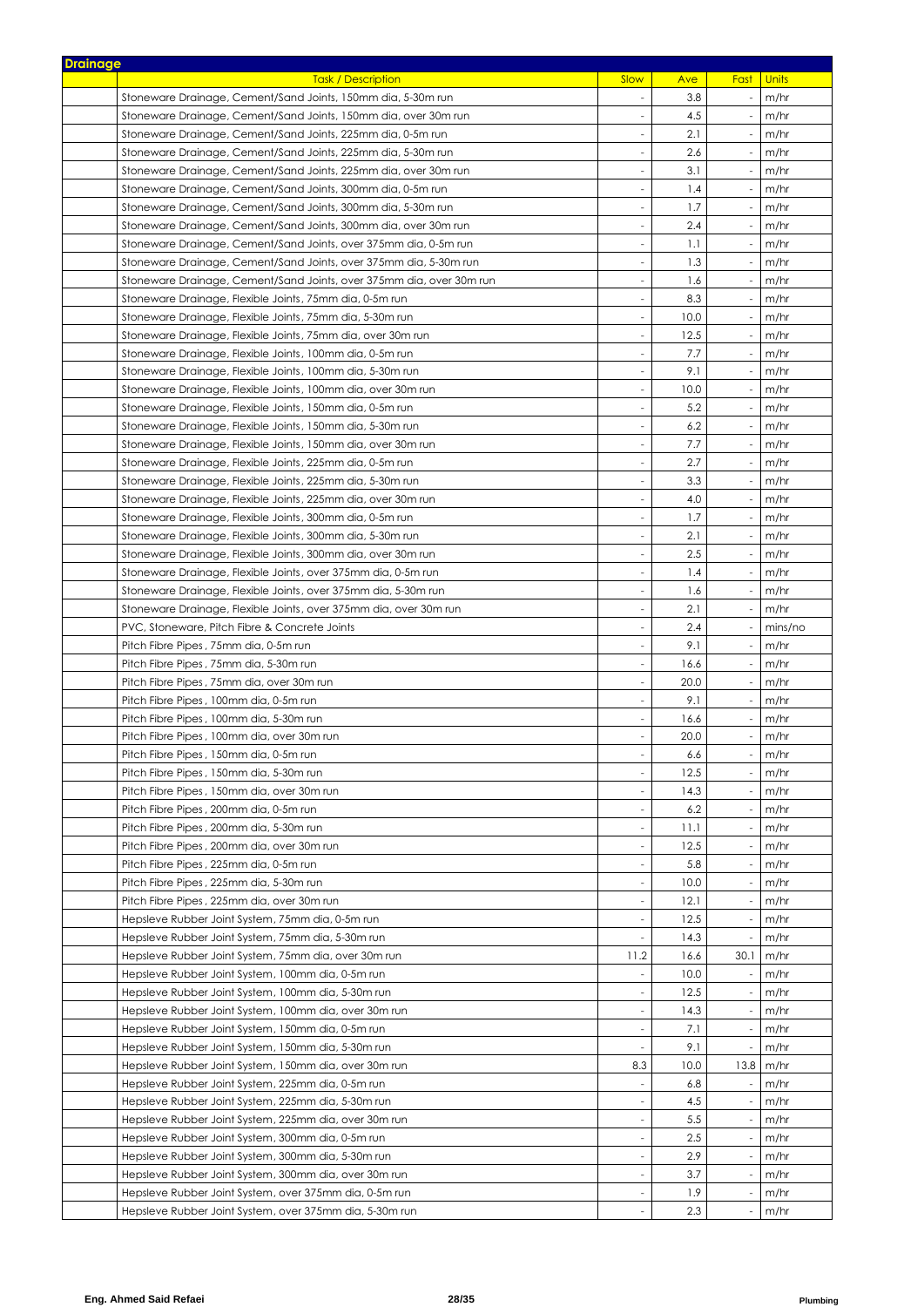| <b>Drainage</b>                                            |                          |            |                          |                  |
|------------------------------------------------------------|--------------------------|------------|--------------------------|------------------|
| <b>Task / Description</b>                                  | <b>Slow</b>              | <b>Ave</b> | <b>Fast</b> Units        |                  |
| Hepsleve Rubber Joint System, over 375mm dia, over 30m run |                          | 2.7        |                          | m/hr             |
| Concrete Pipes, 1.5m pipes, 375mm dia, 0-5m run            | $\sim$                   | 2.8        | $\overline{\phantom{a}}$ | m/hr             |
| Concrete Pipes, 1.5m pipes, 375mm dia, 5-30m run           |                          | 3.4        | $\overline{\phantom{a}}$ | m/hr             |
| Concrete Pipes, 1.5m pipes, 375mm dia, over 30m run        | $\overline{a}$           | 3.8        |                          | m/hr             |
| Concrete Pipes, 1.5m pipes, 450mm dia, 0-5m run            | ÷,                       | 2.7        |                          | m/hr             |
| Concrete Pipes, 1.5m pipes, 450mm dia, 5-30m run           | ÷,                       | 3.2        | $\sim$                   | m/hr             |
| Concrete Pipes, 1.5m pipes, 450mm dia, over 30m run        | $\overline{a}$           | 3.6        | $\overline{\phantom{a}}$ | m/hr             |
| Concrete Pipes, 1.5m pipes, 525mm dia, 0-5m run            | $\overline{a}$           | 2.5        | $\sim$                   | m/hr             |
| Concrete Pipes, 1.5m pipes, 525mm dia, 5-30m run           | $\sim$                   | 2.9        | $\sim$                   | m/hr             |
| Concrete Pipes, 1.5m pipes, 525mm dia, over 30m run        | $\overline{a}$           | 3.4        |                          | m/hr             |
| Concrete Pipes, 1.5m pipes, 600mm dia, 0-5m run            | $\overline{a}$           | 2.4        |                          | m/hr             |
| Concrete Pipes, 1.5m pipes, 600mm dia, 5-30m run           | $\overline{\phantom{a}}$ | 2.7        | $\sim$                   | m/hr             |
| Concrete Pipes, 1.5m pipes, 600mm dia, over 30m run        | $\sim$                   | 3.3        | $\overline{\phantom{a}}$ | m/hr             |
| Concrete Pipes, 1.5m pipes, 675mm dia, 0-5m run            | $\sim$                   | 2.2        |                          | m/hr             |
| Concrete Pipes, 1.5m pipes, 675mm dia, 5-30m run           | $\overline{a}$           | 2.6        | $\sim$                   | m/hr             |
| Concrete Pipes, 1.5m pipes, 675mm dia, over 30m run        | $\overline{\phantom{a}}$ | 2.9        | $\overline{\phantom{a}}$ | m/hr             |
| Concrete Pipes, 1.5m pipes, 750mm dia, 0-5m run            | $\overline{a}$           | 1.1        |                          | m/hr             |
| Concrete Pipes, 1.5m pipes, 750mm dia, 5-30m run           | $\overline{a}$           | 2.4        | $\sim$                   | m/hr             |
| Concrete Pipes, 1.5m pipes, 750mm dia, over 30m run        | $\overline{\phantom{a}}$ | 2.5        | $\sim$                   | m/hr             |
| Concrete Pipes, 1.5m pipes, 1,050mm dia                    |                          | 2.9        |                          | $4.2 \mid m/day$ |
| Concrete Pipes, 1.5m pipes, 1,500mm dia                    | $\sim$                   | 2.5        | 3.8                      | m/day            |
| Concrete Pipes, 1.5m pipes, 1,800mm dia                    | $\overline{a}$           | 2.1        | 2.6                      | m/day            |
| Concrete Pipes, 2.5m pipes, 375mm dia, 0-5m run            | ÷,                       | 3.6        | $\overline{\phantom{a}}$ | m/hr             |
| Concrete Pipes, 2.5m pipes, 375mm dia, 5-30m run           | $\overline{a}$           | 4.3        | $\sim$                   | m/hr             |
| Concrete Pipes, 2.5m pipes, 375mm dia, over 30m run        | $\overline{a}$           | 5.0        | 8.0                      | m/hr             |
| Concrete Pipes, 2.5m pipes, 450mm dia, 0-5m run            | $\sim$                   | 3.4        | $\sim$                   | m/hr             |
| Concrete Pipes, 2.5m pipes, 450mm dia, 5-30m run           | $\overline{a}$           | 4.1        |                          | m/hr             |
| Concrete Pipes, 2.5m pipes, 450mm dia, over 30m run        | $\overline{a}$           | 4.5        | 9.0                      | m/hr             |
| Concrete Pipes, 2.5m pipes, 525mm dia, 0-5m run            | $\sim$                   | 3.3        | $\sim$                   | m/hr             |
| Concrete Pipes, 2.5m pipes, 525mm dia, 5-30m run           | $\sim$                   | 3.8        | $\sim$                   | m/hr             |
| Concrete Pipes, 2.5m pipes, 525mm dia, over 30m run        | $\sim$                   | 4.1        |                          | m/hr             |
| Concrete Pipes, 2.5m pipes, 600mm dia, 0-5m run            | $\overline{a}$           | 3.0        | $\overline{\phantom{a}}$ | m/hr             |
| Concrete Pipes, 2.5m pipes, 600mm dia, 5-30m run           | $\sim$                   | 3.5        | $\sim$                   | m/hr             |
| Concrete Pipes, 2.5m pipes, 600mm dia, over 30m run        | $\overline{a}$           | 4.0        |                          | m/hr             |
| Concrete Pipes, 2.5m pipes, 675mm dia, 0-5m run            | $\overline{a}$           | 2.8        |                          | m/hr             |
| Concrete Pipes, 2.5m pipes, 675mm dia, 5-30m run           | $\overline{a}$           | 3.3        | $\overline{\phantom{a}}$ | m/hr             |
| Concrete Pipes, 2.5m pipes, 675mm dia, over 30m run        | $\sim$                   | 3.7        |                          | m/hr             |
| Concrete Pipes, 2.5m pipes, 750mm dia, 0-5m run            | $\sim$                   | 2.6        | $\sim$                   | m/hr             |
| Concrete Pipes, 2.5m pipes, 750mm dia, 5-30m run           | $\overline{a}$           | 3.1        |                          | m/hr             |
| Concrete Pipes, 2.5m pipes, 750mm dia, over 30m run        | $\frac{1}{2}$            | 3.6        | $\overline{\phantom{a}}$ | m/hr             |
| Lay Shingle Around Pipework, under 150mm dia               |                          | 7.0        |                          | m/hr             |
| Lay Shingle Around Pipework, over 150mm dia                | 4.0                      | 5.5        | 9.0                      | m/hr             |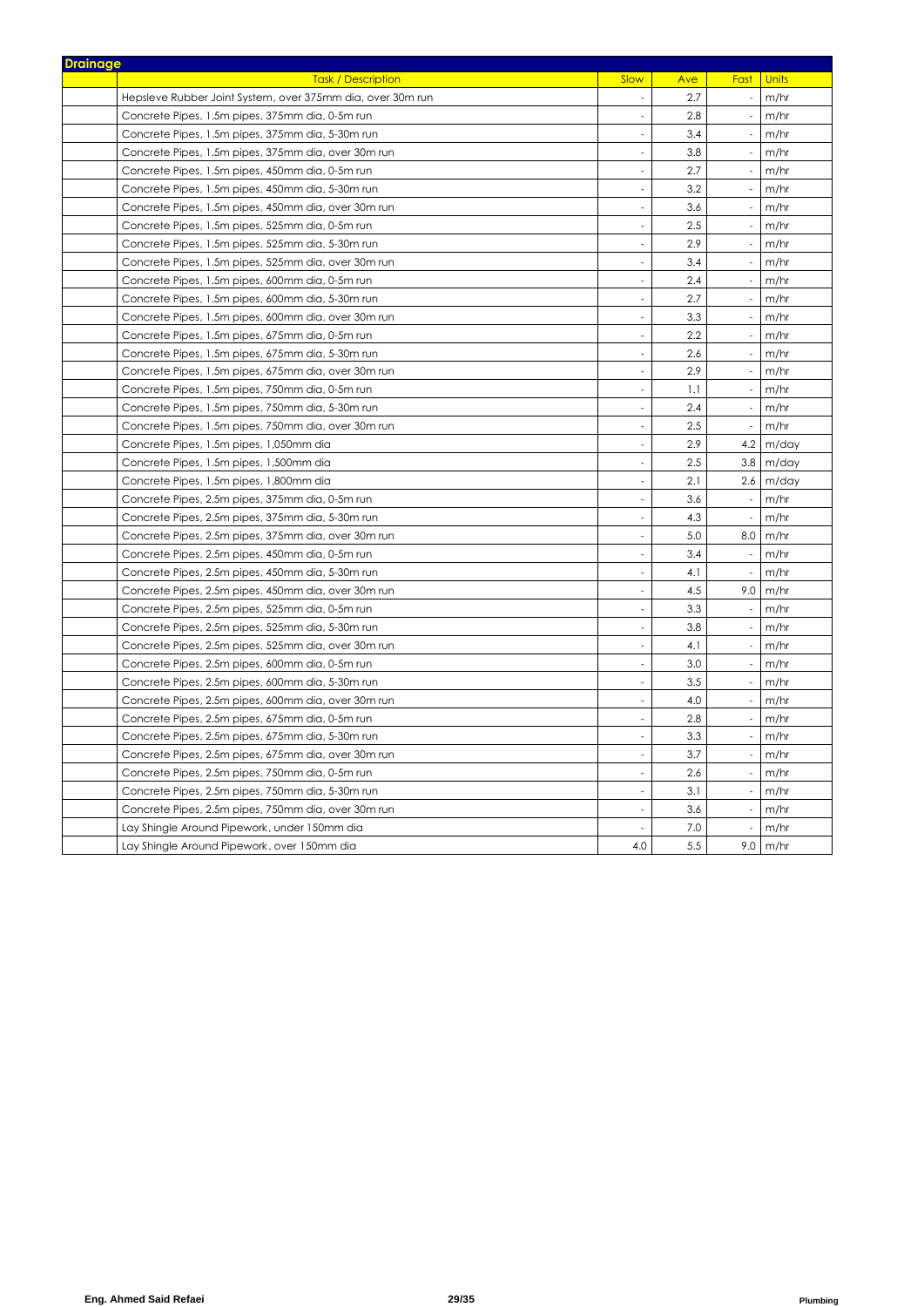| <b>Manholes and Gulleys</b>                        |                          |      |                          |              |
|----------------------------------------------------|--------------------------|------|--------------------------|--------------|
| <b>Task / Description</b>                          | Slow                     | Ave  | Fast                     | <b>Units</b> |
| Concrete Pre-Cast Manhole Units, 610 x 455 x 51 mm |                          | 1.2  |                          | hrs/no       |
| Concrete Pre-Cast Manhole Units, 990 x 610 x 64 mm |                          | 1.6  |                          | hrs/no       |
| Brickwork Manhole, 1.0 brick engineering           | $\overline{\phantom{a}}$ | 0.3  |                          | m2/hr        |
| Brickwork Manhole, 1.5 brick engineering           |                          | 0.2  |                          | m2/hr        |
| Brickwork Manhole, 2.0 brick engineering           |                          | 0.2  |                          | m2/hr        |
| Benching to Manhole, under 0.5m2                   |                          | 0.9  |                          | hrs/no       |
| Benching to Manhole, 0.5-0.75m2                    |                          | 1.2  |                          | hrs/no       |
| Benching to Manhole, 0.75-1.0m2                    | $\overline{\phantom{a}}$ | 1.8  |                          | hrs/no       |
| Brickwork Manhole, build in pipes, under 150mm dia |                          | 0.1  |                          | hrs/no       |
| Brickwork Manhole, build in pipes, 150-225mm dia   | $\sim$                   | 0.2  | $\overline{\phantom{0}}$ | hrs/no       |
| Brickwork Manhole, build in pipes, over 225mm dia  |                          | 0.3  |                          | hrs/no       |
| Brickwork Manhole, build in cast iron covers       | 0.3                      | 0.6  |                          | $1.2$ hrs/no |
| Yard Gulleys, 75-150mm dia pipes, bed and level    |                          | 2.2  |                          | no/hr        |
| Yard Gulleys, 150-225mm dia pipes, bed and level   |                          | 1.8  |                          | no/hr        |
| Yard Gulleys, 225-300mm dia pipes, bed and level   |                          | 1.5  | ٠                        | no/hr        |
| Road Gulleys, 600mm deep, bed and level            |                          | 1.2  |                          | no/hr        |
| Road Gulleys, 750mm deep, bed and level            | $\sim$                   | 0.8  |                          | no/hr        |
| Road Gulleys, 900mm deep, bed and level            |                          | 0.4  |                          | no/hr        |
| Road Gulleys, 1,200mm deep, bed and level          |                          | 0.3  |                          | no/hr        |
| Road Gulleys, install gratings                     |                          | 5.0  |                          | no/hr        |
| PVC Manhole                                        |                          | 15.0 |                          | mins/no      |

| <b>Rainwater Works</b>       |      |     |      |              |  |  |  |
|------------------------------|------|-----|------|--------------|--|--|--|
| <b>Task / Description</b>    | Slow | Ave | Fast | <b>Units</b> |  |  |  |
| UPVC Downpipes, 75mm         |      | 3.3 | ٠    | m/hr         |  |  |  |
| UPVC Guttering, 75mm         |      | 3.1 |      | m/hr         |  |  |  |
| UPVC RWP Fittings, 75mm      |      | 3.1 |      | no/hr        |  |  |  |
| Cast Iron Downpipes, 75mm    |      | 2.1 |      | m/hr         |  |  |  |
| Cast Iron Guttering, 75mm    |      | 2.5 |      | m/hr         |  |  |  |
| Cast Iron RWP Fittings, 75mm |      | 2.2 |      | no/hr        |  |  |  |
| Aluminium Downpipes, 72mm    |      | 2.5 |      | m/hr         |  |  |  |
| Aluminium Guttering, 72mm    |      | 2.9 |      | m/hr         |  |  |  |
| Aluminium RWP Fittings, 72mm |      | 1.9 |      | no/hr        |  |  |  |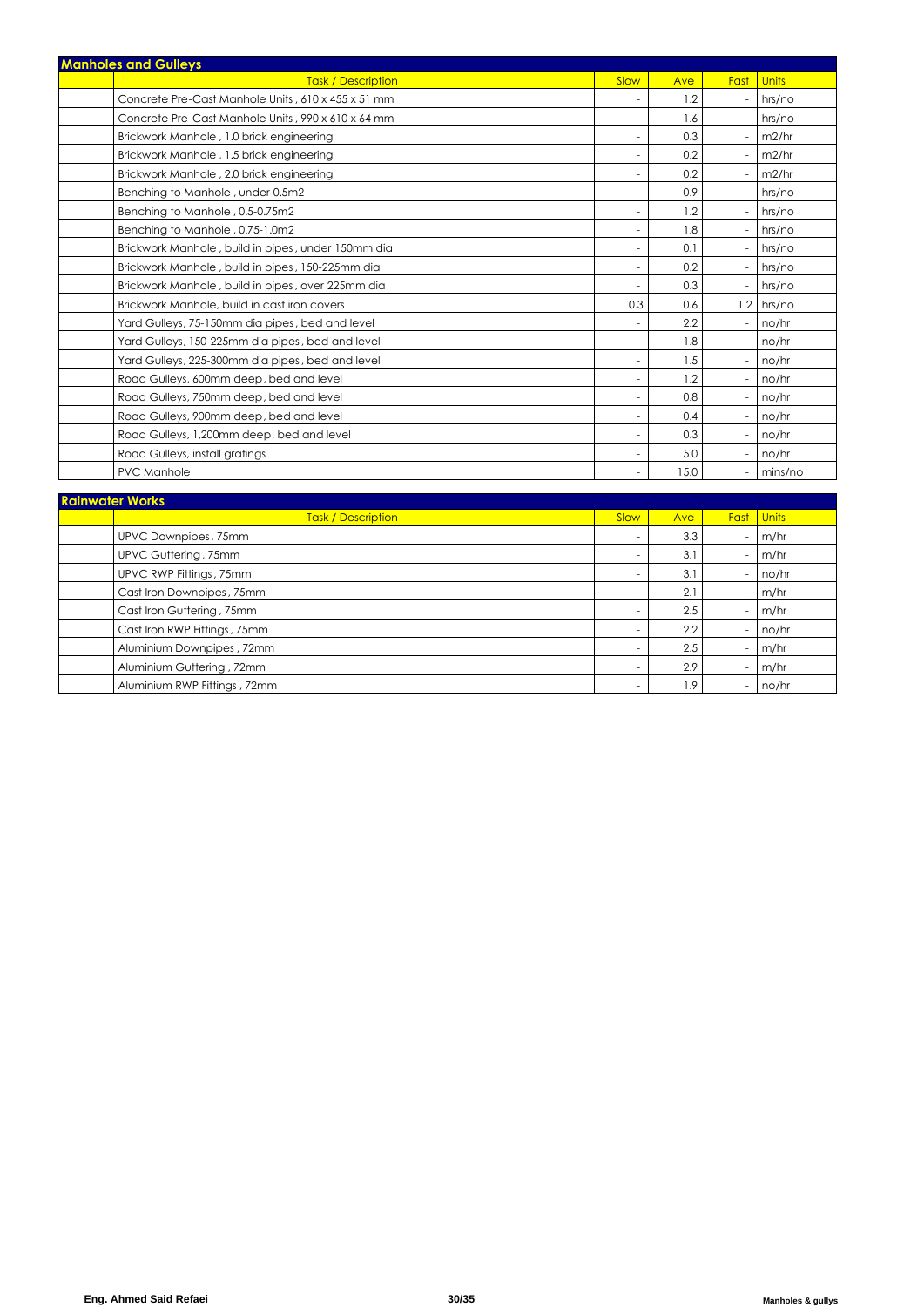| <b>Lift Installation</b> |                                                  |      |      |                              |           |
|--------------------------|--------------------------------------------------|------|------|------------------------------|-----------|
|                          | <b>Task / Description</b>                        | Slow |      | <u>  Ave   Fast   Units </u> |           |
|                          | Hydraulic Lift, Install 2 to 3 storeys           |      | 3.0  |                              | wks/floor |
|                          | Hydraulic Lift, Install 4 storeys and above      |      | 2.0  |                              | wks/floor |
|                          | Hydraulic Lift, Testing allow 2 wks plus         |      | 1.0  |                              | day/floor |
|                          | Standard Lift, Manufacture, test and deliver     |      | 12.0 |                              | wks       |
|                          | Non-Standard Lift, Manufacture, test and deliver | 75.0 |      |                              | wks       |

| <b>Task / Description</b>                             | Slow | Ave  | Fast | <b>Units</b> |
|-------------------------------------------------------|------|------|------|--------------|
| Truss type, Overall Installation (excl arch finishes) | 14.0 | 12.0 | 1.C  | wks          |
| Truss type, Manufacture, test and deliver             | ٠    | 60.0 | 48.C | wks          |
| Truss type, Phase A assemble truss, position/level    | ٠    | l .O | ۰    | wks          |
| Truss type, Stop-Work for surrounding finishes        | 8.0  | 6.0  | 4.0  | wks          |
| Truss type, Phase B decking and glazing etc           | -    | 5.0  |      | wks          |
| Truss type, Phase C performance testing               | ٠    | 2.0  |      | wks          |
| Truss type, Phase D full load testing                 | ٠    | 2.0  |      | wks          |
| Truss type, Phase E final test and inspection         | -    | 2.0  |      | wks          |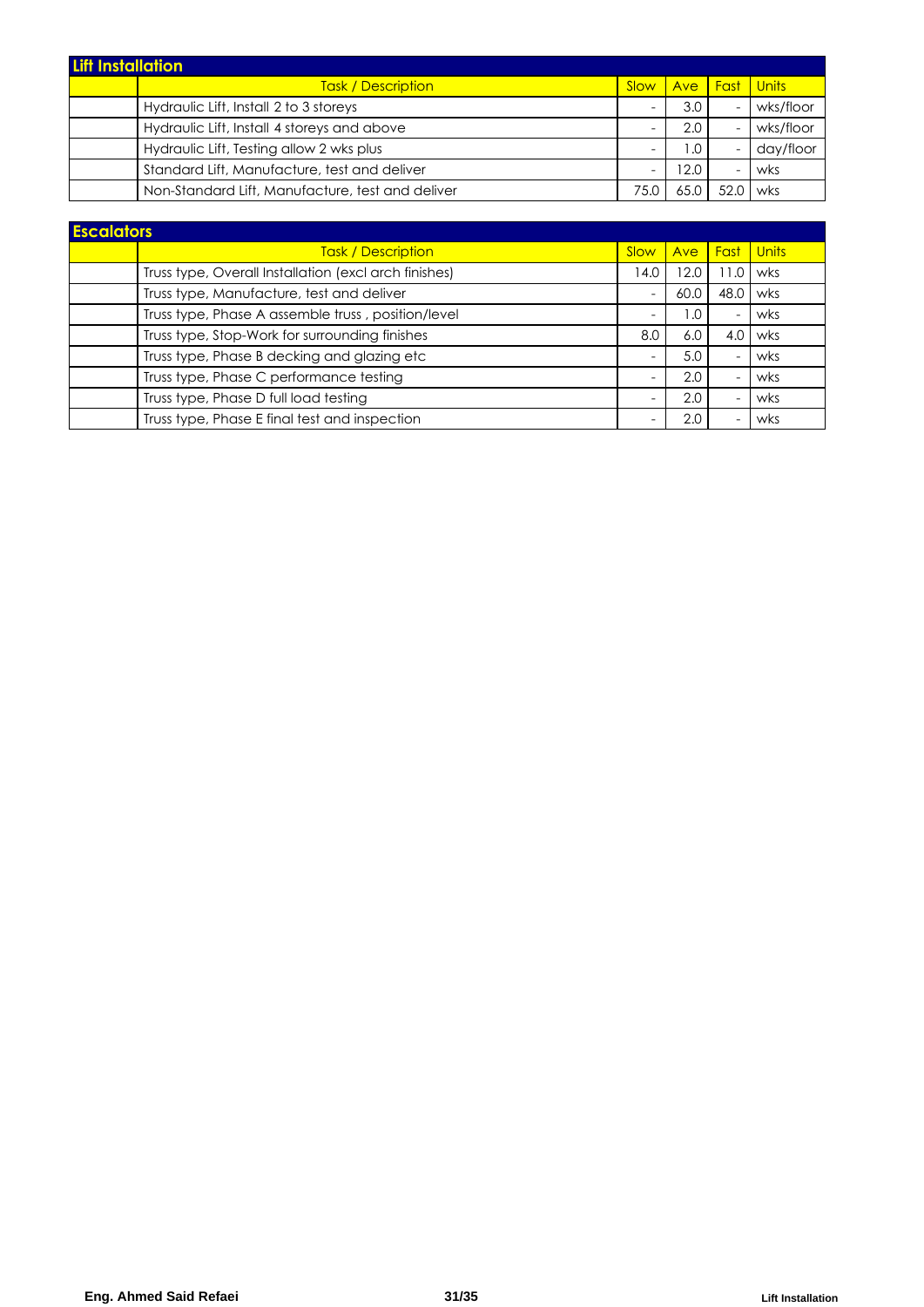| <b>Electrical System</b>                                           |                          |      |                          |              |
|--------------------------------------------------------------------|--------------------------|------|--------------------------|--------------|
| <b>Task / Description</b>                                          | Slow                     | Ave  | Fast                     | <b>Units</b> |
| Boxes 15to30x15x15                                                 |                          | 8    |                          | Ea/day       |
| Meter Boards 4 terminals/rainproof                                 | 0.5                      | 1    |                          | Ea/day       |
| Main circuit breaker                                               | 0.5                      | 1    |                          | Ea/day       |
| Panelboards 1 pole 3 wire, 240 volts, 100 amp., 10 to 20 circuits  |                          | 0.7  |                          | Ea/day       |
| Panelboards 1 pole 3wire,225volts,100 amp., 24 to 42 circuits      |                          | 0.5  |                          | Ea/day       |
| Panelboards 1 pole 4 wire, 240 volts, 100 amp., 10 to 20 circuits  |                          | 0.7  |                          | Ea/day       |
| Panelboards 1 pole 4 wire, 225 volts, 100 amp., 24 to 42 circuits  |                          | 0.4  |                          | Ea/day       |
| safety switches                                                    |                          | 3    |                          | Ea/day       |
| lighting Exterior Fixtures wall mounted incandescent/mercury vapor |                          | 4    |                          | Ea/day       |
| lighting Exterior Fixtures wall mounted floodlight and others      |                          | 2.5  |                          | Ea/day       |
| Steel or alum. Pole hieght to 5m                                   |                          | 3    |                          | Ea/day       |
| Steel or alum. Pole hieght over 5m                                 |                          | 2.5  |                          | Ea/day       |
| Bracket arms, 1&2 arm                                              |                          | 8    |                          | Ea/day       |
| Bracket arms, 3&4 arm                                              |                          | 5    |                          | Ea/day       |
| Landscape lights                                                   |                          | 5    |                          | Ea/day       |
| interior lamp                                                      |                          | 8    |                          | Ea/day       |
| Fluorescent 60cm                                                   |                          | 3    |                          | Ea/day       |
| Fluorescent 120cm                                                  |                          | 3    |                          | Ea/day       |
| Railway Station 1st Fix                                            | $\overline{\phantom{a}}$ | 38.0 | $\sim$                   | wks          |
| Railway Station 2nd Fix                                            |                          | 16.0 |                          | wks          |
| Railway Station T&C                                                | $\overline{\phantom{a}}$ | 8.0  | $\overline{\phantom{a}}$ | wks          |
| Cable Installation, 1 cable laid in trench and protect             | $\blacksquare$           | 6.2  | $\overline{\phantom{a}}$ | m/hr         |
| Cable Installation, 2 cable laid in trench and protect             | $\overline{\phantom{a}}$ | 5.6  | $\overline{\phantom{a}}$ | m/hr         |
| Cable Installation, 5 cable laid in trench and protect             | $\overline{\phantom{a}}$ | 4.3  | $\overline{\phantom{a}}$ | m/hr         |
| Cable Installation, 7 cable laid in trench and protect             | $\sim$                   | 3.7  | $\overline{\phantom{a}}$ | m/hr         |
| Cable Installation, 8 cable laid in trench and protect             | $\overline{\phantom{a}}$ | 3.5  | $\overline{\phantom{a}}$ | m/hr         |
| Cable Installation, 2 cable laid in trench and protect, 100mm dia  | ÷                        | 1.8  | $\overline{\phantom{a}}$ | m/hr         |
| Cable Installation, 2 cable laid in trench and protect, 135mm dia  | $\overline{\phantom{a}}$ | 1.6  | $\overline{\phantom{a}}$ | m/hr         |
| Cable Installation, 3 cable laid in trench and protect, 100mm dia  | $\overline{a}$           | 1.0  | 1.5                      | m/hr         |
| Cable Installation, 6 cable laid in trench and protect, 100mm dia  | $\overline{\phantom{a}}$ | 0.7  | 1.2                      | m/hr         |
| Cable Installation, 4 cable laid in trench and protect, 150mm dia  | 0.7                      | 1.2  | 3.1                      | m/hr         |
| Cable Installation, 36 cable laid in trench and protect, 100mm dia |                          | 0.2  |                          | m/hr         |
| Cable Installation, 10 cable laid in trench and protect, 100mm dia | $\overline{\phantom{a}}$ | 0.5  |                          | m/hr         |
| Cable Installation, 1 cable laid in trench and protect, 300mm dia  |                          | 1.3  |                          | m/hr         |

| <b>Prower Supply</b> |                                                             |                          |            |                          |              |
|----------------------|-------------------------------------------------------------|--------------------------|------------|--------------------------|--------------|
|                      | <b>Task / Description</b>                                   | Slow                     | <b>Ave</b> | Fast                     | <b>Units</b> |
|                      | AC Install 2 no Service transformers, 6 men                 | $\overline{\phantom{a}}$ | 12.0       | ٠                        | days         |
|                      | AC Install 2 no Switchgear, 7 men                           | $\overline{\phantom{a}}$ | 12.0       | ٠                        | days         |
|                      | AC Install Associated Trays and ladders, 3 men              | 11.0                     | 5.0        | $\overline{\phantom{a}}$ | days         |
|                      | AC Cable Terminations in Tx and SWG Rooms, 3 men            | 12.0                     | 6.0        | $\overline{\phantom{a}}$ | days         |
|                      | DC Install Insulated Flooring in DC Room, 1 men             | $\overline{\phantom{a}}$ | 5.0        | ٠                        | days         |
|                      | DC Install 1 set Rectifier Transformer and Rectifier, 7 men | $\overline{\phantom{a}}$ | 1.0        | ٠                        | days         |
|                      | DC Install Switchgear, 7 men                                | $\overline{\phantom{a}}$ | 10.0       | $\overline{\phantom{a}}$ | days         |
|                      | DC Primary Cable Terminations and Busduct, 18 men           | 12.0                     | 9.0        | ٠                        | days         |
|                      | DC Secondary Cable Terminations and Connections, 9 men      | 12.0                     | 6.0        | $\overline{\phantom{a}}$ | days         |
|                      | Trackside Cabling 33kV/Pilot Cables, 10 men                 |                          |            |                          | m run/day    |
|                      | Trackside Cabling Terminations, 6 men                       | $\overline{\phantom{a}}$ | 1.0        | ٠                        | days         |

**Power Supply**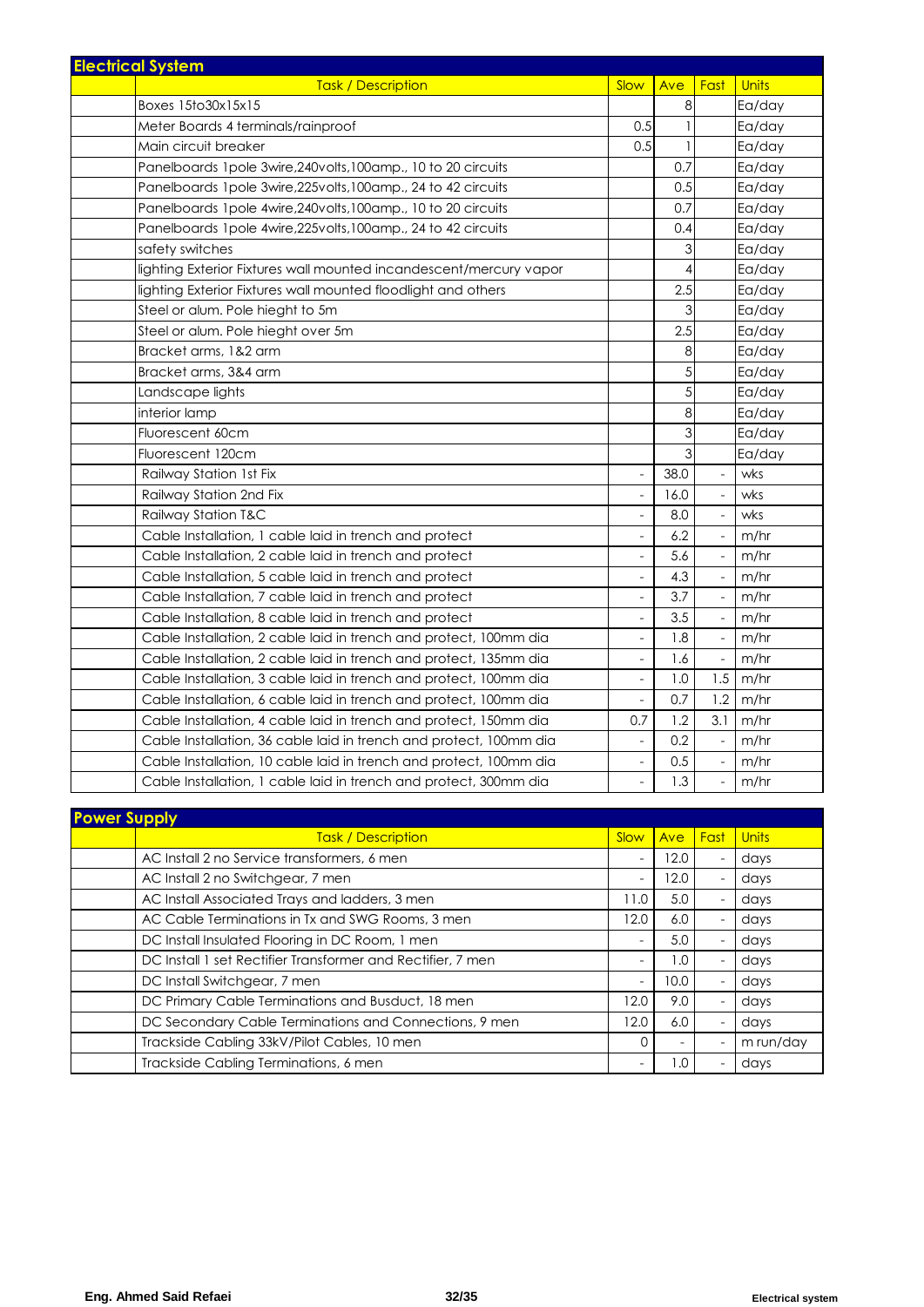| <b>NATM Tunnels</b>                                                                    |                          |       |                          |                       |  |  |
|----------------------------------------------------------------------------------------|--------------------------|-------|--------------------------|-----------------------|--|--|
| <b>Task / Description</b>                                                              | Slow                     | Ave   | Fast                     | <b>Units</b>          |  |  |
| Standard Advance Method, used on tunnels with max diameter                             | $\overline{\phantom{a}}$ | 7.0   | $\overline{\phantom{a}}$ | m                     |  |  |
| Half Face Advance Method, used on tunnels with max diameter                            |                          | 10.0  |                          | m                     |  |  |
| Double side Drift Advance Method, used on tunnels with diameter over                   |                          | 10.0  |                          | m                     |  |  |
| Double side Drift Advance Method, used on tunnels with diameter over                   |                          | 10.0  |                          | m                     |  |  |
| Excavation, London Clay, internal diameter under 7.0m                                  | 2.5                      | 2.9   | 3.2                      | m/day                 |  |  |
| Excavation, London Clay, internal diameter 7.0-10.0m                                   | 1.5                      | 2.0   |                          | $2.5$ m/day           |  |  |
| Excavation, London Clay, internal diameter over 10.0m                                  | 1.0                      | 1.3   |                          | $1.5 \mid m/day$      |  |  |
| Excavation, Woolwich/Reading Beds, internal diameter 2.0-7.0m                          | 1.5                      | 1.8   |                          | $2.0 \, \text{m/day}$ |  |  |
| Excavation, Woolwich/Reading Beds, internal diameter 7.0-10.0m                         | $\overline{\phantom{a}}$ | 1.5   | $\overline{\phantom{a}}$ | m/day                 |  |  |
| Excavation, Woolwich/Reading Beds, internal diameter over 10.0m                        | $\overline{\phantom{a}}$ | 1.0   |                          | $1.5 \mid m/day$      |  |  |
| Excavation, London Clay, Inclined Tunnels, diameter 2.0-7.0m                           | 1.5                      | 2.0   |                          | $3.2 \mid m/day$      |  |  |
| Excavation, London Clay, Inclined Tunnels, diameter 7.0-10.0m                          | 0.5                      | 1.0   |                          | $2.2 \mid m/day$      |  |  |
| Excavation, London Clay, Vertical Shafts, diameter 2.0-9.0m                            | 1.0                      | 1.5   | 2.2                      | m/day                 |  |  |
| Excavation, London Clay, Vertical Shafts, diameter 9.0-15.0m                           | 0.5                      | 1.0   |                          | $2.6$ m/day           |  |  |
| Excavation, London Clay, Circulation Halls                                             | 0.8                      | 1.0   |                          | 1.2 m of circumf/day  |  |  |
| Excavation, London Clay, Junction Excavation                                           |                          | 0.2   | $\overline{\phantom{a}}$ | m/day                 |  |  |
| Mucking Capacity, 1 access with 2 crews                                                | 190.0                    | 225.0 | 279.0                    | m3/day                |  |  |
| Mucking Capacity, 1 access with 4 crews                                                | 255.0                    | 300.0 | 366.0                    | m3/day                |  |  |
| Mucking Capacity, 2 access with 4 crews                                                | 382.0                    | 450.0 | 549.0                    | m3/day                |  |  |
| Sprayed Secondary Lining, Tunnels, diameter under 6.5m                                 | 2.1                      | 2.5   |                          | $2.8 \, \text{m/day}$ |  |  |
| Sprayed Secondary Lining, Tunnels, diameter over 6.5m                                  | 1.5                      | 2.0   | 2.4                      | m/day                 |  |  |
| Sprayed Secondary Lining, Inclined Tunnels, diameter under 6.5m                        | 1.5                      | 2.0   |                          | $2.3 \, m/day$        |  |  |
| Sprayed Secondary Lining, Inclined Tunnels, diameter over 6.5m                         | 1.0                      | 1.5   | 1.9                      | m/day                 |  |  |
| Sprayed Secondary Lining, Vertical Shafts, diameter under 6.5m                         | 1.8                      | 2.0   |                          | $2.5$ m/day           |  |  |
| Sprayed Secondary Lining, Vertical Shafts, diameter over 6.5m                          | 2.2                      | 2.5   | 3.1                      | m/day                 |  |  |
| Sprayed Secondary Lining, Circulation Halls, diameter under 11.0m                      |                          | 2.0   |                          | $2.3 \, m/day$        |  |  |
| Sprayed Secondary Lining, Intermediate Landing Tunnels with columns                    | 1.7                      | 2.0   | 2.1                      | m/day                 |  |  |
| Sprayed Secondary Lining, Intermediate Landing Tunnels without columns                 | 1.6                      | 2.1   | 2.3                      | m/day                 |  |  |
| Sprayed Secondary Lining, Tunnel Junctions                                             | $\overline{a}$           | 0.2   | 0.3                      | m/day                 |  |  |
| Insitu Permanent Lining, 12m bays, 350-400mm reinforced with PCV backing               | $\overline{\phantom{a}}$ | 8.4   | 12.0                     | m/day                 |  |  |
| Insitu Permanent Lining, extra over excavate/lining time to allow for permanent lining | $\sim$                   | 25.0  | $\overline{\phantom{a}}$ | $\%$                  |  |  |
| Excavate and Line Cycle Time, Running Tunnels                                          | 3.2                      | 4.0   | 4.9                      | m/day                 |  |  |
| Excavate and Line Cycle Time, Station Access Adits                                     | 3.3                      | 3.9   | 4.2                      | m/day                 |  |  |
| Excavate and Line Cycle Time, Concourse Tunnels                                        | 2.2                      | 2.5   | 2.7                      | m/day                 |  |  |
| Excavate and Line Cycle Time, Escalator Tunnels                                        | 1.2                      | 1.5   | 1.7                      | m/day                 |  |  |
|                                                                                        |                          |       |                          |                       |  |  |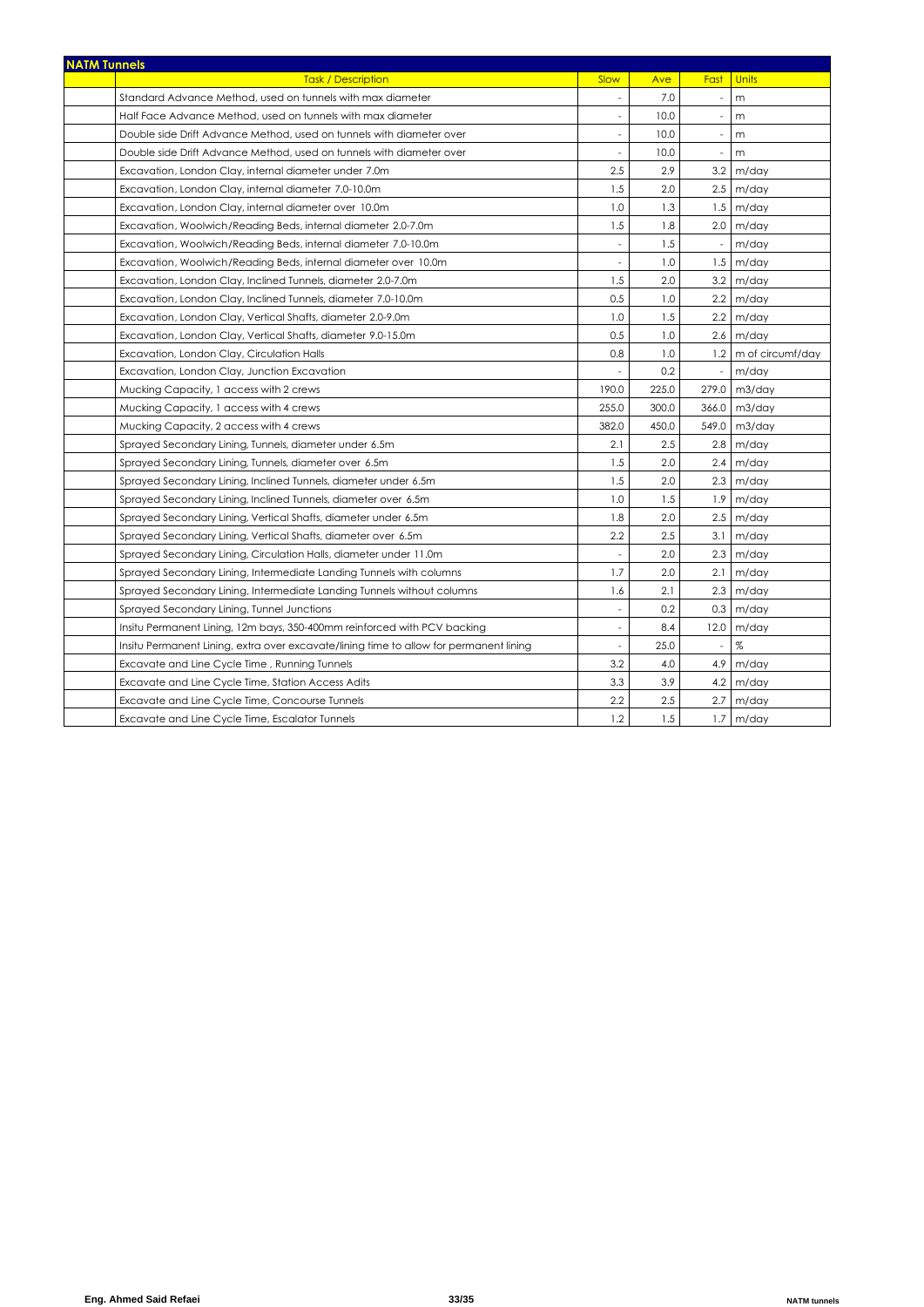| <b>Commercial Kitchen</b> |                                                |             |     |                           |         |
|---------------------------|------------------------------------------------|-------------|-----|---------------------------|---------|
|                           | <b>Task / Description</b>                      | <b>Slow</b> |     | <b>Ave   Fast   Units</b> |         |
|                           | Overall Installation for 100 persons or 50m2   |             | 3.0 |                           | wks     |
|                           | Overall Installation for 500 persons or 150m2  |             | 5.0 |                           | wks     |
|                           | Overall Installation for 1000 persons or 250m2 |             | 8.0 |                           | wks     |
|                           | Install Ovens, friers and large mixers etc     |             | . 0 |                           | mandays |
|                           | Install Sinks, bain maries and washers etc     |             | 2.0 |                           | mandays |

| <b>Restoration Works</b> |                                         |      |      |             |                 |
|--------------------------|-----------------------------------------|------|------|-------------|-----------------|
|                          | <b>Task / Description</b>               | Slow | Ave  | <b>Fast</b> | <u>II Units</u> |
|                          | Facade Cleaning, Water Jetting          |      | 25.0 |             | m2/day          |
|                          | Facade Cleaning, Acid Etching           |      | 9.0  |             | m2/day          |
|                          | Facade Cleaning, Grit Blasting          |      | 12.0 |             | m2/day          |
|                          | Cladding Restoration, Brickwork         |      | 6.5  |             | m2/day          |
|                          | Cladding Restoration, Stonework courses |      | 20.0 |             | m/day           |

| <b>Trackwork</b>                                               |                          |                          |       |       |
|----------------------------------------------------------------|--------------------------|--------------------------|-------|-------|
| <b>Task / Description</b>                                      | Slow                     | Ave                      | Fast  | Units |
| FST Floating Track Slab, side restraints                       | 9.6                      | $\overline{\phantom{a}}$ |       | m/day |
| FST Floating Track Slab, resin pads                            | 10.2                     | $\overline{\phantom{a}}$ |       | m/day |
| FST Floating Track Slab, slab units                            | 10.6                     | $\overline{\phantom{a}}$ |       | m/day |
| PCBT - Pre-cast Concrete Block Track, in Bored Tunnels         | 17.1                     | 41.0                     |       | m/day |
| PCBT - Pre-cast Concrete Block Track, in Cut and Cover Tunnels | $\overline{\phantom{a}}$ | 35.0                     |       | m/day |
| PCBT - Pre-cast Concrete Block Track, in Station Tunnels       | $\overline{a}$           | 35.0                     |       | m/day |
| IST - Isolated Slab Track, in Bored Tunnels                    | $\overline{\phantom{a}}$ | 20.0                     |       | m/day |
| IST - Isolated Slab Track, in Cut and Cover Tunnels            |                          | 34.0                     |       | m/day |
| IST - Isolated Slab Track, in Station                          | $\overline{\phantom{a}}$ | 29.0                     |       | m/day |
| FST - Floating Slab Track, in Station                          | 3.6                      | 4.6                      | 5.7   | m/day |
| <b>Ballasted Track, in Mainline</b>                            | 57.0                     | 71.0                     | 115.0 | m/day |
| <b>Ballasted Track, in Depot</b>                               | $\overline{\phantom{a}}$ | 28.0                     |       | m/day |
| Non-Ballasted Track, in Depot                                  | 8.5                      | 12.8                     | 17.4  | m/day |
| Embedded / Paved Track, in Depot                               | $\overline{\phantom{a}}$ | 71.0                     |       | m/day |
| Heavy Maintenance / Train Wash Track, in Depot                 | $\overline{\phantom{a}}$ | 29.0                     |       | m/day |
| Maintenance Pit, in Depot                                      |                          | 52.0                     |       | m/day |
| Siding Trackwork, in Depot                                     |                          | 38.0                     |       | m/day |

| <b>Post Tensioning</b> |                                                      |        |                                     |     |
|------------------------|------------------------------------------------------|--------|-------------------------------------|-----|
|                        | <b>Task / Description</b>                            | Slow I | <mark>l Ave l Fast I Units I</mark> |     |
|                        | Lag for Initial Stress Tensioning after 1st bay cast |        | 48.0                                | hrs |
|                        | Lag for Final Stress Tensioning after Initial Stress |        | 120.0                               | hrs |

| <b>Secant Piling</b> |                                                      |      |                       |  |     |
|----------------------|------------------------------------------------------|------|-----------------------|--|-----|
|                      | <b>Task / Description</b>                            | Slow | <b>Ave Fast Units</b> |  |     |
|                      | Construct 30m dia cofferdam, 255 piles/concrete base |      | 12.0                  |  | wks |